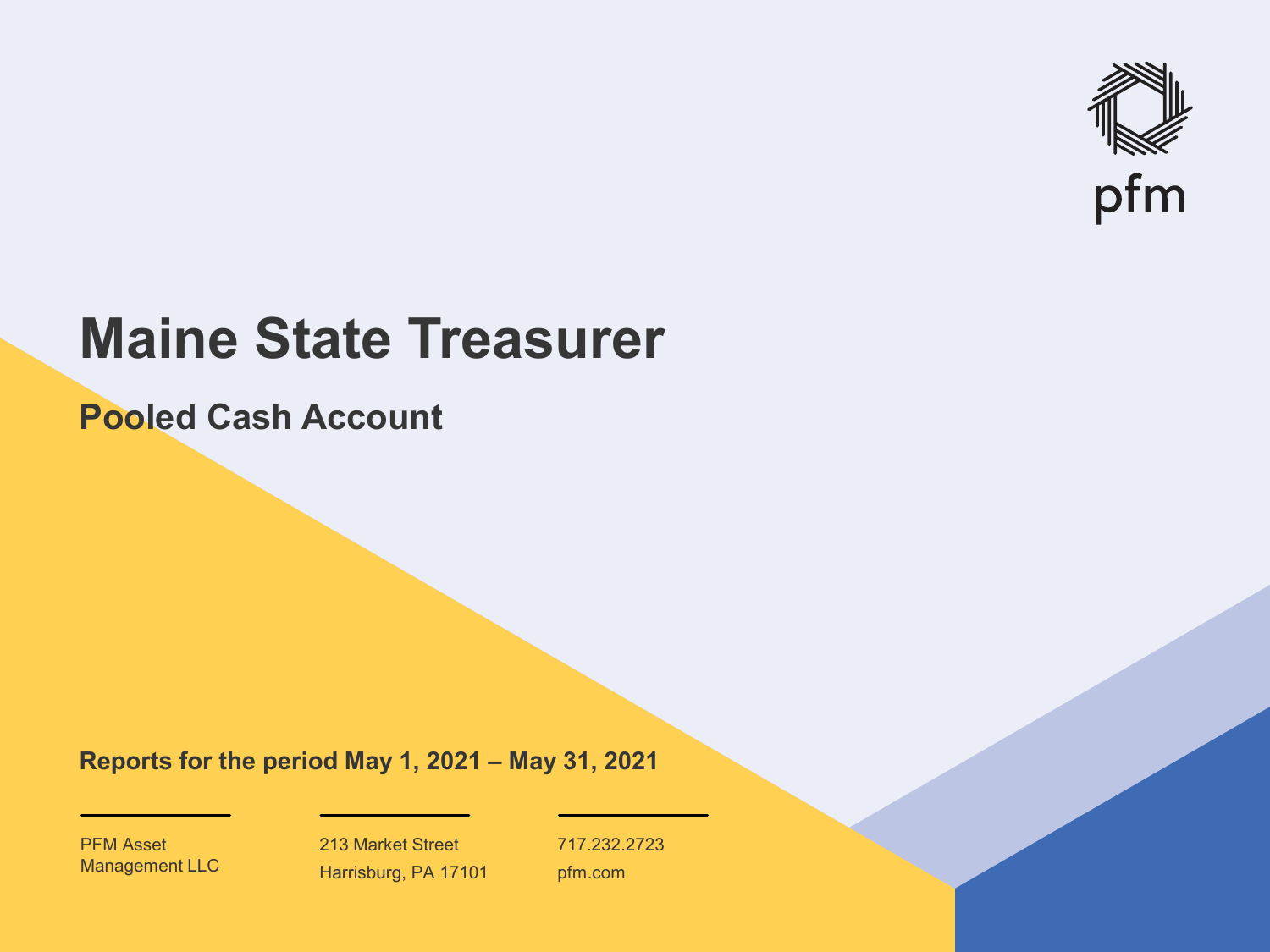#### Maine State Treasurer Activity and Performance Summary For the Month Ending May 31, 2021

#### **Amortized Cost Basis Activity Summary**

| <b>Beginning Amortized Cost Value</b>   |                  | 2,792,680,787.53 |                                | <b>Interest Earned</b> |
|-----------------------------------------|------------------|------------------|--------------------------------|------------------------|
| Additions                               |                  |                  |                                |                        |
| Contributions                           | 657, 171, 243.58 |                  | <b>Current Holdings</b>        |                        |
| <b>Interest Received</b>                | 2,057,743.52     |                  | Cash and Equivalents           | 43,560.23              |
| <b>Accrued Interest Sold</b>            | 0.00             |                  | Repurchase Agreement           | 0.00                   |
| Gain on Sales                           | 0.00             |                  | <b>Certificates of Deposit</b> | 182,555.55             |
| <b>Total Additions</b>                  |                  | 659,228,987.10   | <b>Commercial Paper</b>        | 0.00                   |
| Deductions                              |                  |                  | U.S. Treasuries                | 974,666.76             |
| Withdrawals                             | 0.00             |                  | <b>Federal Agency</b>          | 510,749.80             |
| Accrued Interest Purchased              | 1,873,312.83     |                  | Corporate                      | 51,674.37              |
| Loss on Sales                           | 0.00             |                  |                                |                        |
|                                         |                  |                  | <b>Sales and Maturities</b>    |                        |
| <b>Total Deductions</b>                 |                  | (1,873,312.83)   | Repurchase Agreement           | 0.00                   |
| Accretion (Amortization) for the Period |                  | (240, 471.65)    | <b>Commercial Paper</b>        | 0.00                   |
| <b>Ending Amortized Cost Value</b>      |                  | 3,449,795,990.15 | <b>Certificates of Deposit</b> | 0.00                   |
| <b>Ending Fair Value</b>                |                  | 3,461,669,527.15 | U.S. Treasuries                | 0.00                   |
| Unrealized Gain (Loss)                  |                  | 11,873,537.00    | Federal Agency                 | 0.00                   |
|                                         |                  |                  |                                | $\sim$ $\sim$ $\sim$   |

|                | <b>Twelve</b>         | Six                   |                      |
|----------------|-----------------------|-----------------------|----------------------|
|                | <b>Month Trailing</b> | <b>Month Trailing</b> | <b>For the Month</b> |
| Fed Funds      | 0.25%                 | 0.25%                 | 0.25%                |
| Overnight Repo | 0.10%                 | 0.06%                 | $0.00\%$             |
| 3 Month T-Bill | 0.07%                 | 0.04%                 | 0.01%                |
| 6 Month T-Bill | 0.09%                 | 0.05%                 | 0.03%                |
| 1 Year T-Note  | 0.13%                 | 0.10%                 | 0.08%                |
| 2 Year T-Note  | 0.15%                 | 0.14%                 | 0.15%                |
| 5 Year T-Note  | 0.48%                 | 0.64%                 | 0.81%                |
|                |                       |                       |                      |
|                |                       |                       |                      |

|                                         | <b>Amortized Cost Basis Activity Summary</b> |                  | <b>Detail of Amortized Cost Basis Return</b> |                        |                                    |                            |                     |  |  |  |  |  |
|-----------------------------------------|----------------------------------------------|------------------|----------------------------------------------|------------------------|------------------------------------|----------------------------|---------------------|--|--|--|--|--|
| <b>Beginning Amortized Cost Value</b>   |                                              | 2,792,680,787.53 |                                              | <b>Interest Earned</b> | <b>Accretion</b><br>(Amortization) | <b>Realized Gain(Loss)</b> | <b>Total Income</b> |  |  |  |  |  |
| Additions                               |                                              |                  |                                              |                        |                                    |                            |                     |  |  |  |  |  |
| Contributions                           | 657, 171, 243.58                             |                  | <b>Current Holdings</b>                      |                        |                                    |                            |                     |  |  |  |  |  |
| <b>Interest Received</b>                | 2,057,743.52                                 |                  | Cash and Equivalents                         | 43,560.23              | 0.00                               | 0.00                       | 43,560.23           |  |  |  |  |  |
| <b>Accrued Interest Sold</b>            | 0.00                                         |                  | Repurchase Agreement                         | 0.00                   | 0.00                               | 0.00                       | 0.00                |  |  |  |  |  |
| Gain on Sales                           | 0.00                                         |                  | <b>Certificates of Deposit</b>               | 182,555.55             | 0.00                               | 0.00                       | 182,555.55          |  |  |  |  |  |
| <b>Total Additions</b>                  |                                              | 659,228,987.10   | <b>Commercial Paper</b>                      | 0.00                   | 57,418.28                          | 0.00                       | 57,418.28           |  |  |  |  |  |
| <b>Deductions</b>                       |                                              |                  | U.S. Treasuries                              | 974,666.76             | (274,087.79)                       | 0.00                       | 700,578.97          |  |  |  |  |  |
| Withdrawals                             | 0.00                                         |                  | <b>Federal Agency</b>                        | 510,749.80             | (22,891.03)                        | 0.00                       | 487,858.77          |  |  |  |  |  |
| <b>Accrued Interest Purchased</b>       | 1,873,312.83                                 |                  | Corporate                                    | 51,674.37              | (911.11)                           | 0.00                       | 50,763.26           |  |  |  |  |  |
| Loss on Sales                           | 0.00                                         |                  |                                              |                        |                                    |                            |                     |  |  |  |  |  |
|                                         |                                              |                  | <b>Sales and Maturities</b>                  |                        |                                    |                            |                     |  |  |  |  |  |
| <b>Total Deductions</b>                 |                                              | (1,873,312.83)   | Repurchase Agreement                         | 0.00                   | 0.00                               | 0.00                       | 0.00                |  |  |  |  |  |
| Accretion (Amortization) for the Period |                                              | (240, 471.65)    | <b>Commercial Paper</b>                      | 0.00                   | 0.00                               | 0.00                       | 0.00                |  |  |  |  |  |
| <b>Ending Amortized Cost Value</b>      |                                              | 3,449,795,990.15 | <b>Certificates of Deposit</b>               | 0.00                   | 0.00                               | 0.00                       | 0.00                |  |  |  |  |  |
| Ending Fair Value                       |                                              | 3,461,669,527.15 | U.S. Treasuries                              | 0.00                   | 0.00                               | 0.00                       | 0.00                |  |  |  |  |  |
| Unrealized Gain (Loss)                  |                                              | 11,873,537.00    | <b>Federal Agency</b>                        | 0.00                   | 0.00                               | 0.00                       | 0.00                |  |  |  |  |  |
|                                         |                                              |                  | Corporate                                    | 0.00                   | 0.00                               | 0.00                       | 0.00                |  |  |  |  |  |
|                                         |                                              |                  | <b>Total</b>                                 | 1,763,206.71           | (240, 471.65)                      | 0.00                       | 1,522,735.06        |  |  |  |  |  |

### Annualized Comparative Rates of Return Summary of Amortized Cost Basis Return for the Period

|                  |                       |                       |               |                                             |                        | <b>Excluding Cash</b> |
|------------------|-----------------------|-----------------------|---------------|---------------------------------------------|------------------------|-----------------------|
|                  | <b>Twelve</b>         | <b>Six</b>            |               |                                             | <b>Total Portfolio</b> | <b>Equivalents</b>    |
|                  | <b>Month Trailing</b> | <b>Month Trailing</b> | For the Month | <b>Interest Earned</b>                      | 1,763,206.71           | 1,719,646.48          |
| <b>Fed Funds</b> | 0.25%                 | 0.25%                 | 0.25%         | Accretion (Amortization)                    | (240, 471.65)          | (240, 471.65)         |
| Overnight Repo   | 0.10%                 | 0.06%                 | $0.00\%$      | Realized Gain (Loss) on Sales               | 0.00                   | 0.00                  |
| 3 Month T-Bill   | 0.07%                 | 0.04%                 | 0.01%         | Total Income on Portfolio                   | 1,522,735.06           | 1,479,174.83          |
| 6 Month T-Bill   | 0.09%                 | 0.05%                 | 0.03%         | Average Daily Historical Cost               | 3,101,307,357.95       | 2,055,178,325.69      |
| 1 Year T-Note    | 0.13%                 | 0.10%                 | $0.08\%$      | <b>Annualized Return</b>                    | 0.58%                  | 0.85%                 |
| 2 Year T-Note    | 0.15%                 | 0.14%                 | 0.15%         | Annualized Return Fiscal Year to Date       | 0.70%                  | 1.23%                 |
| 5 Year T-Note    | 0.48%                 | 0.64%                 | 0.81%         | <b>Investment Advisory Fees</b>             | 14,583.26              | n/al                  |
|                  |                       |                       |               | Annualized Return (net of fees)             | 0.57%                  | n/al                  |
|                  |                       |                       |               | Weighted Average Effective Duration in Days | 270                    | 401                   |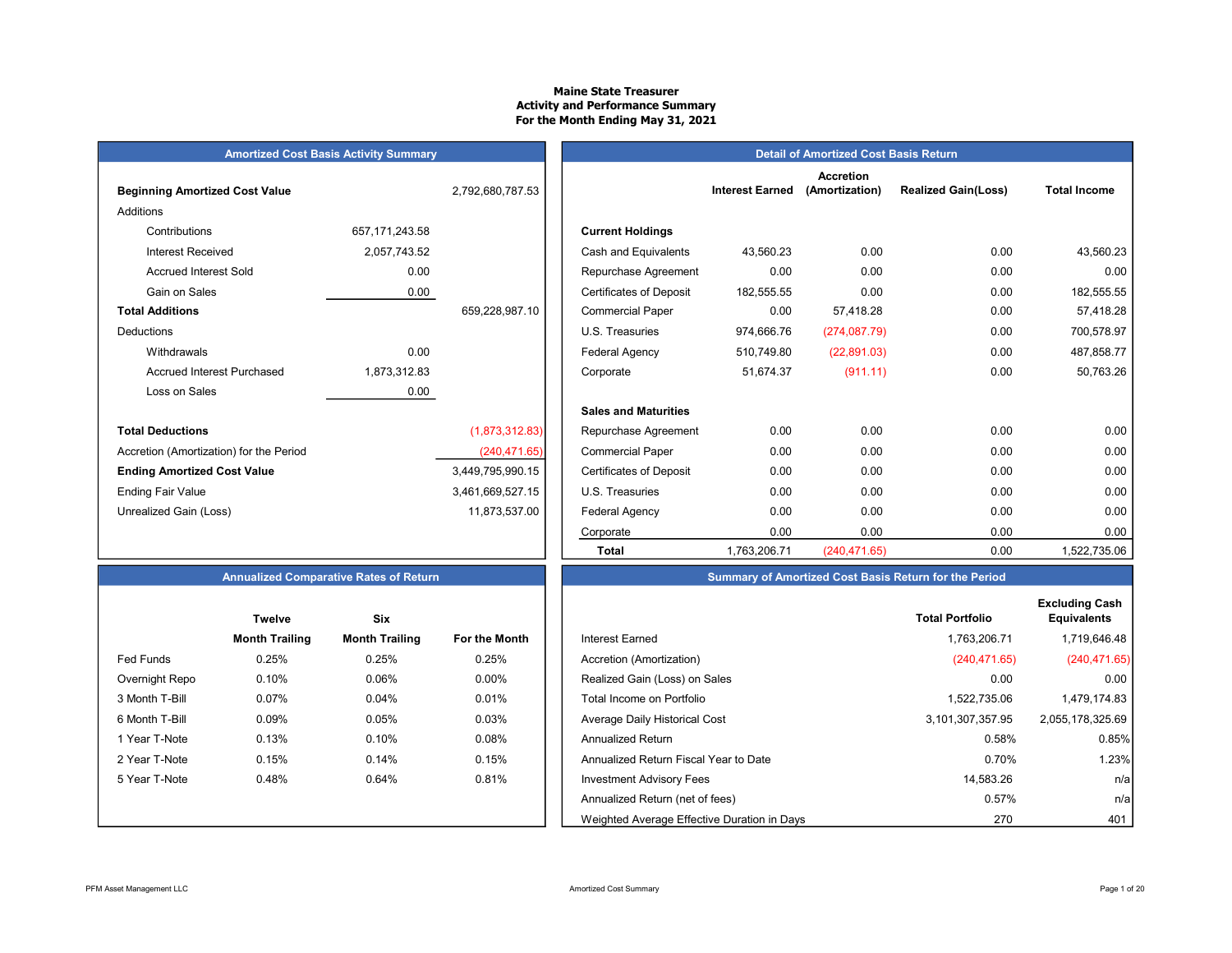#### Maine State Treasurer Activity and Performance Summary For the Month Ending May 31, 2021

## Fair Value Basis Activity Summary Beginning Fair Value 2,804,938,532.14 Additions Contributions 657,171,243.58 Accrued Interest Purchased 1,873,312.83 Total Deductions (1,873,312.83) Change in Fair Value for the Period (624,679.26)

| <b>Beginning Fair Value</b>         |                  | 2,804,938,532.14 |                                | <b>Interest Earned</b> | <b>Change in Fair Value</b> | <b>Total Income</b> |
|-------------------------------------|------------------|------------------|--------------------------------|------------------------|-----------------------------|---------------------|
| <b>Additions</b>                    |                  |                  |                                |                        |                             |                     |
| Contributions                       | 657, 171, 243.58 |                  | <b>Current Holdings</b>        |                        |                             |                     |
| <b>Interest Received</b>            | 2,057,743.52     |                  | Cash and Equivalents           | 43,560.23              | 0.00                        | 43,560.23           |
| <b>Accrued Interest Sold</b>        | 0.00             |                  | Repurchase Agreement           | 0.00                   | 0.00                        | 0.00                |
| <b>Total Additions</b>              |                  | 659,228,987.10   | <b>Certificates of Deposit</b> | 182,555.55             | 0.00                        | 182,555.55          |
|                                     |                  |                  | <b>Commercial Paper</b>        | 0.00                   | 70,640.78                   | 70,640.78           |
| Deductions                          |                  |                  | U.S. Treasuries                | 974,666.76             | (565, 245.75)               | 409,421.01          |
| Withdrawals                         | 0.00             |                  | Federal Agency                 | 510,749.80             | (79, 591.65)                | 431,158.15          |
| <b>Accrued Interest Purchased</b>   | 1,873,312.83     |                  | Corporate                      | 51,674.37              | (50, 482.64)                | 1,191.73            |
| <b>Total Deductions</b>             |                  | (1,873,312.83)   | <b>Sales and Maturities</b>    |                        |                             |                     |
|                                     |                  |                  | Repurchase Agreements          | 0.00                   | 0.00                        | 0.00                |
| Change in Fair Value for the Period |                  | (624, 679.26)    | <b>Commercial Paper</b>        | 0.00                   | 0.00                        | 0.00                |
| <b>Ending Fair Value</b>            |                  | 3,461,669,527.15 | <b>Certificates of Deposit</b> | 0.00                   | 0.00                        | 0.00                |
|                                     |                  |                  | U.S. Treasuries                | 0.00                   | 0.00                        | 0.00                |
|                                     |                  |                  | <b>Federal Agency</b>          | 0.00                   | 0.00                        | 0.00                |
|                                     |                  |                  | Corporate                      | 0.00                   | 0.00                        | 0.00                |
|                                     |                  |                  | <b>Total</b>                   | 1,763,206.71           | (624, 679.26)               | 1,138,527.45        |

Detail of Fair Value Basis Return

#### Summary of Fair Value Basis Return for the Period

|                  | <b>Twelve</b>         | Six                   |               |                                             | <b>Total Portfolio</b> | <b>Excluding Cash</b><br><b>Equivalents</b> |
|------------------|-----------------------|-----------------------|---------------|---------------------------------------------|------------------------|---------------------------------------------|
|                  | <b>Month Trailing</b> | <b>Month Trailing</b> | For the Month | Interest Earned                             | 1,763,206.71           | 1,719,646.48                                |
| <b>Fed Funds</b> | 0.25%                 | 0.25%                 | 0.25%         | Change in Fair Value                        | (624, 679.26)          | (624, 679.26)                               |
| Overnight Repo   | 0.10%                 | 0.06%                 | $0.00\%$      | Total Income on Portfolio                   | 1,138,527.45           | 1.094.967.22                                |
| 3 Month T-Bill   | 0.11%                 | 0.08%                 | 0.02%         | Average Daily Historical Cost               | 3,101,307,357.95       | 2,055,178,325.69                            |
| 6 Month T-Bill   | 0.19%                 | 0.15%                 | 0.09%         | <b>Annualized Return</b>                    | 0.43%                  | 0.63%                                       |
| 1 Year T-Note    | 0.28%                 | 0.22%                 | 0.08%         | Annualized Return Fiscal Year to Date       | 0.34%                  | 0.58%                                       |
| 2 Year T-Note    | 0.16%                 | 0.23%                 | 0.64%         | Weighted Average Effective Duration in Days | 270                    | 401                                         |
| 5 Year T-Note    | $-1.33%$              | $-2.71%$              | 5.22%         |                                             |                        |                                             |

#### Annualized Comparative Rates of Return

|                | <b>Twelve</b>         | Six                   |                      |
|----------------|-----------------------|-----------------------|----------------------|
|                | <b>Month Trailing</b> | <b>Month Trailing</b> | <b>For the Month</b> |
| Fed Funds      | 0.25%                 | 0.25%                 | 0.25%                |
| Overnight Repo | 0.10%                 | 0.06%                 | $0.00\%$             |
| 3 Month T-Bill | 0.11%                 | 0.08%                 | 0.02%                |
| 6 Month T-Bill | 0.19%                 | 0.15%                 | 0.09%                |
| 1 Year T-Note  | 0.28%                 | 0.22%                 | 0.08%                |
| 2 Year T-Note  | 0.16%                 | 0.23%                 | 0.64%                |
| 5 Year T-Note  | $-1.33\%$             | $-2.71%$              | 5.22%                |
|                |                       |                       |                      |
|                |                       |                       |                      |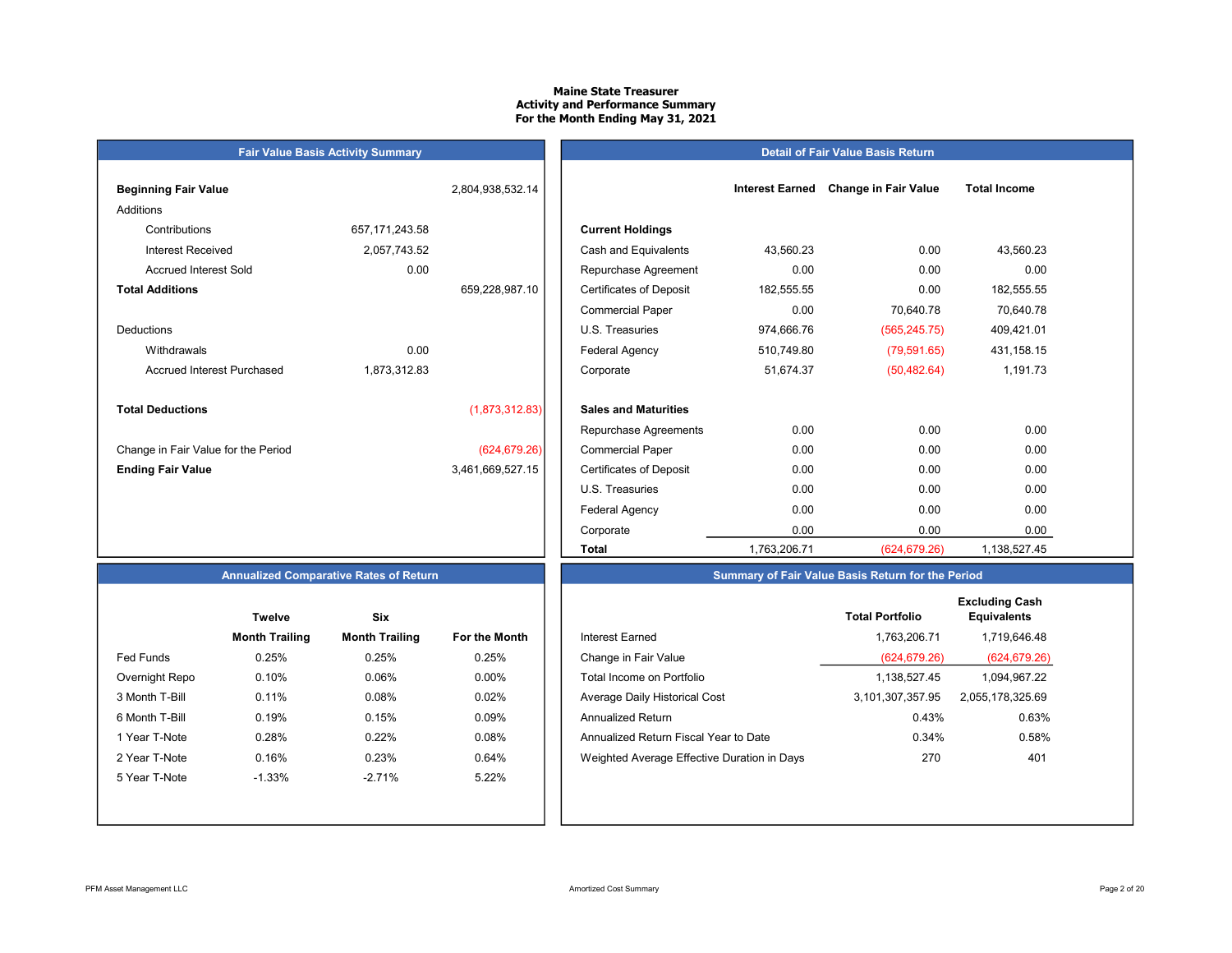#### Maine State Treasurer Investments - By Security Type As of May 31, 2021

| <b>Security Type</b>           | Original<br>Cost | <b>Amortized</b><br>Cost | Fair<br>Value    | Accrued<br>Interest | <b>Unrealized</b><br>Gain (Loss) | Weighted<br>Average<br><b>Final Maturity</b><br>(Days) | Weighted<br>Average<br>Effective<br><b>Duration</b><br>(Years) | Asset<br>Allocation | Weighted<br>Average<br>Yield |
|--------------------------------|------------------|--------------------------|------------------|---------------------|----------------------------------|--------------------------------------------------------|----------------------------------------------------------------|---------------------|------------------------------|
| Cash and Cash Equivalents      | 1,134,000,000.00 | 1,134,000,000.00         | 1.134.000.000.00 | 43,556.11           | 0.00                             |                                                        | 0.00                                                           | 32.8%               | 0.04%                        |
| Repurchase Agreements          | 0.00             | 0.00                     | 0.00             | 0.00                | 0.00                             |                                                        |                                                                | $0.0\%$             |                              |
| <b>Commercial Paper</b>        | 472,357,996.62   | 472.422.681.29           | 472,430,440.40   | 0.00                | 7,759.11                         | 170                                                    | 0.48                                                           | 13.6%               | 0.17%                        |
| <b>Certificates of Deposit</b> | 205,000,000.00   | 205,000,000.00           | 205,000,000.00   | 3,319,458.33        | 0.00                             | 402                                                    | 1.12                                                           | 5.9%                | 1.03%                        |
| U.S. Treasuries                | 815,524,882.86   | 813,319,059.17           | 820,933,277.40   | 2,883,723.12        | 7,614,218.23                     | 599                                                    | 1.62                                                           | 23.7%               | 1.07%                        |
| U.S. Instrumentality           | 798,342,536.25   | 798,165,695.28           | 802,052,345.02   | 1,641,290.84        | 3,886,649.74                     | 661                                                    | 0.94                                                           | 23.2%               | 0.74%                        |
| Corporate                      | 26,837,592.85    | 26,888,554.41            | 27, 253, 464. 33 | 169,578.17          | 364,909.92                       | 267                                                    | 0.70                                                           | 0.8%                | 2.29%                        |
| Total                          | 3,452,063,008.58 | 3,449,795,990.15         | 3,461,669,527.15 | 8,057,606.57        | 11,873,537.00                    | 345                                                    | 0.74                                                           | 100.0%              | 0.54%                        |

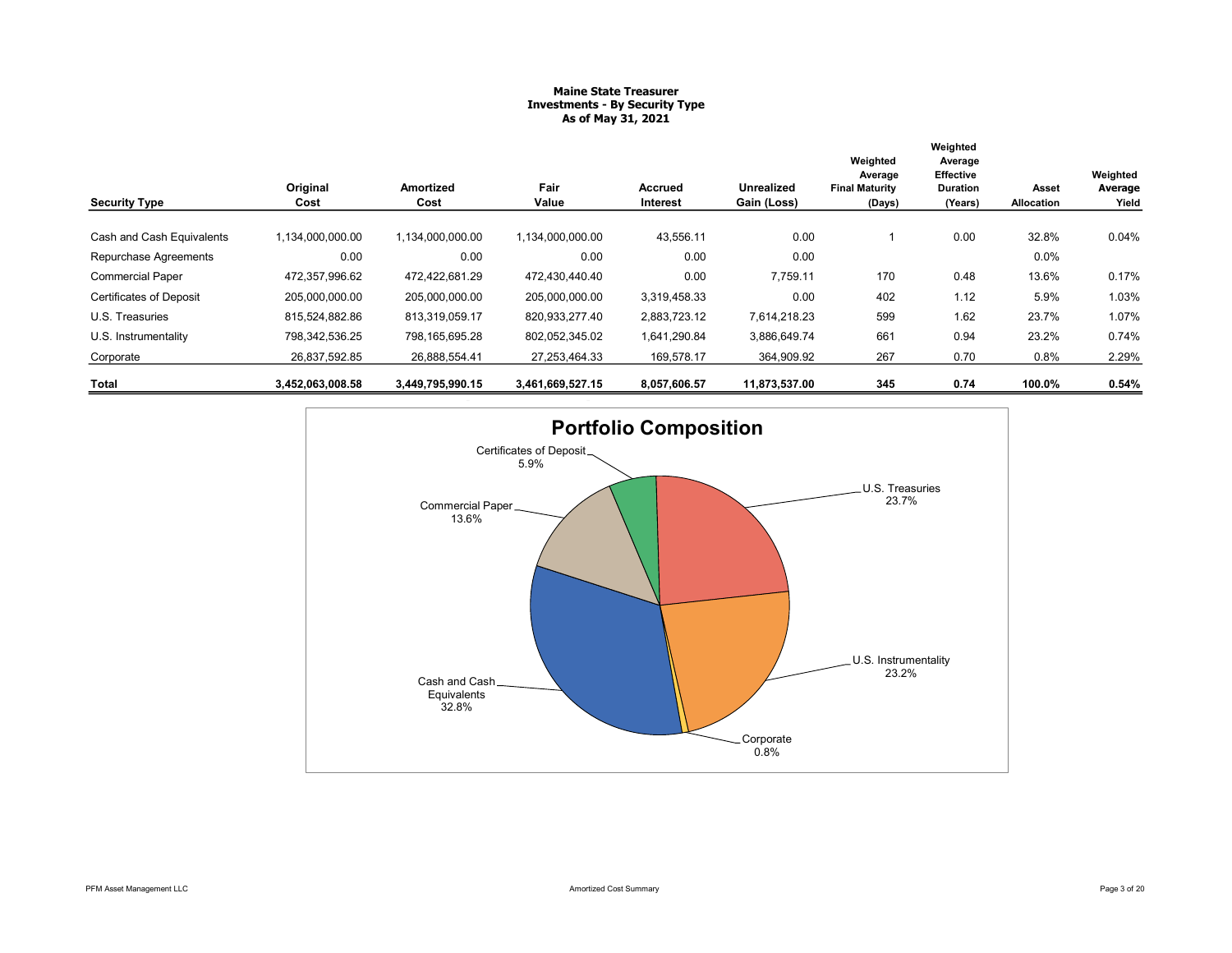#### Maine State Treasurer Investments - By Maturity As of May 31, 2021

| 32.8%<br>Overnight<br>1,134,000,000.00<br>1,061,000,000.00<br>Under 90 Days<br>105, 197, 070.32<br>3.0%<br>50,000,000.00<br>90 to 180 Days<br>7.5%<br>257,924,772.50<br>115,255,795.32<br>180 Days to 1 Year<br>576,685,696.66<br>16.7%<br>451,190,210.54<br>1 to 2 Years<br>630,595,684.39<br>18.3%<br>628,535,137.51<br>2 to 3 Years<br>747,659,784.71<br>21.7%<br>488,726,190.94<br>0.0%<br>Over 3 Years<br>$\sim$<br>$\sim$<br>3,452,063,008.58<br>100.0%<br>2,794,707,334.31<br>Totals \$<br>\$<br>\$1,200,000,000<br>May 31, 2021<br>April 30, 2021<br>\$1,000,000,000<br>\$800,000,000<br>\$600,000,000<br>\$400,000,000<br>\$200,000,000<br>\$-<br>Under 90 Days<br>90 to 180 Days<br>Over 3 Years<br>Overnight<br>180 Days to 1 Year<br>1 to 2 Years<br>2 to 3 Years | <b>Maturity Distribution</b> | <b>Original Cost</b><br>May 31, 2021 | Percentage | <b>Original Cost</b><br>April 30, 2021 |
|-------------------------------------------------------------------------------------------------------------------------------------------------------------------------------------------------------------------------------------------------------------------------------------------------------------------------------------------------------------------------------------------------------------------------------------------------------------------------------------------------------------------------------------------------------------------------------------------------------------------------------------------------------------------------------------------------------------------------------------------------------------------------------|------------------------------|--------------------------------------|------------|----------------------------------------|
|                                                                                                                                                                                                                                                                                                                                                                                                                                                                                                                                                                                                                                                                                                                                                                               |                              |                                      |            |                                        |
|                                                                                                                                                                                                                                                                                                                                                                                                                                                                                                                                                                                                                                                                                                                                                                               |                              |                                      |            |                                        |
|                                                                                                                                                                                                                                                                                                                                                                                                                                                                                                                                                                                                                                                                                                                                                                               |                              |                                      |            |                                        |
|                                                                                                                                                                                                                                                                                                                                                                                                                                                                                                                                                                                                                                                                                                                                                                               |                              |                                      |            |                                        |
|                                                                                                                                                                                                                                                                                                                                                                                                                                                                                                                                                                                                                                                                                                                                                                               |                              |                                      |            |                                        |
|                                                                                                                                                                                                                                                                                                                                                                                                                                                                                                                                                                                                                                                                                                                                                                               |                              |                                      |            |                                        |
|                                                                                                                                                                                                                                                                                                                                                                                                                                                                                                                                                                                                                                                                                                                                                                               |                              |                                      |            |                                        |
|                                                                                                                                                                                                                                                                                                                                                                                                                                                                                                                                                                                                                                                                                                                                                                               |                              |                                      |            |                                        |
|                                                                                                                                                                                                                                                                                                                                                                                                                                                                                                                                                                                                                                                                                                                                                                               |                              |                                      |            |                                        |
|                                                                                                                                                                                                                                                                                                                                                                                                                                                                                                                                                                                                                                                                                                                                                                               |                              |                                      |            |                                        |
|                                                                                                                                                                                                                                                                                                                                                                                                                                                                                                                                                                                                                                                                                                                                                                               |                              |                                      |            |                                        |
|                                                                                                                                                                                                                                                                                                                                                                                                                                                                                                                                                                                                                                                                                                                                                                               |                              |                                      |            |                                        |
|                                                                                                                                                                                                                                                                                                                                                                                                                                                                                                                                                                                                                                                                                                                                                                               |                              |                                      |            |                                        |
|                                                                                                                                                                                                                                                                                                                                                                                                                                                                                                                                                                                                                                                                                                                                                                               |                              |                                      |            |                                        |
|                                                                                                                                                                                                                                                                                                                                                                                                                                                                                                                                                                                                                                                                                                                                                                               |                              |                                      |            |                                        |
|                                                                                                                                                                                                                                                                                                                                                                                                                                                                                                                                                                                                                                                                                                                                                                               |                              |                                      |            |                                        |
|                                                                                                                                                                                                                                                                                                                                                                                                                                                                                                                                                                                                                                                                                                                                                                               |                              |                                      |            |                                        |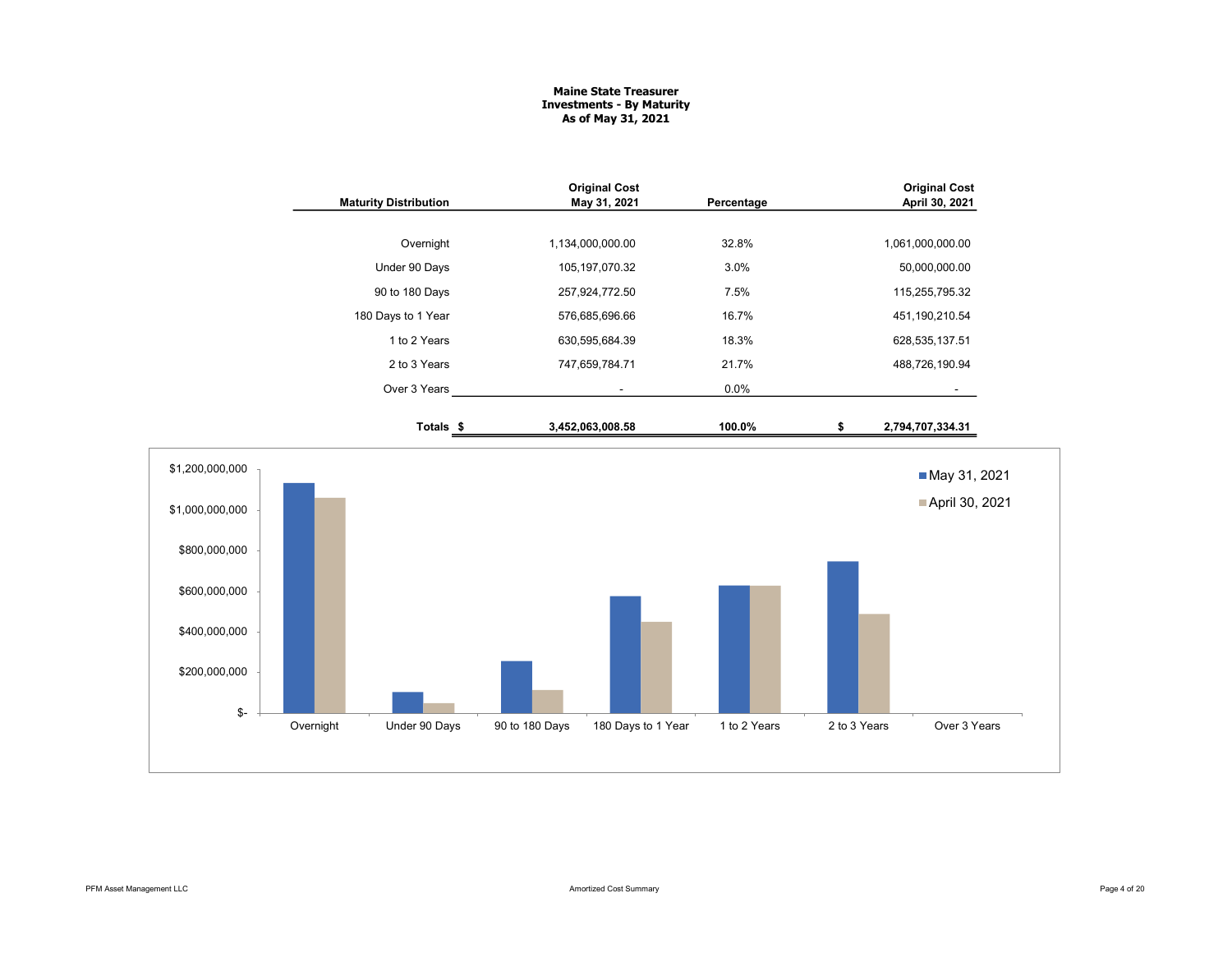|                                                  |                                            |             | <b>MATURITY</b> |                  | <b>ORIGINAL</b><br><b>COST/ACCRUED</b> | <b>AMORTIZED COST/</b>    |                                                     |                                         |              |                                    |                           | <b>TOTAL</b>    |                        |       |
|--------------------------------------------------|--------------------------------------------|-------------|-----------------|------------------|----------------------------------------|---------------------------|-----------------------------------------------------|-----------------------------------------|--------------|------------------------------------|---------------------------|-----------------|------------------------|-------|
| <b>DESCRIPTION</b>                               | PURCHASE COUPON DATE / CALL<br><b>DATE</b> | <b>RATE</b> | <b>DATE</b>     | PAR VALUE        | <b>INTEREST</b><br><b>PURCHASE</b>     | (AMORTIZATION)            | <b>ACCRETION FAIR VALUE/CHANGE</b><br>IN FAIR VALUE | <b>UNREALIZED</b><br><b>GAIN (LOSS)</b> | AI PURCHASED | <b>INTEREST</b><br><b>RECEIVED</b> | <b>INTEREST</b><br>EARNED | <b>INTEREST</b> | ACCRUED ALLOCATIO<br>N | YIELD |
| <b>CASH AND EQUIVALENTS</b>                      |                                            |             |                 |                  |                                        |                           |                                                     |                                         |              |                                    |                           |                 |                        |       |
| <b>BAR HARBOR BANK &amp; TRUST</b>               | 05/31/21                                   | 0.100V      |                 | 49,000,000.00    | 49.000.000.00<br>0.00                  | 49,000,000.00<br>0.00     | 49.000.000.00<br>0.00                               | 0.00                                    | 0.00         | 4,027.40                           | 4,161.67                  | 4,161.67        | 1.42%                  | 0.100 |
| <b>CITIZENS BANK</b>                             | 05/31/21                                   | 0.070 V     |                 | 100,000,000.00   | 100,000,000.00<br>0.00                 | 100,000,000.00<br>0.00    | 100,000,000.00<br>0.00                              | 0.00                                    | 0.00         | 5,753.40                           | 5,945.20                  | 5,945.20        | 2.89%                  | 0.070 |
| <b>TD BANK</b>                                   | 05/31/21                                   | 0.060V      |                 | 250,000,000.00   | 250,000,000.00<br>0.00                 | 250,000,000.00<br>0.00    | 250,000,000.00<br>0.00                              | 0.00                                    | 0.00         | 12,328.77                          | 12,739.77                 | 12,739.77       | 7.22%                  | 0.060 |
| <b>BATH SAVINGS</b>                              | 05/31/21                                   | 0.060V      |                 | 14.000.000.00    | 14.000.000.00<br>0.00                  | 14.000.000.00<br>0.00     | 14.000.000.00<br>0.00                               | 0.00                                    | 0.00         | 690.41                             | 644.39                    | 644.39          | 0.40%                  | 0.060 |
| <b>BIDDEFORD SAVINGS BANK</b>                    | 05/31/21                                   | 0.080V      |                 | 5,000,000.00     | 5,000,000.00<br>0.00                   | 5,000,000.00<br>0.00      | 5,000,000.00<br>0.00                                | 0.00                                    | 0.00         | 328.78                             | 306.86                    | 306.86          | 0.14%                  | 0.080 |
| NORTHEAST BANK                                   | 05/31/21                                   | 0.100V      |                 | 57,000,000.00    | 57,000,000.00<br>0.00                  | 57,000,000.00<br>0.00     | 57,000,000.00<br>0.00                               | 0.00                                    | 0.00         | 4,772.60                           | 4,841.13                  | 4,841.13        | 1.65%                  | 0.100 |
| FIDELITY GOVERNMENT PORTFOLIO                    | 05/31/21                                   | 0.010V      |                 | 2,000,000.00     | 2.000.000.00<br>0.00                   | 2.000.000.00<br>0.00      | 2.000.000.00<br>0.00                                | 0.00                                    | 0.00         | 44.11                              | 16.99                     | 16.99           | 0.06%                  | 0.010 |
| <b>FIRST NATIONAL</b>                            | 05/31/21                                   | 0.050V      |                 | 50.000.000.00    | 50,000,000.00<br>0.00                  | 50.000.000.00<br>0.00     | 50.000.000.00<br>0.00                               | 0.00                                    | 0.00         | 2,054.80                           | 2.123.29                  | 2,123.29        | 1.44%                  | 0.050 |
| PFM FUNDS - GOVT SELECT SERIES INST CL           | 05/31/21                                   | 0.020V      |                 | 1,000,000.00     | 1,000,000.00<br>0.00                   | 1,000,000.00<br>0.00      | 1,000,000.00<br>0.00                                | 0.00                                    | 0.00         | 1,807.24                           | 138.64                    | 138.64          | 0.03%                  | 0.020 |
| U.S. BANK MONEY MARKET FUND                      | 05/31/21                                   | 0.030 V     |                 | 331,000,000.00   | 331,000,000.00<br>0.00                 | 331,000,000.00<br>0.00    | 331,000,000.00<br>0.00                              | 0.00                                    | 0.00         | 10,931.89                          | 9,302.65                  | 9,302.65        | 9.56%                  | 0.030 |
| TD GOLDMAN SACHS MMF                             | 05/31/21                                   | 0.030 V     |                 | 250.000.000.00   | 250.000.000.00<br>0.00                 | 250.000.000.00<br>0.00    | 250,000,000.00<br>0.00                              | 0.00                                    | 0.00         | 0.00                               | 2,263.72                  | 2.263.72        | 7.22%                  | 0.000 |
| MISCELLAENOUS INCOME                             | 05/31/21                                   | 0.000V      |                 | 0.00             | 0.00<br>0.00                           | 0.00<br>0.00              | 0.00<br>0.00                                        | 0.00                                    | 0.00         | 4.12                               | 4.12                      | 0.00            | 0.00%                  | 0.000 |
| <b>TOTAL</b>                                     |                                            |             |                 | 1.134.000.000.00 | 1.134.000.000.00<br>0.00               | 1.134.000.000.00<br>0.00  | 1.134.000.000.00<br>0.00                            | 0.00                                    | 0.00         | 42.743.52                          | 43.560.23                 | 43.556.11       | 32.76%                 | 0.042 |
| <b>COMMERCIAL PAPER</b>                          |                                            |             |                 |                  |                                        |                           |                                                     |                                         |              |                                    |                           |                 |                        |       |
| SUMITOMO MITSUI TRUST NY COMM PAPER<br>86563GW24 | 05/07/21                                   | 0.000       | 09/02/21        | 50,000,000.00    | 49,975,416.67<br>0.00                  | 49,980,625.00<br>5,208.33 | 49,980,100.00<br>4,683.33                           | (525.00)                                | 0.00         | 0.00                               | 0.00                      | 0.00            | 1.44%                  | 0.150 |
| LMA AMERICAS LLC COMM PAPER<br>53944QWE6         | 05/12/21                                   | 0.000       | 09/14/21        | 50,000,000.00    | 49,975,694.44<br>0.00                  | 49,979,583.33<br>3,888.89 | 49,980,500.00<br>4,805.56                           | 916.67                                  | 0.00         | 0.00                               | 0.00                      | 0.00            | 1.44%                  | 0.140 |
| MANHATTAN ASSET FDG CO COMM PAPER<br>56274LXM1   | 04/26/21                                   | 0.000       | 10/21/21        | 25.000.000.00    | 24.977.750.00<br>0.00                  | 24.982.250.00<br>3,875.00 | 24.985.500.00<br>10,500.00                          | 3.250.00                                | 0.00         | 0.00                               | 0.00                      | 0.00            | 0.72%                  | 0.180 |
| MANHATTAN ASSET FDG CO COMM PAPER<br>56274LXM1.  | 04/27/21                                   | 0.000       | 10/21/21        | 25,000,000.00    | 24,977,875.00<br>0.00                  | 24,982,250.00<br>3,875.00 | 24,985,500.00<br>10,500.00                          | 3,250.00                                | 0.00         | 0.00                               | 0.00                      | 0.00            | 0.72%                  | 0.180 |
| MIZUHO BANK LTD/NY COMM PAPER<br>60689FXT0       | 05/05/21                                   | 0.000       | 10/27/21        | 50,000,000.00    | 49,957,465.28<br>0.00                  | 49,964,027.78<br>6,562.50 | 49,963,950.00<br>6,484.72                           | (77.78)                                 | 0.00         | 0.00                               | 0.00                      | 0.00            | 1.44%                  | 0.175 |
| NATIXIS NY BRANCH COMM PAPER<br>63873JY12        | 04/26/21                                   | 0.000       | 11/01/21        | 25,000,000.00    | 24,973,750.00<br>0.00                  | 24,978,750.00<br>4,305.56 | 24,980,925.00<br>4,375.00                           | 2,175.00                                | 0.00         | 0.00                               | 0.00                      | 0.00            | 0.72%                  | 0.200 |
| OLD LINE FUNDING LLC COMM PAPER<br>67983TYF7     | 05/17/21                                   | 0.000       | 11/15/21        | 23,000,000.00    | 22,983,721.11<br>0.00                  | 22.985.062.78<br>1,341.67 | 22,983,210.00<br>(511.11)                           | (1,852.78)                              | 0.00         | 0.00                               | 0.00                      | 0.00            | 0.66%                  | 0.140 |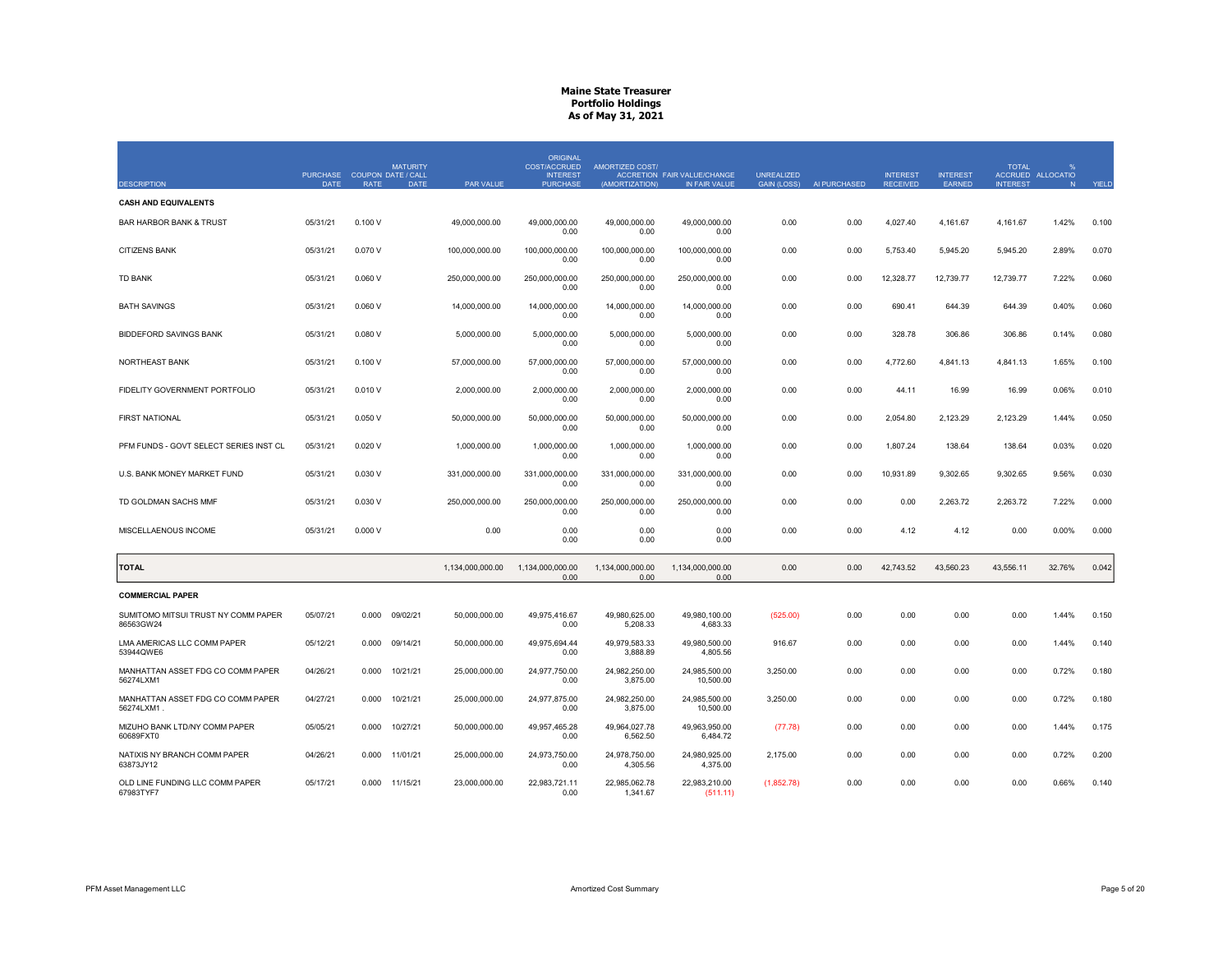|                                                  |                                            |             | <b>MATURITY</b> |                | <b>ORIGINAL</b><br><b>COST/ACCRUED</b> | <b>AMORTIZED COST/</b>        |                                                     |                                         |              |                                    |                                  | <b>TOTAL</b>                      |                       |       |
|--------------------------------------------------|--------------------------------------------|-------------|-----------------|----------------|----------------------------------------|-------------------------------|-----------------------------------------------------|-----------------------------------------|--------------|------------------------------------|----------------------------------|-----------------------------------|-----------------------|-------|
| <b>DESCRIPTION</b>                               | PURCHASE COUPON DATE / CALL<br><b>DATE</b> | <b>RATE</b> | <b>DATE</b>     | PAR VALUE      | <b>INTEREST</b><br><b>PURCHASE</b>     | (AMORTIZATION)                | <b>ACCRETION FAIR VALUE/CHANGE</b><br>IN FAIR VALUE | <b>UNREALIZED</b><br><b>GAIN (LOSS)</b> | AI PURCHASED | <b>INTEREST</b><br><b>RECEIVED</b> | <b>INTEREST</b><br><b>EARNED</b> | <b>ACCRUED</b><br><b>INTEREST</b> | <b>ALLOCATIO</b><br>N | YIELD |
| COOPERATIEVE RABOBANK UA COMM PAPER<br>21687AZ14 | 05/07/21                                   | 0.000       | 12/01/21        | 50,000,000.00  | 49,950,888.89<br>0.00                  | 49,956,791.67<br>5,902.78     | 49,953,950.00<br>3,061.11                           | (2,841.67)                              | 0.00         | 0.00                               | 0.00                             | 0.00                              | 1.44%                 | 0.170 |
| CITIGROUP GLOBAL MARKETS COMM PAPER<br>17327AZ67 | 04/26/21                                   | 0.000       | 12/06/21        | 24,800,000.00  | 24,775,310.22<br>0.00                  | 24,779,278.22<br>3,416.89     | 24,774,530.40<br>4,414.40                           | (4,747.82)                              | 0.00         | 0.00                               | 0.00                             | 0.00                              | 0.72%                 | 0.160 |
| NATIXIS NY BRANCH COMM PAPER<br>63873JZG8        | 04/21/21                                   | 0.000       | 12/16/21        | 25,000,000.00  | 24,963,486.11<br>0.00                  | 24,969,750.00<br>4,736.11     | 24,972,650.00<br>5,600.00                           | 2,900.00                                | 0.00         | 0.00                               | 0.00                             | 0.00                              | 0.72%                 | 0.220 |
| BNP PARIBAS NY BRANCH COMM PAPER<br>09659BZL7    | 04/22/21                                   | 0.000       | 12/20/21        | 25,000,000.00  | 24,971,430.56<br>0.00                  | 24,976,152.78<br>3,659.72     | 24,974,775.00<br>2,400.00                           | (1,377.78)                              | 0.00         | 0.00                               | 0.00                             | 0.00                              | 0.72%                 | 0.170 |
| CREDIT AGRICOLE CIB NY COMM PAPER<br>22533UAE3   | 04/22/21                                   |             | 0.000 01/14/22  | 25,000,000.00  | 24,966,625.00<br>0.00                  | 24,971,625.00<br>3,875.00     | 24,974,800.00<br>6,775.00                           | 3,175.00                                | 0.00         | 0.00                               | 0.00                             | 0.00                              | 0.72%                 | 0.180 |
| MUFG BANK LTD/NY COMM PAPER<br>62479MAE3         | 04/21/21                                   | 0.000       | 01/14/22        | 25,000,000.00  | 24,968,361.11<br>0.00                  | 24,973,201.39<br>3,659.72     | 24,977,650.00<br>5,375.00                           | 4,448.61                                | 0.00         | 0.00                               | 0.00                             | 0.00                              | 0.72%                 | 0.170 |
| BNP PARIBAS NY BRANCH COMM PAPER<br>09659CBB3    | 05/18/21                                   | 0.000       | 02/11/22        | 25,000,000.00  | 24,968,243.06<br>0.00                  | 24,969,895.84<br>1,652.78     | 24,969,400.00<br>1,156.94                           | (495.84)                                | 0.00         | 0.00                               | 0.00                             | 0.00                              | 0.72%                 | 0.170 |
| MUFG BANK LTD/NY COMM PAPER<br>62479MBB8         | 05/18/21                                   | 0.000       | 02/11/22        | 25,000,000.00  | 24.971.979.17<br>0.00                  | 24.973.437.50<br>1,458.33     | 24.973.000.00<br>1,020.83                           | (437.50)                                | 0.00         | 0.00                               | 0.00                             | 0.00                              | 0.72%                 | 0.150 |
| <b>TOTAL</b>                                     |                                            |             |                 | 472,800,000.00 | 472,357,996.62<br>0.00                 | 472,422,681.29<br>57,418.28   | 472,430,440.40<br>70,640.78                         | 7,759.11                                | 0.00         | 0.00                               | 0.00                             | 0.00                              | 13.65%                | 0.168 |
| <b>CERTIFICATES OF DEPOSIT</b>                   |                                            |             |                 |                |                                        |                               |                                                     |                                         |              |                                    |                                  |                                   |                       |       |
| BAR HARBOR BANK & TRUST CERT DEPOS               | 06/12/19                                   | 2.330       | 06/12/21        | 50,000,000.00  | 50,000,000.00<br>0.00                  | 50,000,000.00<br>0.00         | 50,000,000.00<br>0.00                               | 0.00                                    | 0.00         | 0.00                               | 100,319.44                       | 2,330,000.00                      | 1.44%                 | 2.330 |
| PEOPLES UNITED CERT DEPOS                        | 01/17/20                                   | 1.650       | 01/17/22        | 40,000,000.00  | 40,000,000.00<br>0.00                  | 40,000,000.00<br>0.00         | 40,000,000.00<br>0.00                               | 0.00                                    | 0.00         | 0.00                               | 56,833.33                        | 918,500.00                        | 1.16%                 | 1.650 |
| CAMDEN NATIONAL BANK CERT DEPOS                  | 01/17/21                                   | 0.200       | 01/17/23        | 50,000,000.00  | 50,000,000.00<br>0.00                  | 50,000,000.00<br>0.00         | 50,000,000.00<br>0.00                               | 0.00                                    | 0.00         | 0.00                               | 8,611.11                         | 37,500.00                         | 1.44%                 | 0.200 |
| PEOPLES UNITED CERT DEPOS                        | 01/19/21                                   | 0.350       | 01/19/23        | 10,000,000.00  | 10,000,000.00<br>0.00                  | 10,000,000.00<br>0.00         | 10,000,000.00<br>0.00                               | 0.00                                    | 0.00         | 0.00                               | 3,013.89                         | 12,930.56                         | 0.29%                 | 0.350 |
| BANGOR SAVINGS BANK CERT DEPOS                   | 04/08/21                                   | 0.400       | 04/08/23        | 15,000,000.00  | 15.000.000.00<br>0.00                  | 15.000.000.00<br>0.00         | 15.000.000.00<br>0.00                               | 0.00                                    | 0.00         | 0.00                               | 5.166.67                         | 9.000.00                          | 0.43%                 | 0.400 |
| PEOPLES UNITED CERT DEPOS                        | 04/18/21                                   | 0.250       | 04/18/23        | 15,000,000.00  | 15,000,000.00<br>0.00                  | 15,000,000.00<br>0.00         | 15,000,000.00<br>0.00                               | 0.00                                    | 0.00         | 0.00                               | 3,229.17                         | 4,583.33                          | 0.43%                 | 0.250 |
| PEOPLES UNITED CERT DEPOS                        | 04/22/21                                   | 0.250       | 04/23/23        | 25,000,000.00  | 25,000,000.00<br>0.00                  | 25,000,000.00<br>0.00         | 25,000,000.00<br>0.00                               | 0.00                                    | 0.00         | 0.00                               | 5,381.94                         | 6.944.44                          | 0.72%                 | 0.250 |
| <b>TOTAL</b>                                     |                                            |             |                 | 205,000,000.00 | 205,000,000.00<br>0.00                 | 205,000,000.00<br>0.00        | 205,000,000.00<br>0.00                              | 0.00                                    | 0.00         | 0.00                               | 182,555.55                       | 3,319,458.33                      | 5.9%                  | 1.034 |
| <b>U.S. TREASURIES</b>                           |                                            |             |                 |                |                                        |                               |                                                     |                                         |              |                                    |                                  |                                   |                       |       |
| US TREASURY NOTES<br>9128284W7                   | 09/16/19                                   | 2.750       | 08/15/21        | 25,000,000.00  | 25,432,617.19<br>0.00                  | 25,046,418.15<br>(19, 186.17) | 25,140,625.00<br>(54,687.50)                        | 94,206.85                               | 0.00         | 0.00                               | 58,874.30                        | 201,312.15                        | 0.73%                 | 1.825 |
| US TREASURY NOTES<br>9128282F6                   | 08/28/19                                   | 1.125       | 08/31/21        | 30,000,000.00  | 29.764.453.13<br>0.00                  | 29.970.797.32<br>9,948.16     | 30,079,686.00<br>(23, 439.00)                       | 108,888.68                              | 0.00         | 0.00                               | 28,430.71                        | 85,292.12                         | 0.87%                 | 1.523 |
| US TREASURY NOTES<br>9128286C9                   | 09/30/19                                   | 2.500       | 02/15/22        | 25,000,000.00  | 25,493,164.06<br>0.00                  | 25.146.984.46<br>(17, 592.73) | 25.433.595.00<br>(46, 875.00)                       | 286,610.54                              | 0.00         | 0.00                               | 53,522.10                        | 183,011.05                        | 0.73%                 | 1.649 |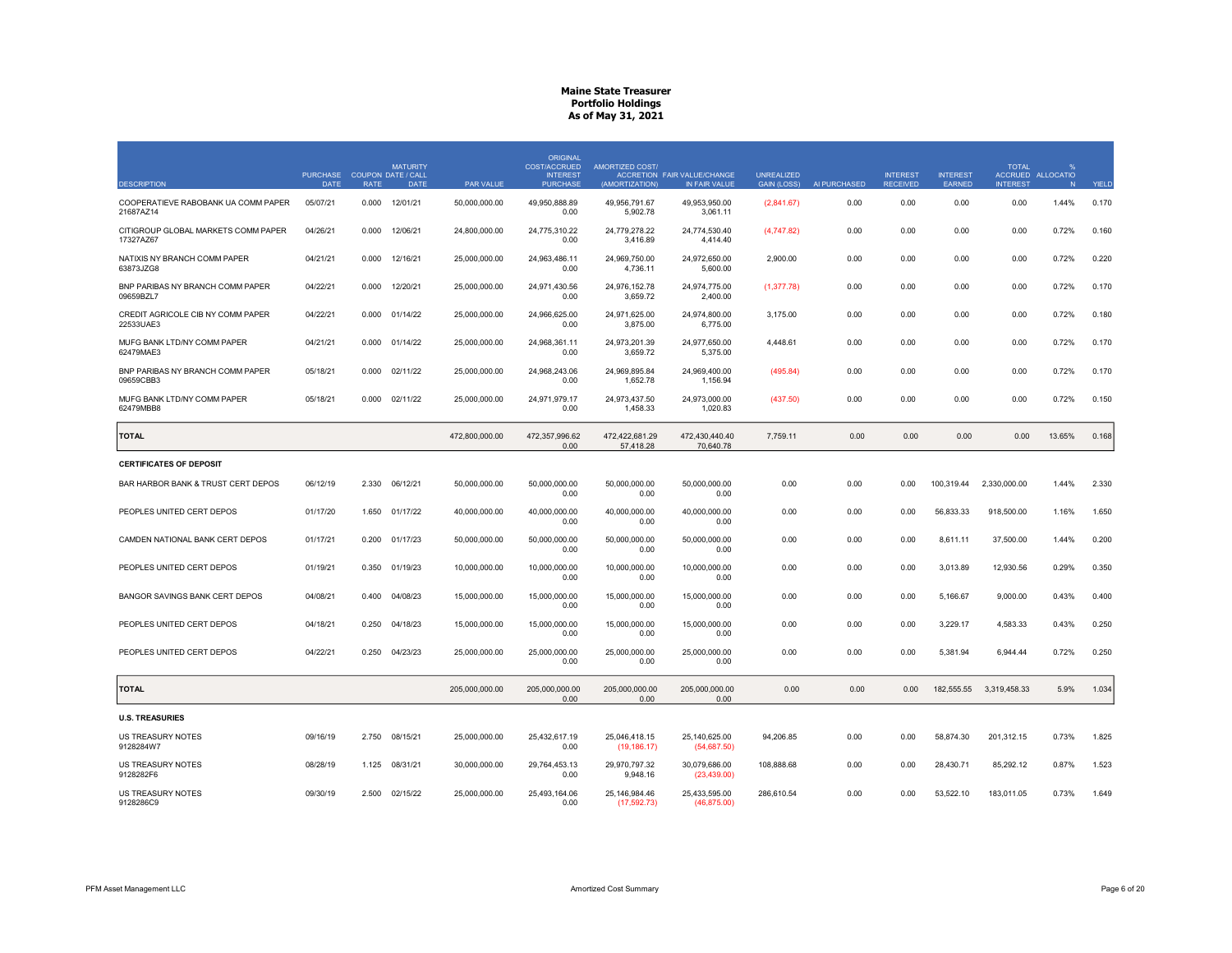| <b>DESCRIPTION</b>                    | PURCHASE COUPON DATE / CALL<br><b>DATE</b> | <b>RATE</b> | <b>MATURITY</b><br><b>DATE</b> | PAR VALUE      | <b>ORIGINAL</b><br><b>COST/ACCRUED</b><br><b>INTEREST</b><br><b>PURCHASE</b> | <b>AMORTIZED COST/</b><br>(AMORTIZATION) | <b>ACCRETION FAIR VALUE/CHANGE</b><br>IN FAIR VALUE | <b>UNREALIZED</b><br><b>GAIN (LOSS)</b> | AI PURCHASED                    | <b>INTEREST</b><br><b>RECEIVED</b> | <b>INTEREST</b><br>EARNED | <b>TOTAL</b><br><b>INTEREST</b> | ACCRUED ALLOCATIO<br>N | YIELD |
|---------------------------------------|--------------------------------------------|-------------|--------------------------------|----------------|------------------------------------------------------------------------------|------------------------------------------|-----------------------------------------------------|-----------------------------------------|---------------------------------|------------------------------------|---------------------------|---------------------------------|------------------------|-------|
| US TREASURY NOTES<br>912828W89        | 09/03/19                                   | 1.875       | 03/31/22                       | 40,000,000.00  | 40,404,687.50<br>0.00                                                        | 40,130,447.14<br>(13,346.08)             | 40,600,000.00<br>(56, 248.00)                       | 469,552.86                              | 0.00                            | 0.00                               | 63,524.59                 | 127,049.18                      | 1.17%                  | 1.473 |
| US TREASURY NOTES<br>9128286M7        | 10/29/19                                   | 2.250       | 04/15/22                       | 23,000,000.00  | 23,321,640.63<br>0.00                                                        | 23,113,772.77<br>(11,091.06)             | 23,438,437.50<br>(39,530.10)                        | 324,664.73                              | 0.00                            | 0.00                               | 43,831.97                 | 66,454.92                       | 0.68%                  | 1.668 |
| <b>US TREASURY NOTES</b><br>9128286M7 | 11/14/19                                   | 2.250       | 04/15/22                       | 30.000.000.00  | 30.426.562.50<br>0.00                                                        | 30.153.620.47<br>(14, 975.58)            | 30.571.875.00<br>(51, 561.00)                       | 418.254.53                              | 0.00                            | 0.00                               | 57,172.13                 | 86.680.33                       | 0.88%                  | 1.647 |
| US TREASURY NOTES<br>9128286U9        | 10/31/19                                   | 2.125       | 05/15/22                       | 25,000,000.00  | 25.289.062.50<br>0.00                                                        | 25, 108, 515.37<br>(9,666.60)            | 25,488,280.00<br>(39,065.00)                        | 379,764.63                              | 0.00                            | 265,625.00                         | 45,087.02                 | 24,541.44                       | 0.74%                  | 1.658 |
| US TREASURY NOTES<br>9128286U9        | 10/31/19                                   | 2.125       | 05/15/22                       | 25,000,000.00  | 25,289,062.50<br>0.00                                                        | 25,108,515.37<br>(9.666.60)              | 25,488,280.00<br>(39.065.00)                        | 379,764.63                              | 0.00                            | 265,625.00                         | 45,087.02                 | 24,541.44                       | 0.74%                  | 1.658 |
| US TREASURY NOTES<br>912828XG0        | 07/08/19                                   | 2.125       | 06/30/22                       | 27,000,000.00  | 27.241.523.44<br>0.00                                                        | 27,087,463.45<br>(6,881.64)              | 27,594,842.40<br>(42, 190.20)                       | 507,378.95                              | 0.00                            | 0.00                               | 49,133.29                 | 240,911.60                      | 0.80%                  | 1.815 |
| US TREASURY NOTES<br>9128287C8        | 07/19/19                                   | 1.750       | 07/15/22                       | 25,000,000.00  | 24,945,312.50<br>0.00                                                        | 24,979,517.23<br>1,552.49                | 25,468,750.00<br>(27, 345.00)                       | 489,232.77                              | 0.00                            | 0.00                               | 37,465.47                 | 165,573.20                      | 0.74%                  | 1.826 |
| US TREASURY NOTES<br>9128287C8        | 08/01/19                                   | 1.750       | 07/15/22                       | 25,000,000.00  | 24,967,773.44<br>0.00                                                        | 24.987.784.37<br>925.88                  | 25,468,750.00<br>(27, 345.00)                       | 480,965.63                              | 0.00                            | 0.00                               | 37,465.47                 | 165,573.20                      | 0.74%                  | 1.795 |
| US TREASURY NOTES<br>9128287C8.       | 08/05/19                                   | 1.750       | 07/15/22                       | 26,000,000.00  | 26, 142, 187.50<br>0.00                                                      | 26,054,097.38<br>(4, 100.29)             | 26,487,500.00<br>(28, 438.80)                       | 433,402.62                              | 0.00                            | 0.00                               | 38,964.09                 | 172,196.13                      | 0.77%                  | 1.559 |
| <b>US TREASURY NOTES</b><br>9128287C8 | 08/23/19                                   | 1.750       | 07/15/22                       | 35.000.000.00  | 35.211.914.06<br>0.00                                                        | 35.081.998.91<br>(6,215.08)              | 35.656.250.00<br>(38, 283.00)                       | 574.251.09                              | 0.00                            | 0.00                               | 52.451.66                 | 231.802.49                      | 1.03%                  | 1.535 |
| US TREASURY NOTES<br>9128282S8        | 09/30/19                                   | 1.625       | 08/31/22                       | 25,000,000.00  | 25,008,789.06<br>0.00                                                        | 25,003,759.67<br>(255.59)                | 25,480,470.00<br>(23, 435.00)                       | 476,710.33                              | 0.00                            | 0.00                               | 34,222.15                 | 102,666.44                      | 0.74%                  | 1.612 |
| US TREASURY NOTES<br>912828YK0        | 10/21/19                                   | 1.375       | 10/15/22                       | 30,000,000.00  | 29,844,140.63<br>0.00                                                        | 29,928,361.89<br>4.432.70                | 30,520,314.00<br>(23.436.00)                        | 591,952.11                              | 0.00                            | 0.00                               | 34,938.52                 | 52,971.31                       | 0.88%                  | 1.554 |
| US TREASURY NOTES<br>9128283C2        | 11/14/19                                   | 2.000       | 10/31/22                       | 30,000,000.00  | 30,307,031.25<br>0.00                                                        | 30,146,705.32<br>(8,796.64)              | 30,801,564.00<br>(37,500.00)                        | 654,858.68                              | 0.00                            | 0.00                               | 50,543.48                 | 52,173.91                       | 0.89%                  | 1.644 |
| US TREASURY NOTES<br>912828YW4        | 12/31/19                                   | 1.625       | 12/15/22                       | 30,000,000.00  | 30.008.203.13<br>0.00                                                        | 30,004,268.67<br>(235.46)                | 30,698,436.00<br>(23, 439.00)                       | 694, 167.33                             | 0.00                            | 0.00                               | 41.517.86                 | 225,000.00                      | 0.89%                  | 1.615 |
| <b>US TREASURY NOTES</b><br>9128284S6 | 05/19/21                                   | 2.750       | 05/31/23                       | 50,000,000.00  | 52.638.671.88<br>0.00                                                        | 52.592.441.78<br>(46, 230.10)            | 52.593.750.00<br>(44, 921.88)                       | 1,308.22                                | (642, 170.33)                   | 687.500.00                         | 49,086.50                 | 3,756.83                        | 1.52%                  | 0.149 |
| US TREASURY NOTES<br>9128284X5        | 05/19/21                                   | 2.750       | 08/31/23                       | 50,000,000.00  | 52,919,921.88<br>298,913.04                                                  | 52,874,407.51<br>(45, 514.37)            | 52,882,810.00<br>(37, 111.88)                       | 8,402.49                                | (298, 913.04)                   | 0.00                               | 48,573.37                 | 347,486.41                      | 1.53%                  | 0.185 |
| <b>US TREASURY NOTES</b><br>9128285P1 | 05/19/21                                   | 2.875       | 11/30/23                       | 50.000.000.00  | 53.347.656.25<br>0.00                                                        | 53.300.608.11<br>(47,048.14)             | 53.328.125.00<br>(19,531.25)                        | 27.516.89                               | (671.359.89)                    | 718.750.00                         | 51.317.71                 | 3.927.60                        | 1.54%                  | 0.223 |
| US TREASURY NOTES<br>91282CBM2        | 03/01/21                                   | 0.125       | 02/15/24                       | 25,000,000.00  | 24,854,492.19<br>1,208.56                                                    | 24,866,875.83<br>4,172.75                | 24,929,687.50<br>42,967.50                          | 62,811.67                               | 0.00                            | 0.00                               | 2,676.10                  | 9,150.55                        | 0.72%                  | 0.323 |
| US TREASURY NOTES<br>9128286G0        | 05/19/21                                   | 2.375       | 02/29/24                       | 50,000,000.00  | 52,896,484.38<br>258.152.17                                                  | 52,859,423.06<br>(37.061.32)             | 52,906,250.00<br>9.765.62                           | 46,826.94                               | (258, 152.17)                   | 0.00                               | 41,949.73                 | 300,101.90                      | 1.53%                  | 0.283 |
| US TREASURY N/B NOTES<br>91282CCC3    | 05/19/21                                   | 0.250       | 05/15/24                       | 50.000.000.00  | 49,873,046.88<br>1,358.70                                                    | 49,874,558.23<br>1,511.35                | 49,937,500.00<br>64,453.12                          | 62,941.77                               | (1,358.70)                      | 0.00                               | 4,415.76                  | 5,774.46                        | 1.44%                  | 0.335 |
| US TREASURY N/B NOTES<br>91282CCC3    | 05/19/21                                   | 0.250       | 05/15/24                       | 50,000,000.00  | 49,896,484.38<br>1,358.70                                                    | 49,897,716.71<br>1,232.33                | 49,937,500.00<br>41,015.62                          | 39,783.29                               | (1,358.70)                      | 0.00                               | 4,415.76                  | 5,774.46                        | 1.44%                  | 0.320 |
| <b>TOTAL</b>                          |                                            |             |                                | 801.000.000.00 | 815.524.882.86<br>560,991.17                                                 | 813.319.059.17<br>(274,087.79)           | 820.933.277.40<br>(565, 245.75)                     | 7.614.218.23                            | $(1,873,312.83)$ $1,937,500.00$ |                                    | 974.666.76                | 2.883.723.12                    | 23.71%                 | 1.072 |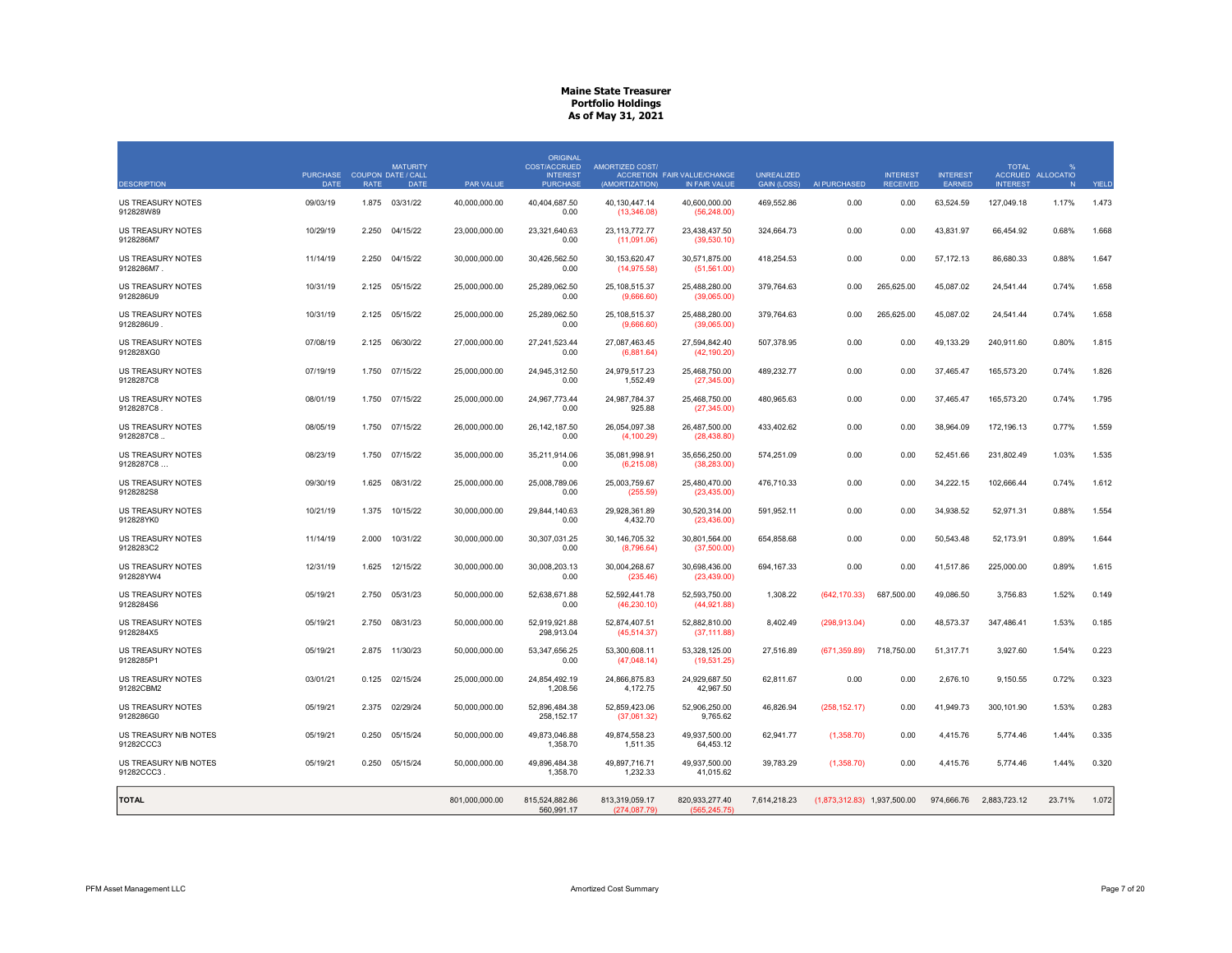| <b>DESCRIPTION</b>                         | PURCHASE COUPON DATE / CALL<br><b>DATE</b> | <b>RATE</b> | <b>MATURITY</b><br><b>DATE</b> | PAR VALUE     | ORIGINAL<br>COST/ACCRUED<br><b>INTEREST</b><br><b>PURCHASE</b> | AMORTIZED COST/<br>(AMORTIZATION) | <b>ACCRETION FAIR VALUE/CHANGE</b><br>IN FAIR VALUE | <b>UNREALIZED</b><br><b>GAIN (LOSS)</b> | AI PURCHASED | <b>INTEREST</b><br><b>RECEIVED</b> | <b>INTEREST</b><br><b>EARNED</b> | <b>TOTAL</b><br><b>ACCRUED</b><br><b>INTEREST</b> | <b>ALLOCATIO</b> | <b>YIELD</b> |
|--------------------------------------------|--------------------------------------------|-------------|--------------------------------|---------------|----------------------------------------------------------------|-----------------------------------|-----------------------------------------------------|-----------------------------------------|--------------|------------------------------------|----------------------------------|---------------------------------------------------|------------------|--------------|
| FEDERAL AGENCY SECURITIES                  |                                            |             |                                |               |                                                                |                                   |                                                     |                                         |              |                                    |                                  |                                                   |                  |              |
| FEDERAL HOME LOAN BANKS NOTES<br>3130AF5B9 | 01/16/19                                   | 3.000       | 10/12/21                       | 10,000,000.00 | 10,103,100.00<br>0.00                                          | 10,013,712.30<br>(3, 196.10)      | 10,107,650.00<br>(22, 390.00)                       | 93,937.70                               | 0.00         | 0.00                               | 25,000.00                        | 40,833.33                                         | 0.29%            | 2.607        |
| <b>FANNIE MAE NOTES</b><br>3135G0S38       | 02/26/19                                   | 2.000       | 01/05/22                       | 15,000,000.00 | 14,788,500.00<br>0.00                                          | 14,955,836.21<br>6,280.18         | 15,172,830.00<br>(23, 235.00)                       | 216,993.79                              | 0.00         | 0.00                               | 25,000.00                        | 121,666.67                                        | 0.44%            | 2.514        |
| <b>FANNIE MAE NOTES</b><br>3135G0U92       | 09/16/19                                   | 2.625       | 01/11/22                       | 25.000.000.00 | 25.462.250.00<br>0.00                                          | 25.122.103.77<br>(16,898.29)      | 25.391.575.00<br>(50,900.00)                        | 269.471.23                              | 0.00         | 0.00                               | 54.687.50                        | 255.208.33                                        | 0.73%            | 1.807        |
| <b>FANNIE MAE NOTES</b><br>3135G0T45       | 07/19/19                                   | 1.875       | 04/05/22                       | 15,000,000.00 | 14.994.450.00<br>0.00                                          | 14.998.275.08<br>173.62           | 15,228,765.00<br>(20, 640.00)                       | 230,489.92                              | 0.00         | 0.00                               | 23,437.50                        | 43.750.00                                         | 0.44%            | 1.889        |
| <b>FANNIE MAE NOTES</b><br>3135G0V59       | 04/16/19                                   | 2.250       | 04/12/22                       | 40,000,000.00 | 39,820,800.00<br>0.00                                          | 39,948,307.69<br>5,087.18         | 40,753,600.00<br>(66, 680.00)                       | 805,292.31                              | 0.00         | 0.00                               | 75,000.00                        | 122,500.00                                        | 1.18%            | 2.406        |
| <b>FANNIE MAE NOTES</b><br>3135G0V59       | 05/15/19                                   | 2.250       | 04/12/22                       | 20,000,000.00 | 20,021,600.00<br>0.00                                          | 20,006,400.75<br>(629.92)         | 20,376,800.00<br>(33,340.00)                        | 370,399.25                              | 0.00         | 0.00                               | 37,500.00                        | 61,250.00                                         | 0.59%            | 2.211        |
| FEDERAL HOME LOAN BANK<br>313379Q69        | 07/15/19                                   | 2.125       | 06/10/22                       | 30,000,000.00 | 30.176.400.00<br>0.00                                          | 30,062,180.58<br>(5, 154.01)      | 30,629,040.00<br>(43,320.00)                        | 566,859.42                              | 0.00         | 0.00                               | 53,125.00                        | 302,812.50                                        | 0.88%            | 1.916        |
| <b>FANNIE MAE NOTES</b><br>3135G0W33       | 10/24/19                                   | 1.375       | 09/06/22                       | 25,000,000.00 | 24,816,750.00<br>0.00                                          | 24,919,216.13<br>5,420.57         | 25,399,100.00<br>(23,300.00)                        | 479,883.87                              | 0.00         | 0.00                               | 28,645.83                        | 81,163.19                                         | 0.73%            | 1.638        |
| <b>FANNIE MAE NOTES</b><br>3135G0W33       | 10/29/19                                   | 1.375       | 09/06/22                       | 10,000,000.00 | 9,912,800.00<br>0.00                                           | 9,961,374.50<br>2,591.76          | 10,159,640.00<br>(9,320.00)                         | 198,265.50                              | 0.00         | 0.00                               | 11,458.33                        | 32,465.28                                         | 0.29%            | 1.689        |
| FREDDIE MAC NOTES (CALLABLE)<br>3134GV6H6  | 07/21/20                                   | 0.320       | 10/20/22<br>07/20/21           | 35,000,000.00 | 34,993,000.00<br>0.00                                          | 34,995,685.75<br>264.31           | 35,012,180.00<br>(6,825.00)                         | 16,494.25                               | 0.00         | 0.00                               | 9,333.34                         | 40,755.56                                         | 1.01%            | 0.329        |
| FREDDIE MAC NOTES (CALLABLE)<br>3134GV6H6  | 07/28/20                                   | 0.320       | 10/20/22<br>07/20/21           | 35,000,000.00 | 35.000.000.00<br>0.00                                          | 35.000.000.00<br>0.00             | 35.012.180.00<br>(6,825.00)                         | 12.180.00                               | 0.00         | 0.00                               | 9,333.34                         | 40,755.56                                         | 1.01%            | 0.320        |
| FREDDIE MAC NOTES (CALLABLE)<br>3134GXJF2  | 01/12/21                                   | 0.200       | 12/30/22<br>06/30/21           | 35.000.000.00 | 35.000.000.00<br>2,333.33                                      | 35.000.000.00<br>0.00             | 35.003.815.00<br>(1,960.00)                         | 3.815.00                                | 0.00         | 0.00                               | 5.833.33                         | 29.361.11                                         | 1.01%            | 0.200        |
| FEDERAL HOME LOAN BANKS NOTES<br>3130AJ7E3 | 12/04/20                                   | 1.375       | 02/17/23                       | 25,000,000.00 | 25.660.750.00<br>0.00                                          | 25,513,825.47<br>(25, 445.03)     | 25,531,525.00<br>150.00                             | 17,699.53                               | 0.00         | 0.00                               | 28.645.84                        | 99.305.56                                         | 0.74%            | 0.172        |
| <b>FREDDIE MAC NOTES</b><br>3137EAEQ8      | 04/29/20                                   | 0.375       | 04/20/23                       | 13,750,000.00 | 13,720,437.50<br>0.00                                          | 13,731,271.64<br>843.87           | 13,810,665.00<br>11,990.00                          | 79,393.36                               | 0.00         | 0.00                               | 4,296.88                         | 5,872.40                                          | 0.40%            | 0.448        |
| FANNIE MAE NOTES (CALLABLE)<br>3135G05B5   | 07/06/20                                   | 0.450       | 06/30/23<br>06/30/21           | 35,000,000.00 | 34,998,250.00<br>0.00                                          | 34,998,780.30<br>49.81            | 35,010,045.00<br>(9,555.00)                         | 11,264.70                               | 0.00         | 0.00                               | 13,125.00                        | 66,062.50                                         | 1.01%            | 0.452        |
| <b>FANNIE MAE NOTES</b><br>3135G05G4       | 07/28/20                                   | 0.250       | 07/10/23                       | 35,000,000.00 | 34,949,250.00<br>0.00                                          | 34,963,763.46<br>1,460.77         | 35,064,400.00<br>43,330.00                          | 100,636.54                              | 0.00         | 0.00                               | 7,291.66                         | 34,270.83                                         | 1.01%            | 0.299        |
| FANNIE MAE NOTES (CALLABLE)<br>3136G4D26   | 07/28/20                                   | 0.400       | 07/28/23<br>07/28/21           | 30,000,000.00 | 30,000,000.00<br>0.00                                          | 30,000,000.00<br>0.00             | 30,014,520.00<br>(7,020.00)                         | 14,520.00                               | 0.00         | 0.00                               | 10,000.00                        | 41,000.00                                         | 0.87%            | 0.400        |
| FANNIE MAE NOTES (CALLABLE)<br>3135G05R0   | 08/12/20                                   | 0.300       | 08/10/23<br>08/10/22           | 50,000,000.00 | 49,906,000.00<br>0.00                                          | 49,931,198.54<br>2,666.06         | 50,038,150.00<br>(50.00)                            | 106,951.46                              | 0.00         | 0.00                               | 12,500.00                        | 46,250.00                                         | 1.45%            | 0.363        |
| FANNIE MAE NOTES (CALLABLE)<br>3135G05V1   | 08/21/20                                   | 0.360       | 08/18/23<br>02/18/22           | 10,000,000.00 | 10,000,000.00<br>0.00                                          | 10,000,000.00<br>0.00             | 10,016,930.00<br>2,540.00                           | 16,930.00                               | 0.00         | 0.00                               | 3,000.00                         | 10,300.00                                         | 0.29%            | 0.360        |
| FANNIE MAE NOTES (CALLABLE)<br>3135G05V1.  | 08/21/20                                   | 0.360       | 08/18/23<br>02/18/22           | 50,000,000.00 | 50.000.000.00<br>0.00                                          | 50.000.000.00<br>0.00             | 50,084,650.00<br>12,700.00                          | 84,650.00                               | 0.00         | 0.00                               | 15,000.00                        | 51,500.00                                         | 1.45%            | 0.360        |
| <b>FREDDIE MAC NOTES</b><br>3137EAEV7      | 10/30/20                                   | 0.250       | 08/24/23                       | 17,500,000.00 | 17.506.300.00<br>0.00                                          | 17.504.988.52<br>(189.98)         | 17.530.170.00<br>23,082.50                          | 25,181.48                               | 0.00         | 0.00                               | 3.645.83                         | 11.788.19                                         | 0.51%            | 0.237        |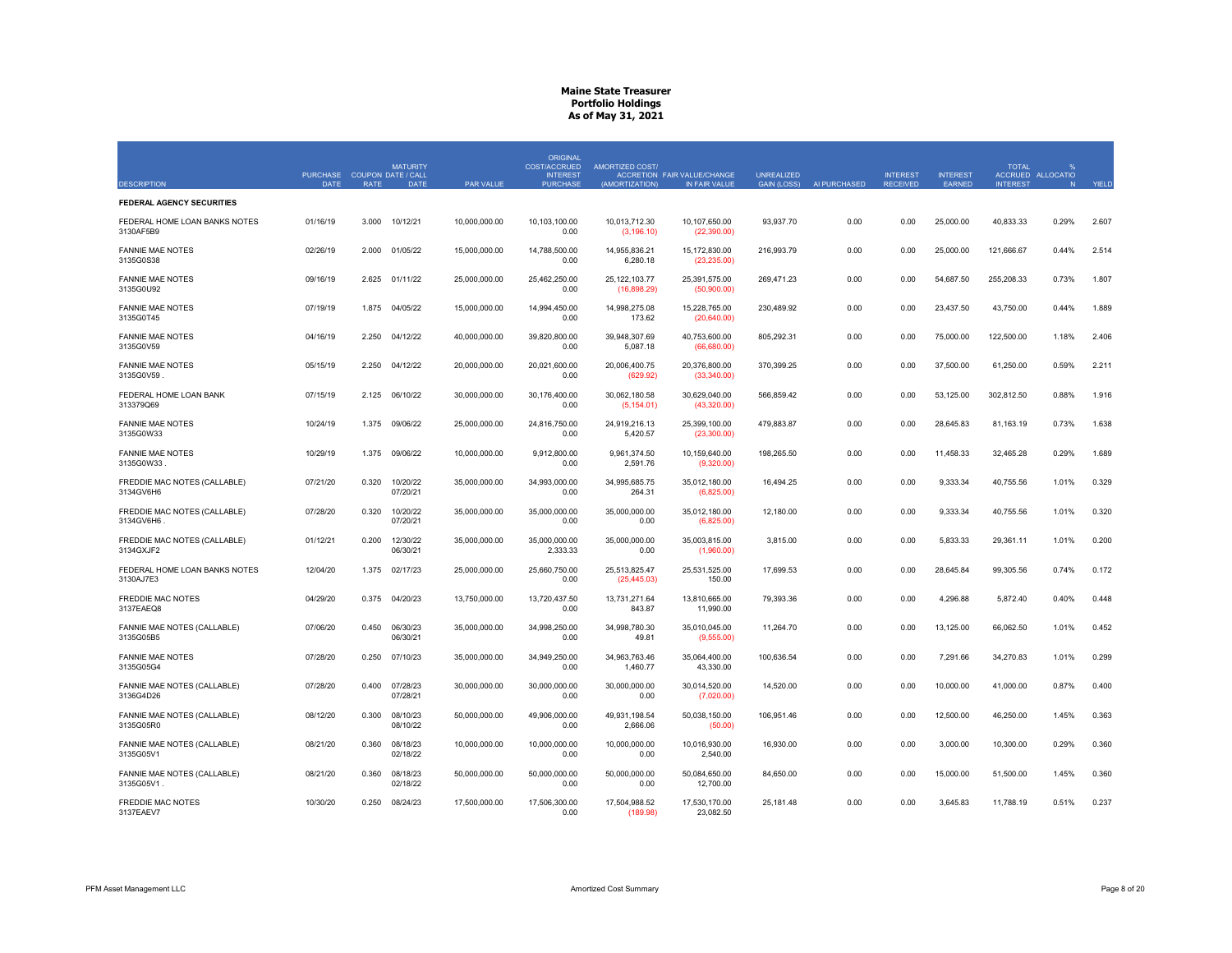|                                             |                                |             |                                                             |                  | <b>ORIGINAL</b>                                           |                                   |                                                     |                                         |              |                                          |                                  |                                 |                             |       |
|---------------------------------------------|--------------------------------|-------------|-------------------------------------------------------------|------------------|-----------------------------------------------------------|-----------------------------------|-----------------------------------------------------|-----------------------------------------|--------------|------------------------------------------|----------------------------------|---------------------------------|-----------------------------|-------|
| <b>DESCRIPTION</b>                          | <b>PURCHASE</b><br><b>DATE</b> | <b>RATE</b> | <b>MATURITY</b><br><b>COUPON DATE / CALL</b><br><b>DATE</b> | <b>PAR VALUE</b> | <b>COST/ACCRUED</b><br><b>INTEREST</b><br><b>PURCHASE</b> | AMORTIZED COST/<br>(AMORTIZATION) | <b>ACCRETION FAIR VALUE/CHANGE</b><br>IN FAIR VALUE | <b>UNREALIZED</b><br><b>GAIN (LOSS)</b> | AI PURCHASED | <b>INTEREST</b><br><b>RECEIVED</b>       | <b>INTEREST</b><br><b>EARNED</b> | <b>TOTAL</b><br><b>INTEREST</b> | %<br>ACCRUED ALLOCATIO<br>N | YIELD |
| FREDDIE MAC NOTES (CALLABLE)<br>3134GWTL0   | 09/29/20                       | 0.300       | 09/28/23<br>09/28/21                                        | 20.000.000.00    | 19.997.000.00<br>0.00                                     | 19.997.671.85<br>85.01            | 20.007.160.00<br>6,980.00                           | 9.488.15                                | 0.00         | 0.00                                     | 5.000.00                         | 10.500.00                       | 0.58%                       | 0.305 |
| FREDDIE MAC NOTES (CALLABLE)<br>3134GWTL0.  | 09/29/20                       | 0.300       | 09/28/23<br>09/28/21                                        | 50.000.000.00    | 49.992.500.00<br>0.00                                     | 49.994.179.62<br>212.53           | 50.017.900.00<br>17,450.00                          | 23.720.38                               | 0.00         | 0.00                                     | 12,500.00                        | 26.250.00                       | 1.44%                       | 0.305 |
| FREDDIE MAC NOTES (CALLABLE)<br>3134GWZB5   | 10/27/20                       | 0.300       | 10/13/23<br>10/13/21                                        | 48,800,000.00    | 48,785,360.00<br>0.00                                     | 48,788,298.83<br>419.83           | 48,816,201.60<br>18.251.20                          | 27,902.77                               | 0.00         | 0.00                                     | 12,200.00                        | 19,520.00                       | 1.41%                       | 0.310 |
| <b>FREDDIE MAC NOTES</b><br>3137EAEY1       | 10/19/20                       | 0.125       | 10/16/23                                                    | 25,000,000.00    | 24,910,750.00<br>0.00                                     | 24,929,139.42<br>2,533.65         | 24,954,100.00<br>31,925.00                          | 24,960.58                               | 0.00         | 0.00                                     | 2,604.17                         | 3.906.25                        | 0.72%                       | 0.245 |
| FANNIE MAE NOTES (CALLABLE)<br>3136G46A6    | 10/30/20                       | 0.300       | 10/27/23<br>10/27/21                                        | 17,845,000.00    | 17,840,538.75<br>0.00                                     | 17,841,413.02<br>126.64           | 17,850,478.42<br>7,869.65                           | 9.065.40                                | 0.00         | 0.00                                     | 4,461.25                         | 5,056.08                        | 0.52%                       | 0.308 |
| FANNIE MAE NOTES (CALLABLE)<br>3135G06F5    | 12/04/20                       | 0.310       | 11/16/23<br>11/16/22                                        | 50,000,000.00    | 49.995.000.00<br>0.00                                     | 49,995,831.01<br>143.92           | 50.041.100.00<br>44,350.00                          | 45.268.99                               | 0.00         | 77,500.00                                | 12,916.66                        | 6,458.33                        | 1.45%                       | 0.313 |
| <b>FREDDIE MAC NOTES</b><br>3137EAFA2       | 12/07/20                       | 0.250       | 12/04/23                                                    | 25,000,000.00    | 24,990,750.00<br>520.83                                   | 24.992.240.84<br>262.59           | 25,017,175.00<br>25,150.00                          | 24,934.16                               | 0.00         | 0.00                                     | 5,208.34                         | 30,729.17                       | 0.72%                       | 0.262 |
| <b>TOTAL</b>                                |                                |             |                                                             | 797,895,000.00   | 798,342,536.25<br>2,854.16                                | 798, 165, 695.28<br>(22.891.03)   | 802,052,345.02<br>(79, 591.65)                      | 3,886,649.74                            | 0.00         | 77,500.00                                | 510,749.80                       | 1,641,290.84                    | 23.17%                      | 0.739 |
| <b>CORPORATE NOTES</b>                      |                                |             |                                                             |                  |                                                           |                                   |                                                     |                                         |              |                                          |                                  |                                 |                             |       |
| MICROSOFT CORP (CALLABLE) NOTE<br>594918BW3 | 02/06/20                       | 2.400       | 02/06/22<br>01/06/22                                        | 10.000.000.00    | 10.156.600.00<br>0.00                                     | 10.048.993.43<br>(6,935.14)       | 10.131.750.00<br>(20, 430.00)                       | 82.756.57                               | 0.00         | 0.00                                     | 20,000.00                        | 76.666.67                       | 0.29%                       | 1.601 |
| JOHNSON & JOHNSON CORP NOTES<br>478160CD4   | 03/08/19                       | 2.250       | 03/03/22                                                    | 16,893,000.00    | 16,680,992.85<br>0.00                                     | 16,839,560.98<br>6,024.03         | 17, 121, 714. 33<br>(30,052.64)                     | 282.153.35                              | 0.00         | 0.00                                     | 31.674.37                        | 92.911.50                       | 0.49%                       | 2.690 |
| <b>TOTAL</b>                                |                                |             |                                                             | 26,893,000.00    | 26,837,592.85<br>0.00                                     | 26,888,554.41<br>(911.11)         | 27,253,464.33<br>(50, 482.64)                       | 364,909.92                              | 0.00         | 0.00                                     | 51,674.37                        | 169,578.17                      | 0.79%                       | 2.285 |
| <b>GRAND TOTAL</b>                          |                                |             |                                                             | 3,437,588,000.00 | 3,452,063,008.58<br>563.845.33                            | 3,449,795,990.15<br>(240.471.65)  | 3,461,669,527.15<br>(624.679.26)                    | 11,873,537.00                           |              | (1,873,312.83) 2,057,743.52 1,763,206.71 |                                  | 8.057.606.57                    | 100.00%                     | 0.541 |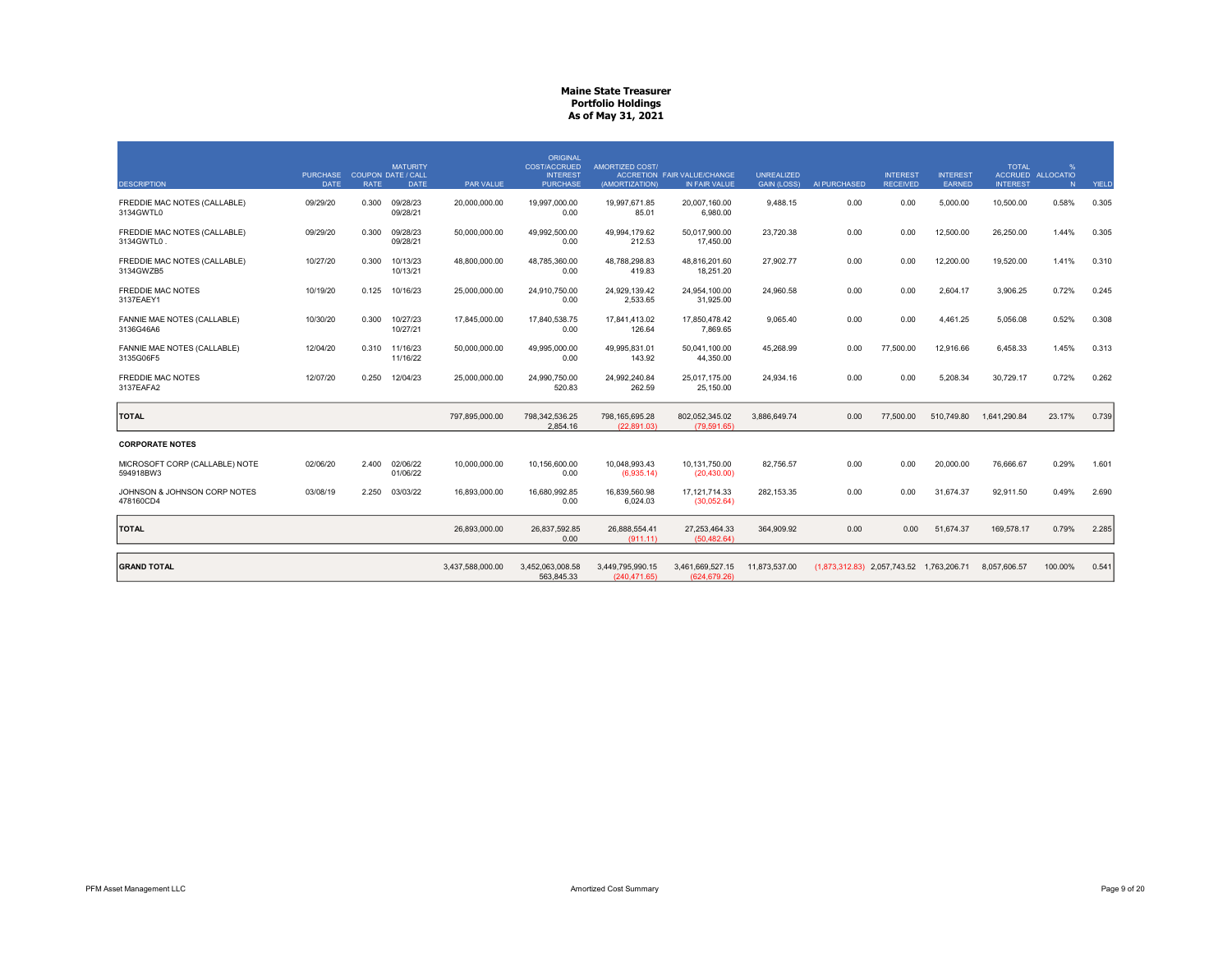|                        |                                              |             |                              |                                |                  |                 |                          |                                |                                |                                                   |                                |                | WEIGHTED<br><b>AVERAGE</b>                    |
|------------------------|----------------------------------------------|-------------|------------------------------|--------------------------------|------------------|-----------------|--------------------------|--------------------------------|--------------------------------|---------------------------------------------------|--------------------------------|----------------|-----------------------------------------------|
| <b>CUSIP</b>           |                                              | <b>TYPE</b> | <b>COUPON</b><br><b>RATE</b> | <b>MATURITY</b><br><b>DATE</b> | <b>NEXT CALL</b> | DATE S&P RATING | MOODYS'<br><b>RATING</b> | PAR VALUE/<br><b>SHARES</b>    |                                | ORIGINAL % PORTFOLIO<br><b>COST ORIGINAL COST</b> | MARKET VALUE MARKET VALUE      | % PORTFOLIO    | <b>EFFECTIVE</b><br><b>DURATION</b><br>(YEARS |
|                        |                                              |             |                              |                                |                  |                 |                          |                                |                                |                                                   |                                |                |                                               |
| <b>US TREASURY</b>     |                                              |             |                              |                                |                  |                 |                          |                                |                                |                                                   |                                |                |                                               |
| 9128284W7              | <b>U.S. TREASURY</b>                         |             | 2.750                        | 8/15/2021                      |                  | AA+             | Aaa                      | 25,000,000.00                  | 25,432,617.19                  | 0.74%                                             | 25,140,625.00                  | 0.73%          | 0.22                                          |
| 9128282F6              | <b>U.S. TREASURY</b>                         |             | 1.125                        | 8/31/2021                      |                  | AA+             | Aaa                      | 30,000,000.00                  | 29,764,453.13                  | 0.86%                                             | 30,079,686.00                  | 0.87%          | 0.26                                          |
| 9128286C9<br>912828W89 | <b>U.S. TREASURY</b><br><b>U.S. TREASURY</b> |             | 2.500<br>1.875               | 2/15/2022<br>3/31/2022         |                  | AA+             | Ааа                      | 25,000,000.00<br>40,000,000.00 | 25,493,164.06<br>40,404,687.50 | 0.74%<br>1.17%                                    | 25,433,595.00<br>40,600,000.00 | 0.73%<br>1.17% | 0.71<br>0.84                                  |
| 9128286M7              | <b>U.S. TREASURY</b>                         |             | 2.250                        | 4/15/2022                      |                  | AA+             | Ааа                      |                                |                                | 0.68%                                             |                                | 0.68%          |                                               |
|                        |                                              |             |                              |                                |                  | AA+             | Aaa                      | 23,000,000.00                  | 23,321,640.63                  |                                                   | 23,438,437.50                  |                | 0.88                                          |
| 9128286M7<br>9128286U9 | U.S. TREASURY<br><b>U.S. TREASURY</b>        |             | 2.250<br>2.125               | 4/15/2022<br>5/15/2022         |                  | AA+<br>AA+      | Ааа<br>Ааа               | 30,000,000.00<br>25,000,000.00 | 30,426,562.50<br>25,289,062.50 | 0.88%<br>0.73%                                    | 30,571,875.00<br>25,488,280.00 | 0.88%<br>0.74% | 0.88<br>0.96                                  |
| 9128286U9              | <b>U.S. TREASURY</b>                         |             | 2.125                        | 5/15/2022                      |                  | AA+             | Ааа                      | 25,000,000.00                  | 25,289,062.50                  | 0.73%                                             | 25,488,280.00                  | 0.74%          | 0.96                                          |
| 912828XG0              | <b>U.S. TREASURY</b>                         |             | 2.125                        | 6/30/2022                      |                  | $AA+$           | Ааа                      | 27,000,000.00                  | 27,241,523.44                  | 0.79%                                             | 27,594,842.40                  | 0.80%          | 1.08                                          |
| 9128287C8              | <b>U.S. TREASURY</b>                         |             | 1.750                        | 7/15/2022                      |                  | AA+             | Aaa                      | 25,000,000.00                  | 24,945,312.50                  | 0.72%                                             | 25,468,750.00                  | 0.74%          | 1.12                                          |
| 9128287C8              | <b>U.S. TREASURY</b>                         |             | 1.750                        | 7/15/2022                      |                  | AA+             | Ааа                      | 25,000,000.00                  | 24,967,773.44                  | 0.72%                                             | 25,468,750.00                  | 0.74%          | 1.12                                          |
| 9128287C8.             | <b>U.S. TREASURY</b>                         |             | 1.750                        | 7/15/2022                      |                  | AA+             | Aaa                      | 26,000,000.00                  | 26, 142, 187.50                | 0.76%                                             | 26,487,500.00                  | 0.77%          | 1.12                                          |
| 9128287C8              | <b>U.S. TREASURY</b>                         |             | 1.750                        | 7/15/2022                      |                  | AA+             | Aaa                      | 35,000,000.00                  | 35,211,914.06                  | 1.02%                                             | 35,656,250.00                  | 1.03%          | 1.12                                          |
| 9128282S8              | <b>U.S. TREASURY</b>                         |             | 1.625                        | 8/31/2022                      |                  | AA+             | Aaa                      | 25,000,000.00                  | 25,008,789.06                  | 0.72%                                             | 25,480,470.00                  | 0.74%          | 1.25                                          |
| 912828YK0              | U.S. TREASURY                                |             | 1.375                        | 10/15/2022                     |                  | AA+             | Aaa                      | 30,000,000.00                  | 29,844,140.63                  | 0.86%                                             | 30,520,314.00                  | 0.88%          | 1.37                                          |
| 9128283C2              | <b>U.S. TREASURY</b>                         |             | 2.000                        | 10/31/2022                     |                  | AA+             | Aaa                      | 30,000,000.00                  | 30,307,031.25                  | 0.88%                                             | 30,801,564.00                  | 0.89%          | 1.41                                          |
| 912828YW4              | <b>U.S. TREASURY</b>                         |             | 1.625                        | 12/15/2022                     |                  | AA+             | Aaa                      | 30,000,000.00                  | 30,008,203.13                  | 0.87%                                             | 30,698,436.00                  | 0.89%          | 1.53                                          |
| 9128284S6              | <b>U.S. TREASURY</b>                         |             | 2.750                        | 5/31/2023                      |                  | AA+             | Aaa                      | 50,000,000.00                  | 52,638,671.88                  | 1.52%                                             | 52,593,750.00                  | 1.52%          | 1.94                                          |
| 9128284X5              | <b>U.S. TREASURY</b>                         |             | 2.750                        | 8/31/2023                      |                  | AA+             | Ааа                      | 50,000,000.00                  | 52,919,921.88                  | 1.53%                                             | 52,882,810.00                  | 1.53%          | 2.19                                          |
| 9128285P1              | <b>U.S. TREASURY</b>                         |             | 2.875                        | 11/30/2023                     |                  | AA+             | Aaa                      | 50,000,000.00                  | 53,347,656.25                  | 1.55%                                             | 53,328,125.00                  | 1.54%          | 2.41                                          |
| 91282CBM2              | <b>U.S. TREASURY</b>                         |             | 0.125                        | 2/15/2024                      |                  | AA+             | Ааа                      | 25,000,000.00                  | 24,854,492.19                  | 0.72%                                             | 24,929,687.50                  | 0.72%          | 2.71                                          |
| 9128286G0              | <b>U.S. TREASURY</b>                         |             | 2.375                        | 2/29/2024                      |                  | AA+             | Ааа                      | 50,000,000.00                  | 52,896,484.38                  | 1.53%                                             | 52,906,250.00                  | 1.53%          | 2.67                                          |
| 91282CCC3              | <b>U.S. TREASURY</b>                         |             | 0.250                        | 5/15/2024                      |                  | AA+             | Aaa                      | 50,000,000.00                  | 49,873,046.88                  | 1.44%                                             | 49,937,500.00                  | 1.44%          | 2.96                                          |
| 91282CCC3              | <b>U.S. TREASURY</b>                         |             | 0.250                        | 5/15/2024                      |                  | AA+             | Aaa                      | 50,000,000.00                  | 49,896,484.38                  | 1.45%                                             | 49,937,500.00                  | 1.44%          | 2.96                                          |
|                        |                                              |             |                              |                                |                  |                 |                          |                                |                                |                                                   |                                |                |                                               |
| <b>ISSUER TOTAL</b>    |                                              |             |                              |                                |                  |                 |                          | 801,000,000.00                 | 815,524,882.86                 | 23.62%                                            | 820,933,277.40                 | 23.71%         | 1.62                                          |
| <b>ENMA</b>            |                                              |             |                              |                                |                  |                 |                          |                                |                                |                                                   |                                |                |                                               |
| 3135G0S38              | U.S. INSTRUMENTALITY                         |             | 2.000                        | 1/5/2022                       |                  | AA+             | Aaa                      | 15,000,000.00                  | 14,788,500.00                  | 0.43%                                             | 15,172,830.00                  | 0.44%          | 0.60                                          |
| 3135G0U92              | U.S. INSTRUMENTALITY                         |             | 2.625                        | 1/11/2022                      |                  | AA+             | Ааа                      | 25,000,000.00                  | 25,462,250.00                  | 0.74%                                             | 25,391,575.00                  | 0.73%          | 0.61                                          |
| 3135G0T45              | U.S. INSTRUMENTALITY                         |             | 1.875                        | 4/5/2022                       |                  | AA+             | Aaa                      | 15,000,000.00                  | 14,994,450.00                  | 0.43%                                             | 15,228,765.00                  | 0.44%          | 0.85                                          |
| 3135G0V59              | U.S. INSTRUMENTALITY                         |             | 2.250                        | 4/12/2022                      |                  | AA+             | Ааа                      | 40,000,000.00                  | 39,820,800.00                  | 1.15%                                             | 40,753,600.00                  | 1.18%          | 0.87                                          |
| 3135G0V59              | U.S. INSTRUMENTALITY                         |             | 2.250                        | 4/12/2022                      |                  | AA+             | Aaa                      | 20,000,000.00                  | 20,021,600.00                  | 0.58%                                             | 20,376,800.00                  | 0.59%          | 0.87                                          |
| 3135G0W33              | U.S. INSTRUMENTALITY                         |             | 1.375                        | 9/6/2022                       |                  | AA+             | Aaa                      | 25,000,000.00                  | 24,816,750.00                  | 0.72%                                             | 25,399,100.00                  | 0.73%          | 1.26                                          |
| 3135G0W33              | U.S. INSTRUMENTALITY                         |             | 1.375                        | 9/6/2022                       |                  | AA+             | Aaa                      | 10,000,000.00                  | 9,912,800.00                   | 0.29%                                             | 10,159,640.00                  | 0.29%          | 1.26                                          |
| 3135G05B5              | U.S. INSTRUMENTALITY                         |             | 0.450                        | 6/30/2023                      | 6/30/2021        | AA+             | Aaa                      | 35,000,000.00                  | 34,998,250.00                  | 1.01%                                             | 35,010,045.00                  | 1.01%          | 0.09                                          |
| 3135G05G4              | U.S. INSTRUMENTALITY                         |             | 0.250                        | 7/10/2023                      |                  | AA+             | Aaa                      | 35,000,000.00                  | 34,949,250.00                  | 1.01%                                             | 35,064,400.00                  | 1.01%          | 2.11                                          |
| 3136G4D26              | U.S. INSTRUMENTALITY                         |             | 0.400                        | 7/28/2023                      | 7/28/2021        | AA+             | Ааа                      | 30,000,000.00                  | 30,000,000.00                  | 0.87%                                             | 30,014,520.00                  | 0.87%          | 2.16                                          |
| 3135G05R0              | U.S. INSTRUMENTALITY                         |             | 0.300                        | 8/10/2023                      | 8/10/2022        | AA+             | Aaa                      | 50,000,000.00                  | 49,906,000.00                  | 1.45%                                             | 50,038,150.00                  | 1.45%          | 1.20                                          |
| 3135G05V1              | U.S. INSTRUMENTALITY                         |             | 0.360                        | 8/18/2023                      | 2/18/2022        | AA+             | Ааа                      | 10,000,000.00                  | 10,000,000.00                  | 0.29%                                             | 10,016,930.00                  | 0.29%          | 0.22                                          |
| 3135G05V1              | U.S. INSTRUMENTALITY                         |             | 0.360                        | 8/18/2023                      | 2/18/2022        | AA+             | Ааа                      | 50,000,000.00                  | 50,000,000.00                  | 1.45%                                             | 50,084,650.00                  | 1.45%          | 0.22                                          |
| 3136G46A6              | U.S. INSTRUMENTALITY                         |             | 0.300                        | 10/27/2023                     | 10/27/2021       | AA+             | Aaa                      | 17,845,000.00                  | 17,840,538.75                  | 0.52%                                             | 17,850,478.42                  | 0.52%          | 0.41                                          |
| 3135G06F5              | U.S. INSTRUMENTALITY                         |             | 0.310                        | 11/16/2023                     | 11/16/2022       | AA+             | Ааа                      | 50,000,000.00                  | 49,995,000.00                  | 1.45%                                             | 50,041,100.00                  | 1.45%          | 1.46                                          |
| <b>ISSUER TOTAL</b>    |                                              |             |                              |                                |                  |                 |                          | 427,845,000.00                 | 427,506,188.75                 | 12.38%                                            | 430,602,583.42                 | 12.44%         | 1.00                                          |
|                        |                                              |             |                              |                                |                  |                 |                          |                                |                                |                                                   |                                |                |                                               |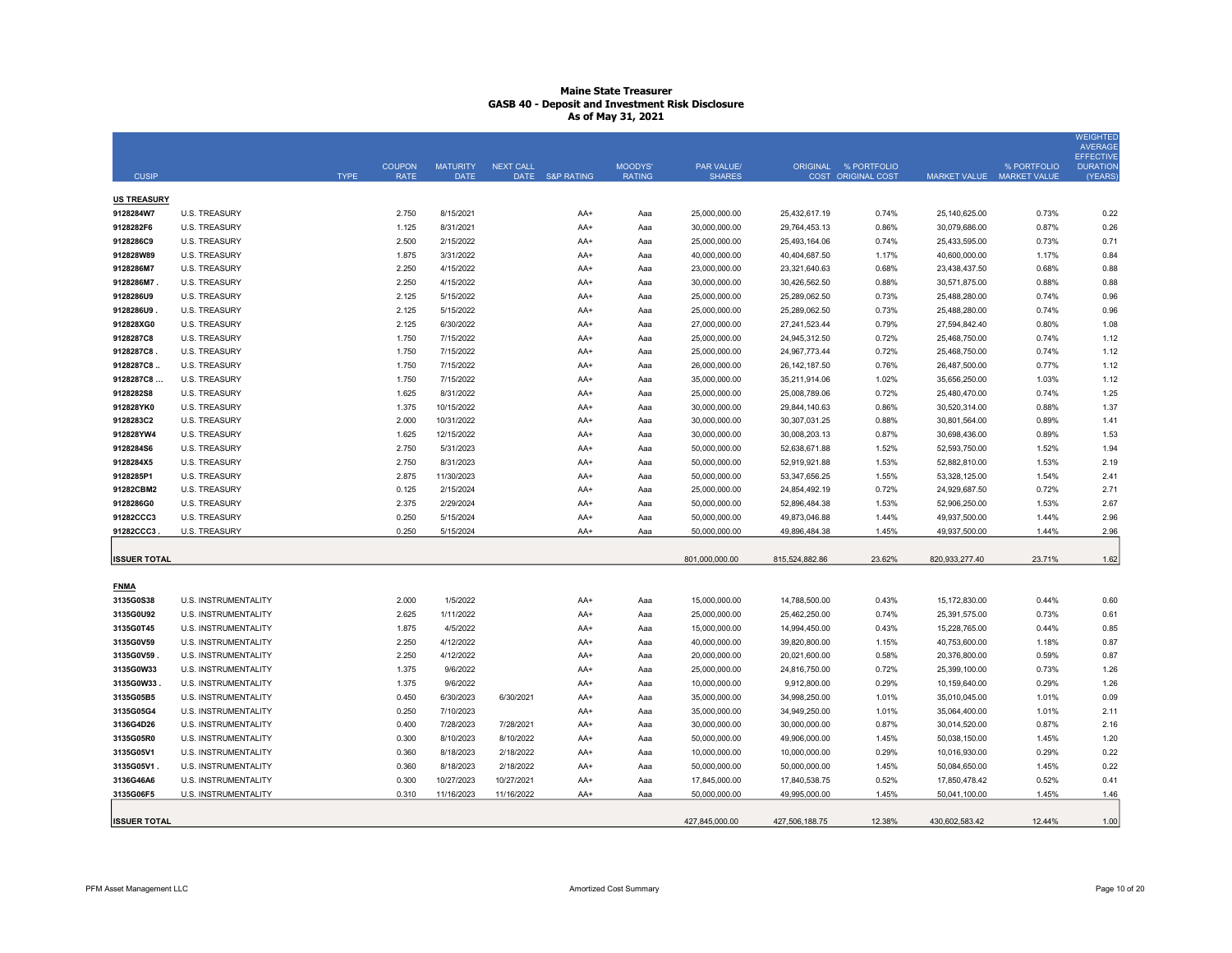|                      |                                        |             |                              |                                |                  |                 |                          |                             |                |                                            |                  |                                          | WEIGHTED<br><b>AVERAGE</b><br><b>EFFECTIVE</b> |
|----------------------|----------------------------------------|-------------|------------------------------|--------------------------------|------------------|-----------------|--------------------------|-----------------------------|----------------|--------------------------------------------|------------------|------------------------------------------|------------------------------------------------|
| <b>CUSIP</b>         |                                        | <b>TYPE</b> | <b>COUPON</b><br><b>RATE</b> | <b>MATURITY</b><br><b>DATE</b> | <b>NEXT CALL</b> | DATE S&P RATING | MOODYS'<br><b>RATING</b> | PAR VALUE/<br><b>SHARES</b> |                | ORIGINAL % PORTFOLIO<br>COST ORIGINAL COST |                  | % PORTFOLIO<br>MARKET VALUE MARKET VALUE | <b>DURATION</b><br>(YEARS                      |
|                      |                                        |             |                              |                                |                  |                 |                          |                             |                |                                            |                  |                                          |                                                |
| <b>U.S. BANK DDA</b> |                                        |             |                              |                                |                  |                 |                          |                             |                |                                            |                  |                                          |                                                |
|                      | CASH AND CASH EQUIVALENTS              |             |                              | 6/1/2021                       |                  |                 |                          | 331,000,000.00              | 331,000,000.00 | 9.59%                                      | 331,000,000.00   | 9.56%                                    | 0.00                                           |
|                      |                                        |             |                              |                                |                  |                 |                          |                             |                |                                            |                  |                                          |                                                |
| <b>ISSUER TOTAL</b>  |                                        |             |                              |                                |                  |                 |                          | 331,000,000.00              | 331,000,000.00 | 9.59%                                      | 331,000,000.00   | 9.56%                                    | 0.00                                           |
| <b>FHLMC</b>         |                                        |             |                              |                                |                  |                 |                          |                             |                |                                            |                  |                                          |                                                |
| 3134GV6H6            | U.S. INSTRUMENTALITY                   |             | 0.320                        | 10/20/2022                     | 7/20/2021        | AA+             | Aaa                      | 35,000,000.00               | 34,993,000.00  | 1.01%                                      | 35,012,180.00    | 1.01%                                    | 0.14                                           |
| 3134GV6H6            | U.S. INSTRUMENTALITY                   |             | 0.320                        | 10/20/2022                     | 7/20/2021        | AA+             | Aaa                      | 35,000,000.00               | 35,000,000.00  | 1.01%                                      | 35,012,180.00    | 1.01%                                    | 0.14                                           |
| 3134GXJF2            | U.S. INSTRUMENTALITY                   |             | 0.200                        | 12/30/2022                     | 6/30/2021        | AA+             | Aaa                      | 35,000,000.00               | 35,000,000.00  | 1.01%                                      | 35,003,815.00    | 1.01%                                    | 0.09                                           |
| 3137EAEQ8            | U.S. INSTRUMENTALITY                   |             | 0.375                        | 4/20/2023                      |                  | AA+             | Aaa                      | 13,750,000.00               | 13,720,437.50  | 0.40%                                      | 13,810,665.00    | 0.40%                                    | 1.89                                           |
| 3137EAEV7            | U.S. INSTRUMENTALITY                   |             | 0.250                        | 8/24/2023                      |                  | AA+             | Aaa                      | 17,500,000.00               | 17,506,300.00  | 0.51%                                      | 17,530,170.00    | 0.51%                                    | 2.23                                           |
| 3134GWTL0            | U.S. INSTRUMENTALITY                   |             | 0.300                        | 9/28/2023                      | 9/28/2021        | AA+             | Aaa                      | 20,000,000.00               | 19,997,000.00  | 0.58%                                      | 20,007,160.00    | 0.58%                                    | 0.33                                           |
| 3134GWTL0            | U.S. INSTRUMENTALITY                   |             | 0.300                        | 9/28/2023                      | 9/28/2021        | AA+             | Aaa                      | 50,000,000.00               | 49,992,500.00  | 1.45%                                      | 50,017,900.00    | 1.44%                                    | 0.33                                           |
| 3134GWZB5            | U.S. INSTRUMENTALITY                   |             | 0.300                        | 10/13/2023                     | 10/13/2021       | AA+             | Aaa                      | 48,800,000.00               | 48,785,360.00  | 1.41%                                      | 48,816,201.60    | 1.41%                                    | 0.38                                           |
| 3137EAEY1            | U.S. INSTRUMENTALITY                   |             | 0.125                        | 10/16/2023                     |                  | AA+             | Aaa                      | 25,000,000.00               | 24,910,750.00  | 0.72%                                      | 24,954,100.00    | 0.72%                                    | 2.38                                           |
| 3137EAFA2            | U.S. INSTRUMENTALITY                   |             | 0.250                        | 12/4/2023                      |                  | AA+             | Aaa                      | 25,000,000.00               | 24,990,750.00  | 0.72%                                      | 25,017,175.00    | 0.72%                                    | 2.51                                           |
|                      |                                        |             |                              |                                |                  |                 |                          |                             |                |                                            |                  |                                          |                                                |
| <b>ISSUER TOTAL</b>  |                                        |             |                              |                                |                  |                 |                          | 305,050,000.00              | 304,896,097.50 | 8.83%                                      | 305, 181, 546.60 | 8.82%                                    | 0.79                                           |
|                      |                                        |             |                              |                                |                  |                 |                          |                             |                |                                            |                  |                                          |                                                |
| <b>TD BANK</b>       |                                        |             |                              |                                |                  |                 |                          |                             |                |                                            |                  |                                          |                                                |
|                      | CASH AND CASH EQUIVALENTS              |             |                              | 6/1/2021                       |                  |                 |                          | 250.000.000.00              | 250,000,000.00 | 7.24%                                      | 250,000,000.00   | 7.22%                                    | 0.00                                           |
| <b>ISSUER TOTAL</b>  |                                        |             |                              |                                |                  |                 |                          | 250,000,000.00              | 250,000,000.00 | 7.24%                                      | 250,000,000.00   | 7.22%                                    | 0.00                                           |
|                      |                                        |             |                              |                                |                  |                 |                          |                             |                |                                            |                  |                                          |                                                |
|                      | <b>TD BANK GOLDMAN SACHS MONEYMRKT</b> |             |                              |                                |                  |                 |                          |                             |                |                                            |                  |                                          |                                                |
|                      | CASH AND CASH EQUIVALENTS              |             |                              | 6/1/2021                       |                  |                 |                          | 250,000,000.00              | 250,000,000.00 | 7.24%                                      | 250,000,000.00   | 7.22%                                    | 0.00                                           |
|                      |                                        |             |                              |                                |                  |                 |                          |                             |                |                                            |                  |                                          |                                                |
| <b>ISSUER TOTAL</b>  |                                        |             |                              |                                |                  |                 |                          | 250,000,000.00              | 250,000,000.00 | 7.24%                                      | 250,000,000.00   | 7.22%                                    | 0.00                                           |
|                      |                                        |             |                              |                                |                  |                 |                          |                             |                |                                            |                  |                                          |                                                |
| <b>CITIZENS BANK</b> |                                        |             |                              |                                |                  |                 |                          |                             |                |                                            |                  |                                          |                                                |
|                      | CASH AND CASH EQUIVALENTS              |             |                              | 6/1/2021                       |                  |                 |                          | 100.000.000.00              | 100,000,000.00 | 2.90%                                      | 100,000,000.00   | 2.89%                                    | 0.00                                           |
|                      |                                        |             |                              |                                |                  |                 |                          |                             |                |                                            |                  |                                          |                                                |
| <b>ISSUER TOTAL</b>  |                                        |             |                              |                                |                  |                 |                          | 100,000,000.00              | 100,000,000.00 | 2.90%                                      | 100,000,000.00   | 2.89%                                    | 0.00                                           |
|                      |                                        |             |                              |                                |                  |                 |                          |                             |                |                                            |                  |                                          |                                                |
| <b>BAR HARBOR</b>    |                                        |             |                              |                                |                  |                 |                          |                             |                |                                            |                  |                                          |                                                |
|                      | CASH AND CASH EQUIVALENTS              |             |                              | 6/1/2021                       |                  |                 |                          | 49,000,000.00               | 49,000,000.00  | 1.42%                                      | 49,000,000.00    | 1.42%                                    | 0.00                                           |
|                      | <b>CERTIFICATES OF DEPOSIT</b>         |             | 2.330                        | 6/12/2021                      |                  | <b>NR</b>       | <b>NR</b>                | 50.000.000.00               | 50,000,000.00  | 1.45%                                      | 50,000,000.00    | 1.44%                                    | 0.04                                           |
| <b>ISSUER TOTAL</b>  |                                        |             |                              |                                |                  |                 |                          | 99,000,000.00               | 99,000,000.00  | 2.87%                                      | 99,000,000.00    | 2.86%                                    | 0.02                                           |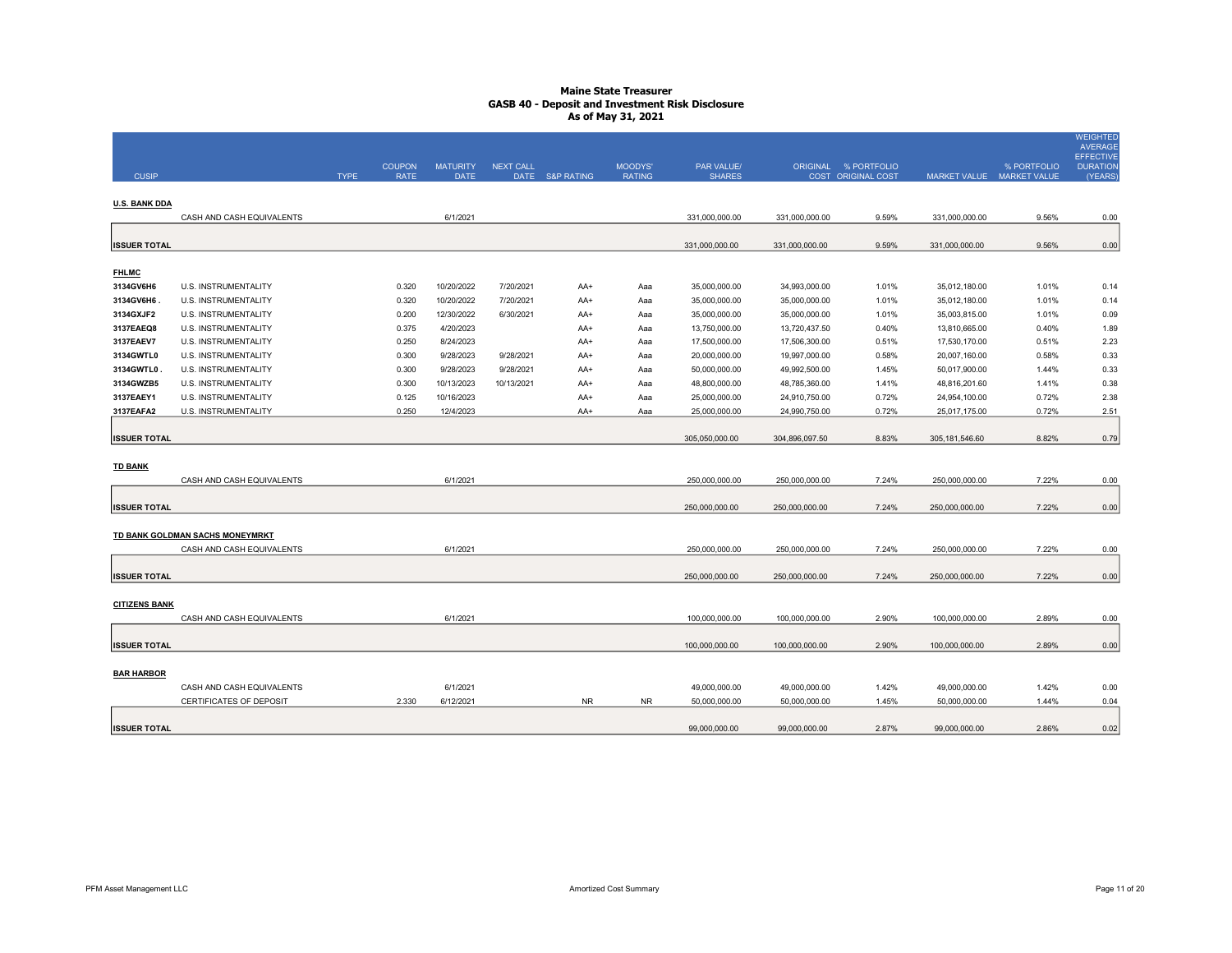|                                 |                                |             |               |                 |                  |                 |               |               |               |                      |                           |             | <b>WEIGHTED</b>                    |
|---------------------------------|--------------------------------|-------------|---------------|-----------------|------------------|-----------------|---------------|---------------|---------------|----------------------|---------------------------|-------------|------------------------------------|
|                                 |                                |             |               |                 |                  |                 |               |               |               |                      |                           |             | <b>AVERAGE</b><br><b>EFFECTIVE</b> |
|                                 |                                |             | <b>COUPON</b> | <b>MATURITY</b> | <b>NEXT CALL</b> |                 | MOODYS'       | PAR VALUE/    |               | ORIGINAL % PORTFOLIO |                           | % PORTFOLIO | <b>DURATION</b>                    |
| <b>CUSIP</b>                    |                                | <b>TYPE</b> | <b>RATE</b>   | <b>DATE</b>     |                  | DATE S&P RATING | <b>RATING</b> | <b>SHARES</b> |               | COST ORIGINAL COST   | MARKET VALUE MARKET VALUE |             | (YEARS                             |
| PEOPLE'S UNITED BANK            |                                |             |               |                 |                  |                 |               |               |               |                      |                           |             |                                    |
|                                 | CERTIFICATES OF DEPOSIT        |             | 1.650         | 1/17/2022       |                  | <b>NR</b>       | <b>NR</b>     | 40,000,000.00 | 40,000,000.00 | 1.16%                | 40,000,000.00             | 1.16%       | 0.65                               |
|                                 | CERTIFICATES OF DEPOSIT        |             | 0.350         | 1/19/2023       |                  | <b>NR</b>       | <b>NR</b>     | 10,000,000.00 | 10,000,000.00 | 0.29%                | 10,000,000.00             | 0.29%       | 1.67                               |
|                                 | CERTIFICATES OF DEPOSIT        |             | 0.250         | 4/18/2023       |                  | <b>NR</b>       | <b>NR</b>     | 15,000,000.00 | 15,000,000.00 | 0.43%                | 15,000,000.00             | 0.43%       | 1.91                               |
|                                 | CERTIFICATES OF DEPOSIT        |             | 0.250         | 4/23/2023       |                  | <b>NR</b>       | <b>NR</b>     | 25,000,000.00 | 25,000,000.00 | 0.72%                | 25,000,000.00             | 0.72%       | 1.93                               |
|                                 |                                |             |               |                 |                  |                 |               |               |               |                      |                           |             |                                    |
| <b>ISSUER TOTAL</b>             |                                |             |               |                 |                  |                 |               | 90,000,000.00 | 90,000,000.00 | 2.61%                | 90,000,000.00             | 2.60%       | 1.33                               |
|                                 |                                |             |               |                 |                  |                 |               |               |               |                      |                           |             |                                    |
| <b>FHLB</b>                     |                                |             |               |                 |                  |                 |               |               |               |                      |                           |             |                                    |
| 3130AF5B9                       | U.S. INSTRUMENTALITY           |             | 3.000         | 10/12/2021      |                  | AA+             | Aaa           | 10,000,000.00 | 10,103,100.00 | 0.29%                | 10,107,650.00             | 0.29%       | 0.37                               |
| 313379Q69                       | U.S. INSTRUMENTALITY           |             | 2.125         | 6/10/2022       |                  | AA+             | Aaa           | 30,000,000.00 | 30,176,400.00 | 0.87%                | 30,629,040.00             | 0.88%       | 1.02                               |
| 3130AJ7E3                       | U.S. INSTRUMENTALITY           |             | 1.375         | 2/17/2023       |                  | AA+             | Aaa           | 25,000,000.00 | 25,660,750.00 | 0.74%                | 25,531,525.00             | 0.74%       | 1.70                               |
|                                 |                                |             |               |                 |                  |                 |               |               |               |                      |                           |             |                                    |
| <b>ISSUER TOTAL</b>             |                                |             |               |                 |                  |                 |               | 65,000,000.00 | 65,940,250.00 | 1.91%                | 66,268,215.00             | 1.91%       | 1.18                               |
|                                 |                                |             |               |                 |                  |                 |               |               |               |                      |                           |             |                                    |
| <b>NORTHEAST BANK</b>           | CASH AND CASH EQUIVALENTS      |             |               | 6/1/2021        |                  |                 |               | 57,000,000.00 | 57,000,000.00 | 1.65%                | 57,000,000.00             | 1.65%       | 0.00                               |
|                                 |                                |             |               |                 |                  |                 |               |               |               |                      |                           |             |                                    |
| <b>ISSUER TOTAL</b>             |                                |             |               |                 |                  |                 |               | 57,000,000.00 | 57,000,000.00 | 1.65%                | 57,000,000.00             | 1.65%       | 0.00                               |
|                                 |                                |             |               |                 |                  |                 |               |               |               |                      |                           |             |                                    |
| <b>CAMDEN NATIONAL</b>          |                                |             |               |                 |                  |                 |               |               |               |                      |                           |             |                                    |
|                                 | <b>CERTIFICATES OF DEPOSIT</b> |             | 0.200         | 1/17/2023       |                  | <b>NR</b>       | <b>NR</b>     | 50,000,000.00 | 50,000,000.00 | 1.45%                | 50,000,000.00             | 1.44%       | 1.66                               |
|                                 |                                |             |               |                 |                  |                 |               |               |               |                      |                           |             |                                    |
| <b>ISSUER TOTAL</b>             |                                |             |               |                 |                  |                 |               | 50,000,000.00 | 50,000,000.00 | 1.45%                | 50,000,000.00             | 1.44%       | 1.66                               |
|                                 |                                |             |               |                 |                  |                 |               |               |               |                      |                           |             |                                    |
| <b>FIRST NATIONAL</b>           |                                |             |               |                 |                  |                 |               |               |               |                      |                           |             |                                    |
|                                 | CASH AND CASH EQUIVALENTS      |             |               | 6/1/2021        |                  |                 |               | 50,000,000.00 | 50,000,000.00 | 1.45%                | 50,000,000.00             | 1.44%       | 0.00                               |
|                                 |                                |             |               |                 |                  |                 |               |               |               |                      |                           |             |                                    |
| <b>ISSUER TOTAL</b>             |                                |             |               |                 |                  |                 |               | 50,000,000.00 | 50,000,000.00 | 1.45%                | 50,000,000.00             | 1.44%       | 0.00                               |
|                                 |                                |             |               |                 |                  |                 |               |               |               |                      |                           |             |                                    |
| <b>LMA AMERICAS LLC</b>         |                                |             |               |                 |                  |                 |               |               |               |                      |                           |             |                                    |
| 53944QWE6                       | <b>COMMERCIAL PAPER</b>        |             |               | 9/14/2021       |                  | A-1             | P-1           | 50,000,000.00 | 49,975,694.44 | 1.45%                | 49,980,500.00             | 1.44%       | 0.30                               |
| <b>ISSUER TOTAL</b>             |                                |             |               |                 |                  |                 |               | 50,000,000.00 | 49,975,694.44 | 1.45%                | 49,980,500.00             | 1.44%       |                                    |
|                                 |                                |             |               |                 |                  |                 |               |               |               |                      |                           |             | 0.30                               |
| <b>SUMITOMO MITSUI TRUST NY</b> |                                |             |               |                 |                  |                 |               |               |               |                      |                           |             |                                    |
| 86563GW24                       | <b>COMMERCIAL PAPER</b>        |             |               | 9/2/2021        |                  | $A-1$           | $P-1$         | 50,000,000.00 | 49,975,416.67 | 1.45%                | 49,980,100.00             | 1.44%       | 0.27                               |
|                                 |                                |             |               |                 |                  |                 |               |               |               |                      |                           |             |                                    |
| <b>ISSUER TOTAL</b>             |                                |             |               |                 |                  |                 |               | 50,000,000.00 | 49,975,416.67 | 1.45%                | 49,980,100.00             | 1.44%       | 0.27                               |
|                                 |                                |             |               |                 |                  |                 |               |               |               |                      |                           |             |                                    |
| <b>MANHATTAN ASSET FDG CO</b>   |                                |             |               |                 |                  |                 |               |               |               |                      |                           |             |                                    |
| 56274LXM1                       | <b>COMMERCIAL PAPER</b>        |             |               | 10/21/2021      |                  | $A-1$           | $P-1$         | 25,000,000.00 | 24,977,750.00 | 0.72%                | 24,985,500.00             | 0.72%       | 0.41                               |
| 56274LXM1                       | <b>COMMERCIAL PAPER</b>        |             |               | 10/21/2021      |                  | A-1             | $P-1$         | 25,000,000.00 | 24,977,875.00 | 0.72%                | 24,985,500.00             | 0.72%       | 0.41                               |
|                                 |                                |             |               |                 |                  |                 |               |               |               |                      |                           |             |                                    |
| <b>ISSUER TOTAL</b>             |                                |             |               |                 |                  |                 |               | 50,000,000.00 | 49,955,625.00 | 1.45%                | 49,971,000.00             | 1.44%       | 0.41                               |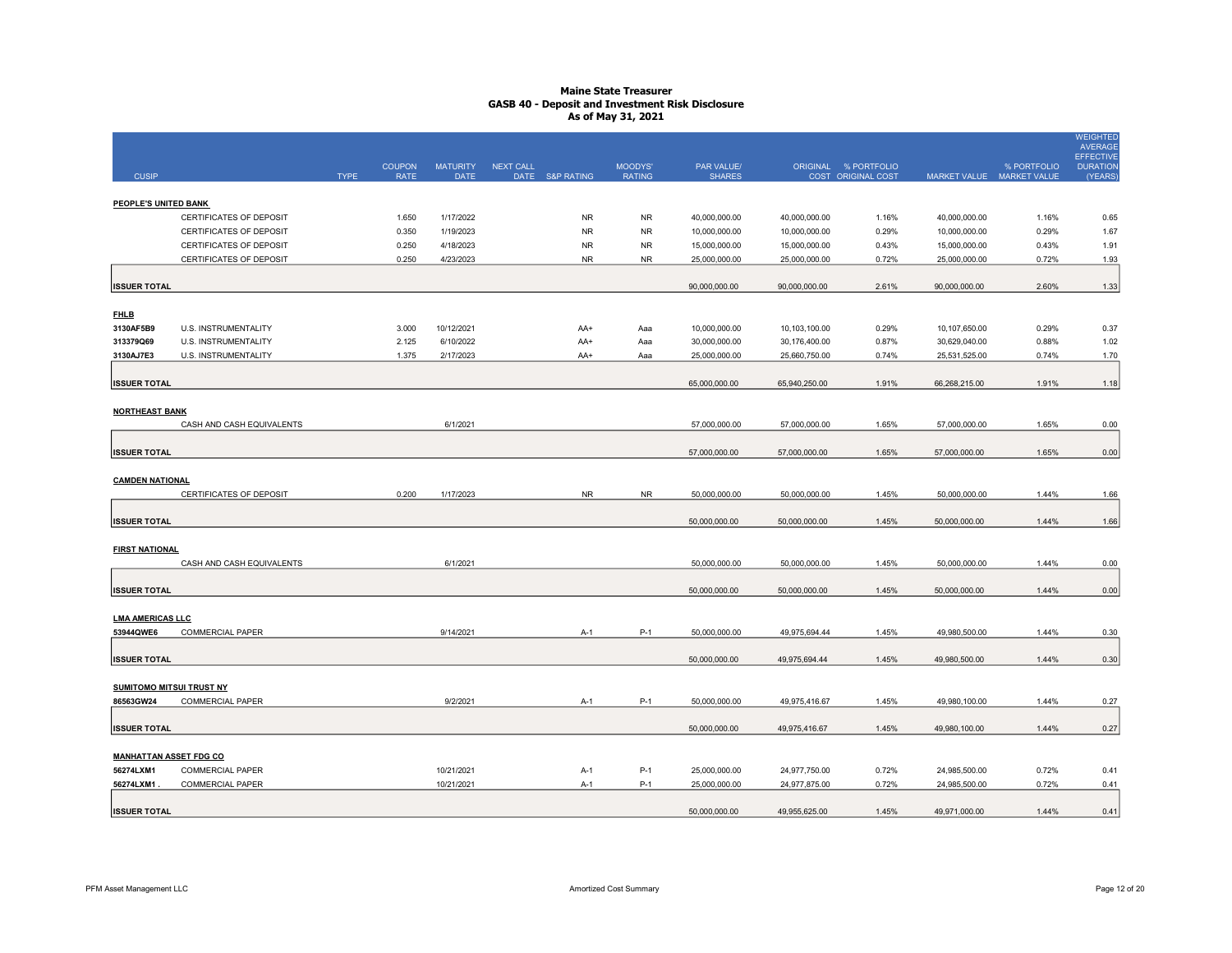|                               |                                 |             |                              |                         |                  |                 |                          |                             |               |                                            |               |                                          | <b>WEIGHTED</b><br><b>AVERAGE</b><br><b>EFFECTIVE</b> |
|-------------------------------|---------------------------------|-------------|------------------------------|-------------------------|------------------|-----------------|--------------------------|-----------------------------|---------------|--------------------------------------------|---------------|------------------------------------------|-------------------------------------------------------|
| <b>CUSIP</b>                  |                                 | <b>TYPE</b> | <b>COUPON</b><br><b>RATE</b> | <b>MATURITY</b><br>DATE | <b>NEXT CALL</b> | DATE S&P RATING | MOODYS'<br><b>RATING</b> | PAR VALUE/<br><b>SHARES</b> |               | ORIGINAL % PORTFOLIO<br>COST ORIGINAL COST |               | % PORTFOLIO<br>MARKET VALUE MARKET VALUE | <b>DURATION</b><br>(YEARS                             |
| <b>MIZUHO BANK LTD/NY</b>     |                                 |             |                              |                         |                  |                 |                          |                             |               |                                            |               |                                          |                                                       |
| 60689FXT0                     | <b>COMMERCIAL PAPER</b>         |             |                              | 10/27/2021              |                  | A-1             | P-1                      | 50,000,000.00               | 49,957,465.28 | 1.45%                                      | 49,963,950.00 | 1.44%                                    | 0.42                                                  |
| <b>ISSUER TOTAL</b>           |                                 |             |                              |                         |                  |                 |                          | 50,000,000.00               | 49,957,465.28 | 1.45%                                      | 49,963,950.00 | 1.44%                                    | 0.42                                                  |
| <b>RABOBANK</b>               |                                 |             |                              |                         |                  |                 |                          |                             |               |                                            |               |                                          |                                                       |
|                               | <b>COMMERCIAL PAPER</b>         |             |                              | 12/1/2021               |                  | A-1             | $P-1$                    | 50,000,000.00               | 49,950,888.89 | 1.45%                                      | 49,953,950.00 | 1.44%                                    | 0.52                                                  |
| <b>ISSUER TOTAL</b>           |                                 |             |                              |                         |                  |                 |                          | 50,000,000.00               | 49,950,888.89 | 1.45%                                      | 49,953,950.00 | 1.44%                                    | 0.52                                                  |
| <b>NATIXIS NY BRANCH</b>      |                                 |             |                              |                         |                  |                 |                          |                             |               |                                            |               |                                          |                                                       |
| 63873JY12                     | <b>COMMERCIAL PAPER</b>         |             |                              | 11/1/2021               |                  | $A-1$           | $P-1$                    | 25,000,000.00               | 24,973,750.00 | 0.72%                                      | 24,980,925.00 | 0.72%                                    | 0.44                                                  |
| 63873JZG8                     | <b>COMMERCIAL PAPER</b>         |             |                              | 12/16/2021              |                  | A-1             | $P-1$                    | 25,000,000.00               | 24,963,486.11 | 0.72%                                      | 24,972,650.00 | 0.72%                                    | 0.56                                                  |
| <b>ISSUER TOTAL</b>           |                                 |             |                              |                         |                  |                 |                          | 50,000,000.00               | 49,937,236.11 | 1.45%                                      | 49,953,575.00 | 1.44%                                    | 0.50                                                  |
| <b>MUFG BANK LTD/NY</b>       |                                 |             |                              |                         |                  |                 |                          |                             |               |                                            |               |                                          |                                                       |
| 62479MAE3                     | <b>COMMERCIAL PAPER</b>         |             |                              | 1/14/2022               |                  | $A-1$           | $P-1$                    | 25,000,000.00               | 24,968,361.11 | 0.72%                                      | 24,977,650.00 | 0.72%                                    | 0.64                                                  |
| 62479MBB8                     | <b>COMMERCIAL PAPER</b>         |             |                              | 2/11/2022               |                  | A-1             | $P-1$                    | 25,000,000.00               | 24,971,979.17 | 0.72%                                      | 24,973,000.00 | 0.72%                                    | 0.72                                                  |
| <b>ISSUER TOTAL</b>           |                                 |             |                              |                         |                  |                 |                          | 50,000,000.00               | 49,940,340.28 | 1.45%                                      | 49,950,650.00 | 1.44%                                    | 0.68                                                  |
| <b>BNP PARIBAS</b>            |                                 |             |                              |                         |                  |                 |                          |                             |               |                                            |               |                                          |                                                       |
| 09659BZL7                     | <b>COMMERCIAL PAPER</b>         |             |                              | 12/20/2021              |                  | $A-1$           | $P-1$                    | 25,000,000.00               | 24,971,430.56 | 0.72%                                      | 24,974,775.00 | 0.72%                                    | 0.57                                                  |
| 09659CBB3                     | <b>COMMERCIAL PAPER</b>         |             |                              | 2/11/2022               |                  | A-1             | $P-1$                    | 25,000,000.00               | 24,968,243.06 | 0.72%                                      | 24,969,400.00 | 0.72%                                    | 0.72                                                  |
| <b>ISSUER TOTAL</b>           |                                 |             |                              |                         |                  |                 |                          | 50,000,000.00               | 49,939,673.62 | 1.45%                                      | 49,944,175.00 | 1.44%                                    | 0.65                                                  |
| <b>MACHIAS SAVINGS</b>        |                                 |             |                              |                         |                  |                 |                          |                             |               |                                            |               |                                          |                                                       |
|                               | CASH AND CASH EQUIVALENTS       |             |                              | 6/1/2021                |                  |                 |                          | 25.000.000.00               | 25,000,000.00 | 0.72%                                      | 25,000,000.00 | 0.72%                                    | 0.00                                                  |
| <b>ISSUER TOTAL</b>           |                                 |             |                              |                         |                  |                 |                          | 25,000,000.00               | 25,000,000.00 | 0.72%                                      | 25,000,000.00 | 0.72%                                    | 0.00                                                  |
| <b>CREDIT AGRICOLE CIB NY</b> |                                 |             |                              |                         |                  |                 |                          |                             |               |                                            |               |                                          |                                                       |
| 22533UAE3                     | <b>COMMERCIAL PAPER</b>         |             |                              | 1/14/2022               |                  | A-1             | P-1                      | 25,000,000.00               | 24,966,625.00 | 0.72%                                      | 24,974,800.00 | 0.72%                                    | 0.64                                                  |
| <b>ISSUER TOTAL</b>           |                                 |             |                              |                         |                  |                 |                          | 25,000,000.00               | 24,966,625.00 | 0.72%                                      | 24,974,800.00 | 0.72%                                    | 0.64                                                  |
|                               | <b>CITIGROUP GLOBAL MARKETS</b> |             |                              |                         |                  |                 |                          |                             |               |                                            |               |                                          |                                                       |
| 17327AZ67                     | COMMERCIAL PAPER                |             |                              | 12/6/2021               |                  | A-1             | P-1                      | 24,800,000.00               | 24,775,310.22 | 0.72%                                      | 24,774,530.40 | 0.72%                                    | 0.53                                                  |
| <b>ISSUER TOTAL</b>           |                                 |             |                              |                         |                  |                 |                          | 24,800,000.00               | 24,775,310.22 | 0.72%                                      | 24,774,530.40 | 0.72%                                    | 0.53                                                  |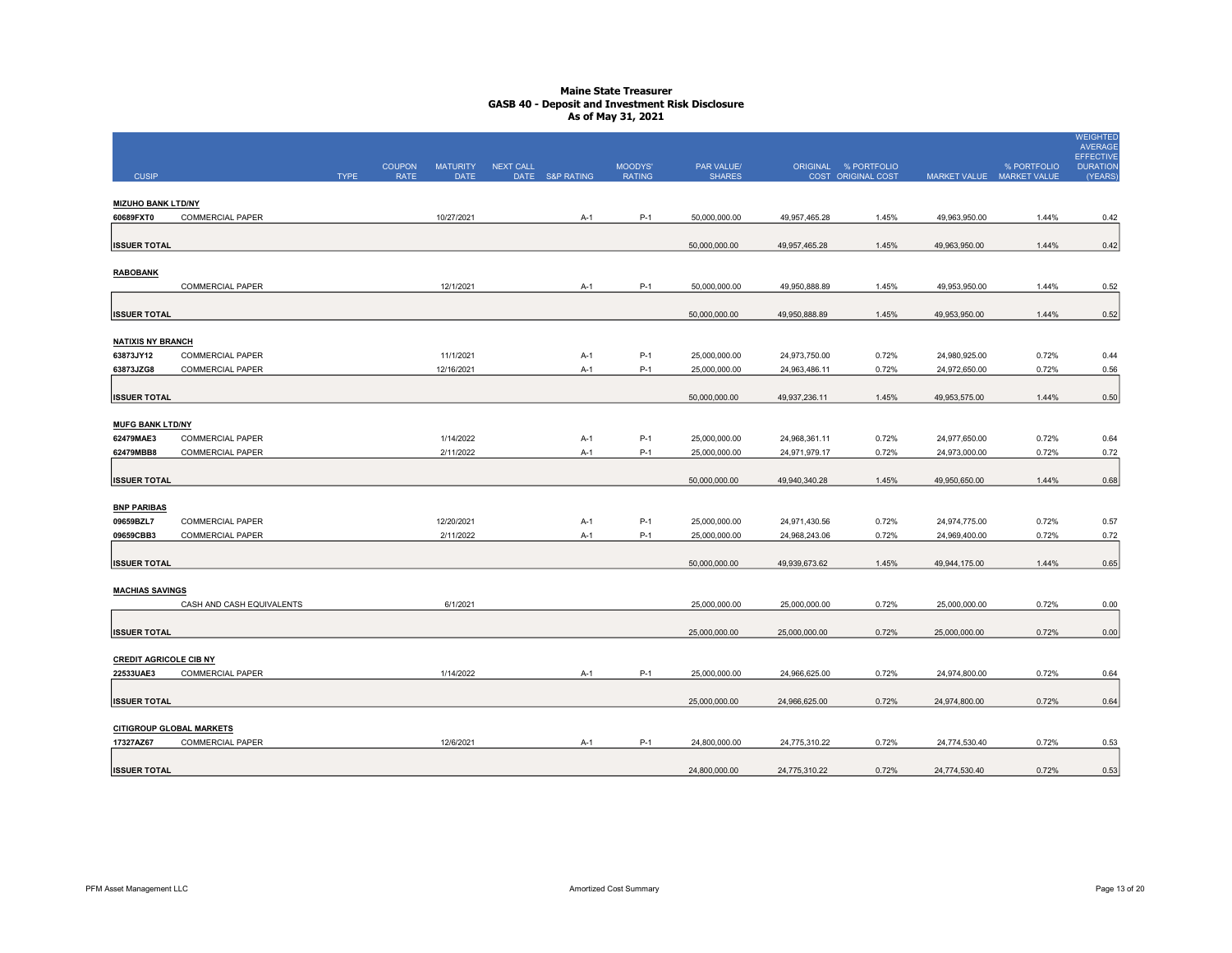| <b>CUSIP</b>                      |                           | <b>TYPE</b> | <b>COUPON</b><br><b>RATE</b> | <b>MATURITY</b><br><b>DATE</b> | <b>NEXT CALL</b> | DATE S&P RATING | MOODYS'<br><b>RATING</b> | PAR VALUE/<br><b>SHARES</b>    |                                | ORIGINAL % PORTFOLIO<br>COST ORIGINAL COST | MARKET VALUE MARKET VALUE           | % PORTFOLIO    | <b>WEIGHTED</b><br><b>AVERAGE</b><br><b>EFFECTIVE</b><br><b>DURATION</b><br><b>(YEARS</b> |
|-----------------------------------|---------------------------|-------------|------------------------------|--------------------------------|------------------|-----------------|--------------------------|--------------------------------|--------------------------------|--------------------------------------------|-------------------------------------|----------------|-------------------------------------------------------------------------------------------|
| OLD LINE FUNDING LLC<br>67983TYF7 | <b>COMMERCIAL PAPER</b>   |             |                              | 11/15/2021                     |                  | $A-1+$          | $P-1$                    | 23,000,000.00                  | 22,983,721.11                  | 0.67%                                      | 22,983,210.00                       | 0.66%          | 0.48                                                                                      |
| <b>ISSUER TOTAL</b>               |                           |             |                              |                                |                  |                 |                          | 23,000,000.00                  | 22,983,721.11                  | 0.67%                                      | 22,983,210.00                       | 0.66%          | 0.48                                                                                      |
| JOHNSON & JOHNSON                 |                           |             |                              |                                |                  |                 |                          |                                |                                |                                            |                                     |                |                                                                                           |
| 478160CD4<br><b>ISSUER TOTAL</b>  | CORPORATE                 |             | 2.250                        | 3/3/2022                       |                  | AAA             | Aaa                      | 16,893,000.00<br>16,893,000.00 | 16,680,992.85<br>16,680,992.85 | 0.48%<br>0.48%                             | 17, 121, 714.33<br>17, 121, 714. 33 | 0.49%<br>0.49% | 0.76<br>2.04                                                                              |
| <b>BANGOR SAVINGS</b>             |                           |             |                              |                                |                  |                 |                          |                                |                                |                                            |                                     |                |                                                                                           |
|                                   | CERTIFICATES OF DEPOSIT   |             | 0.400                        | 4/8/2023                       |                  | <b>NR</b>       | NR.                      | 15,000,000.00                  | 15,000,000.00                  | 0.43%                                      | 15,000,000.00                       | 0.43%          | 1.88                                                                                      |
| <b>ISSUER TOTAL</b>               |                           |             |                              |                                |                  |                 |                          | 15,000,000.00                  | 15,000,000.00                  | 0.43%                                      | 15,000,000.00                       | 0.43%          | 6.53                                                                                      |
| <b>BATH SAVINGS</b>               | CASH AND CASH EQUIVALENTS |             |                              | 6/1/2021                       |                  |                 |                          | 14,000,000.00                  | 14,000,000.00                  | 0.41%                                      | 14,000,000.00                       | 0.40%          | 0.00                                                                                      |
| <b>ISSUER TOTAL</b>               |                           |             |                              |                                |                  |                 |                          | 14,000,000.00                  | 14,000,000.00                  | 0.41%                                      | 14,000,000.00                       | 0.40%          | 13.99                                                                                     |
| <b>MICROSOFT</b>                  |                           |             |                              |                                |                  |                 |                          |                                |                                |                                            |                                     |                |                                                                                           |
| 594918BW3                         | CORPORATE                 |             | 2.400                        | 2/6/2022                       | 1/6/2022         | AAA             | Aaa                      | 10,000,000.00                  | 10,156,600.00                  | 0.29%                                      | 10,131,750.00                       | 0.29%          | 0.60                                                                                      |
| <b>ISSUER TOTAL</b>               |                           |             |                              |                                |                  |                 |                          | 10,000,000.00                  | 10,156,600.00                  | 0.29%                                      | 10,131,750.00                       | 0.29%          | 39.27                                                                                     |
| <b>BIDDEFORD SAVINGS BANK</b>     | CASH AND CASH EQUIVALENTS |             |                              | 6/1/2021                       |                  |                 |                          | 5,000,000.00                   | 5,000,000.00                   | 0.14%                                      | 5,000,000.00                        | 0.14%          | 0.00                                                                                      |
| <b>ISSUER TOTAL</b>               |                           |             |                              |                                |                  |                 |                          | 5,000,000.00                   | 5,000,000.00                   | 0.14%                                      | 5,000,000.00                        | 0.14%          | 159.16                                                                                    |
| <b>FIDELITY GOVERNMENT MMF</b>    | CASH AND CASH EQUIVALENTS |             |                              | 6/1/2021                       |                  | AAA             | AAA                      | 2,000,000.00                   | 2,000,000.00                   | 0.06%                                      | 2,000,000.00                        | 0.06%          | 0.00                                                                                      |
| <b>ISSUER TOTAL</b>               |                           |             |                              |                                |                  |                 |                          | 2,000,000.00                   | 2,000,000.00                   | 0.06%                                      | 2,000,000.00                        | 0.06%          | 795.82                                                                                    |
| <b>PFM FUNDS</b>                  |                           |             |                              |                                |                  |                 |                          |                                |                                |                                            |                                     |                |                                                                                           |
|                                   | CASH AND CASH EQUIVALENTS |             |                              | 6/1/2021                       |                  |                 |                          | 1,000,000.00                   | 1,000,000.00                   | 0.03%                                      | 1,000,000.00                        | 0.03%          | 0.00                                                                                      |
| <b>ISSUER TOTAL</b>               |                           |             |                              |                                |                  |                 |                          | 1,000,000.00                   | 1,000,000.00                   | 0.03%                                      | 1,000,000.00                        | 0.03%          | 3183.28                                                                                   |
| <b>GRAND TOTAL</b>                |                           |             |                              |                                |                  |                 |                          | 3,437,588,000.00               | 3,452,063,008.58               | 100.00%                                    | 3,461,669,527.15                    | 100.00%        |                                                                                           |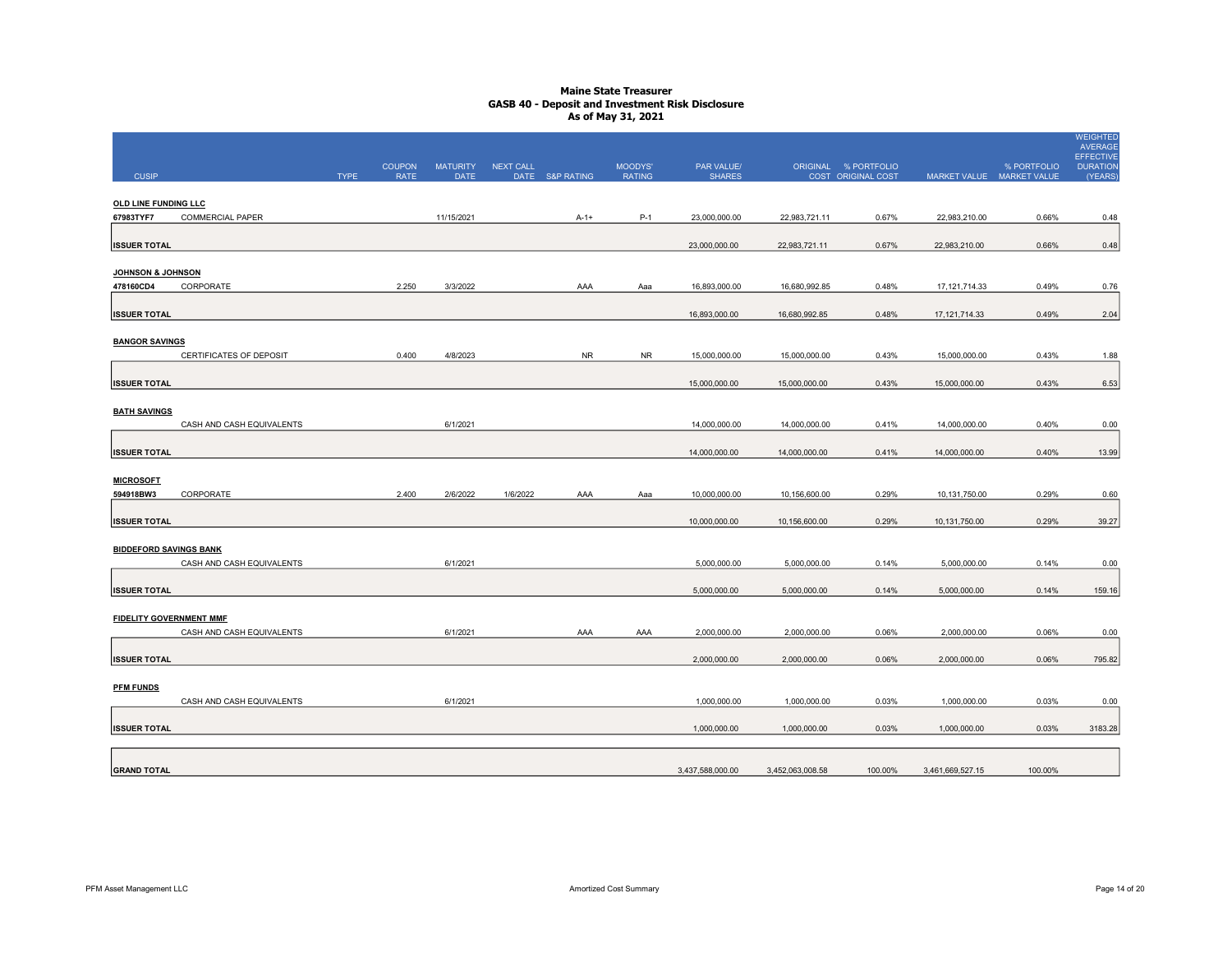#### Maine State Treasurer Securities Purchased During the Month Ended May 31, 2021

|                             |                                 |             |               |                 |                  |                  |                  |                  | <b>ACCRUED</b>   |              |
|-----------------------------|---------------------------------|-------------|---------------|-----------------|------------------|------------------|------------------|------------------|------------------|--------------|
|                             |                                 |             |               |                 |                  |                  |                  |                  | <b>INTEREST</b>  |              |
| <b>CUSIP</b>                | <b>ISSUER</b>                   | <b>DATE</b> | <b>COUPON</b> | <b>MATURITY</b> | <b>CALL DATE</b> | PAR VALUE/SHARES | <b>UNIT COST</b> | <b>PRINCIPAL</b> | <b>PURCHASED</b> | <b>YIELD</b> |
| <b>CASH AND EQUIVALENTS</b> |                                 |             |               |                 |                  |                  |                  |                  |                  |              |
|                             | <b>MACHIAS SAVINGS</b>          | 5/5/2021    | 0.050V        |                 |                  | 25,000,000.00    | 100.00           | 25,000,000.00    | 0.00             | 0.050 V      |
|                             | U.S. BANK DDA                   | 5/10/2021   | 0.030 V       |                 |                  | 20,000,000.00    | 100.00           | 20,000,000.00    | 0.00             | 0.030 V      |
|                             | U.S. BANK DDA                   | 5/11/2021   | 0.030V        |                 |                  | 2,000,000.00     | 100.00           | 2,000,000.00     | 0.00             | 0.030 V      |
|                             | U.S. BANK DDA                   | 5/14/2021   | 0.030 V       |                 |                  | 77,000,000.00    | 100.00           | 77,000,000.00    | 0.00             | 0.030 V      |
|                             | U.S. BANK DDA                   | 5/17/2021   | 0.030V        |                 |                  | 61,000,000.00    | 100.00           | 61,000,000.00    | 0.00             | 0.030 V      |
|                             | U.S. BANK DDA                   | 5/18/2021   | 0.030 V       |                 |                  | 39,000,000.00    | 100.00           | 39,000,000.00    | 0.00             | 0.030 V      |
|                             | TD BANK GOLDMAN SACHS MONEYMRKT | 5/19/2021   | 0.030V        |                 |                  | 208,000,000.00   | 100.00           | 208,000,000.00   | 0.00             | 0.030 V      |
|                             | TD BANK GOLDMAN SACHS MONEYMRKT | 5/21/2021   | 0.030V        |                 |                  | 42,000,000.00    | 100.00           | 42,000,000.00    | 0.00             | 0.030 V      |
|                             | U.S. BANK DDA                   | 5/21/2021   | 0.030 V       |                 |                  | 29,000,000.00    | 100.00           | 29,000,000.00    | 0.00             | 0.030 V      |
|                             | U.S. BANK DDA                   | 5/26/2021   | 0.030 V       |                 |                  | 14,000,000.00    | 100.00           | 14,000,000.00    | 0.00             | 0.030 V      |
|                             |                                 |             |               |                 |                  |                  |                  |                  |                  |              |
| <b>TOTAL:</b>               |                                 |             |               |                 |                  | 517,000,000.00   |                  | 517,000,000.00   | 0.00             |              |
|                             |                                 |             |               |                 |                  |                  |                  |                  |                  |              |
| <b>U.S. TREASURIES</b>      |                                 |             |               |                 |                  |                  |                  |                  |                  |              |
| 9128284S6                   | <b>US TREASURY</b>              | 5/19/2021   | 2.750         | 5/31/2023       |                  | 50,000,000.00    | 105.277          | 52,638,671.88    | 642,170.33       | 0.15         |
|                             |                                 |             |               |                 |                  |                  |                  |                  |                  |              |
| 9128284X5                   | <b>US TREASURY</b>              | 5/19/2021   | 2.750         | 8/31/2023       |                  | 50,000,000.00    | 105.840          | 52,919,921.88    | 298,913.04       | 0.18         |
|                             |                                 |             |               |                 |                  |                  |                  |                  |                  |              |
| 9128285P1                   | <b>US TREASURY</b>              | 5/19/2021   | 2.875         | 11/30/2023      |                  | 50,000,000.00    | 106.695          | 53,347,656.25    | 671,359.89       | 0.22         |
| 9128286G0                   | <b>US TREASURY</b>              | 5/19/2021   | 2.375         | 2/29/2024       |                  | 50,000,000.00    | 105.793          | 52,896,484.38    | 258,152.17       | 0.28         |
|                             |                                 |             |               |                 |                  |                  |                  |                  |                  |              |
| 91282CCC3                   | <b>US TREASURY</b>              | 5/19/2021   | 0.250         | 5/15/2024       |                  | 50,000,000.00    | 99.793           | 49,896,484.38    | 1,358.70         | 0.34         |
|                             |                                 |             |               |                 |                  |                  |                  |                  |                  |              |
| 91282CCC3.                  | <b>US TREASURY</b>              | 5/19/2021   | 0.250         | 5/15/2024       |                  | 50,000,000.00    | 99.746           | 49,873,046.88    | 1,358.70         | 0.32         |
|                             |                                 |             |               |                 |                  |                  |                  |                  |                  |              |
| TOTAL:                      |                                 |             |               |                 |                  | 300,000,000.00   |                  | 311,572,265.65   | 1,873,312.83     |              |
|                             |                                 |             |               |                 |                  |                  |                  |                  |                  |              |
| <b>COMMERCIAL PAPER</b>     |                                 |             |               |                 |                  |                  |                  |                  |                  |              |
| 60689FXT0                   | MIZUHO BANK LTD/NY              | 5/5/2021    | 0.000         | 10/27/2021      |                  | 50,000,000.00    | 99.915           | 49,957,465.28    | 0.00             | 0.18         |
|                             |                                 |             |               |                 |                  |                  |                  |                  |                  |              |
| 21687AZ14                   | RABOBANK                        | 5/7/2021    | 0.000         | 12/1/2021       |                  | 50,000,000.00    | 99.902           | 49,950,888.89    | 0.00             | 0.17         |
|                             |                                 |             |               |                 |                  |                  |                  |                  |                  |              |
| 86563GW24                   | SUMITOMO MITSUI TRUST NY        | 5/7/2021    | 0.000         | 9/2/2021        |                  | 50,000,000.00    | 99.951           | 49,975,416.67    | 0.00             | 0.15         |
|                             |                                 |             |               |                 |                  |                  |                  |                  |                  |              |
| 53944QWE6                   | LMA AMERICAS LLC                | 5/12/2021   | 0.000         | 9/14/2021       |                  | 50,000,000.00    | 99.951           | 49,975,694.44    | 0.00             | 0.14         |
|                             |                                 |             |               |                 |                  |                  |                  |                  |                  |              |
| 67983TYF7                   | OLD LINE FUNDING LLC            | 5/17/2021   | 0.000         | 11/15/2021      |                  | 23,000,000.00    | 99.929           | 22,983,721.11    | 0.00             | 0.14         |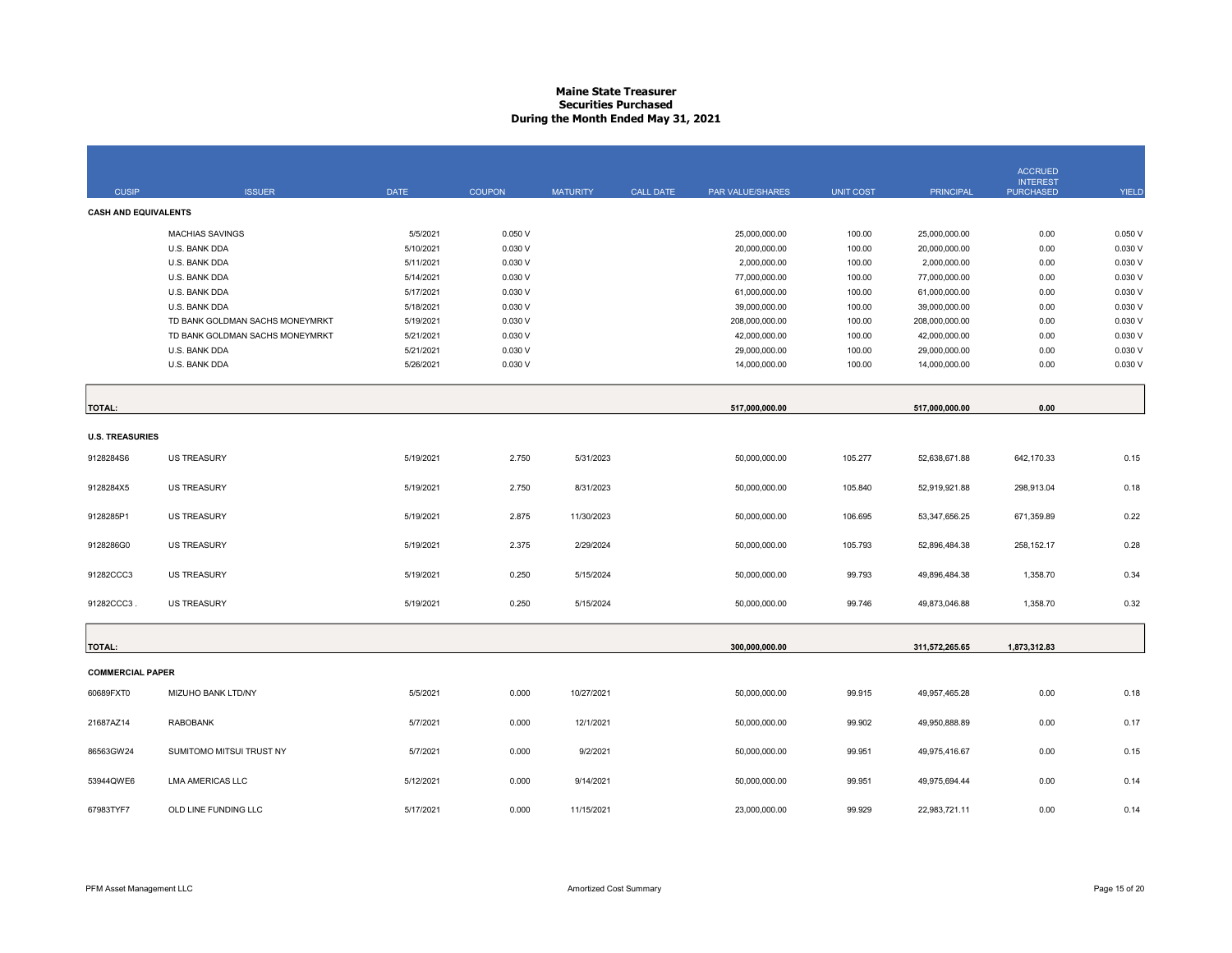#### Maine State Treasurer Securities Purchased During the Month Ended May 31, 2021

| <b>CUSIP</b>        | <b>ISSUER</b>      | <b>DATE</b> | <b>COUPON</b> | <b>MATURITY</b> | <b>CALL DATE</b> | PAR VALUE/SHARES | <b>UNIT COST</b> | PRINCIPAL        | <b>ACCRUED</b><br><b>INTEREST</b><br><b>PURCHASED</b> | YIELD |
|---------------------|--------------------|-------------|---------------|-----------------|------------------|------------------|------------------|------------------|-------------------------------------------------------|-------|
| 09659CBB3           | <b>BNP PARIBAS</b> | 5/18/2021   | 0.000         | 2/11/2022       |                  | 25,000,000.00    | 99.873           | 24,968,243.06    | 0.00                                                  | 0.17  |
| 62479MBB8           | MUFG BANK LTD/NY   | 5/18/2021   | 0.000         | 2/11/2022       |                  | 25,000,000.00    | 99.888           | 24,971,979.17    | 0.00                                                  | 0.15  |
| <b>TOTAL:</b>       |                    |             |               |                 |                  | 273,000,000.00   |                  | 272,783,408.62   | 0.00                                                  |       |
| <b>GRAND TOTAL:</b> |                    |             |               |                 |                  | 1,090,000,000.00 |                  | 1,101,355,674.27 | 1,873,312.83                                          |       |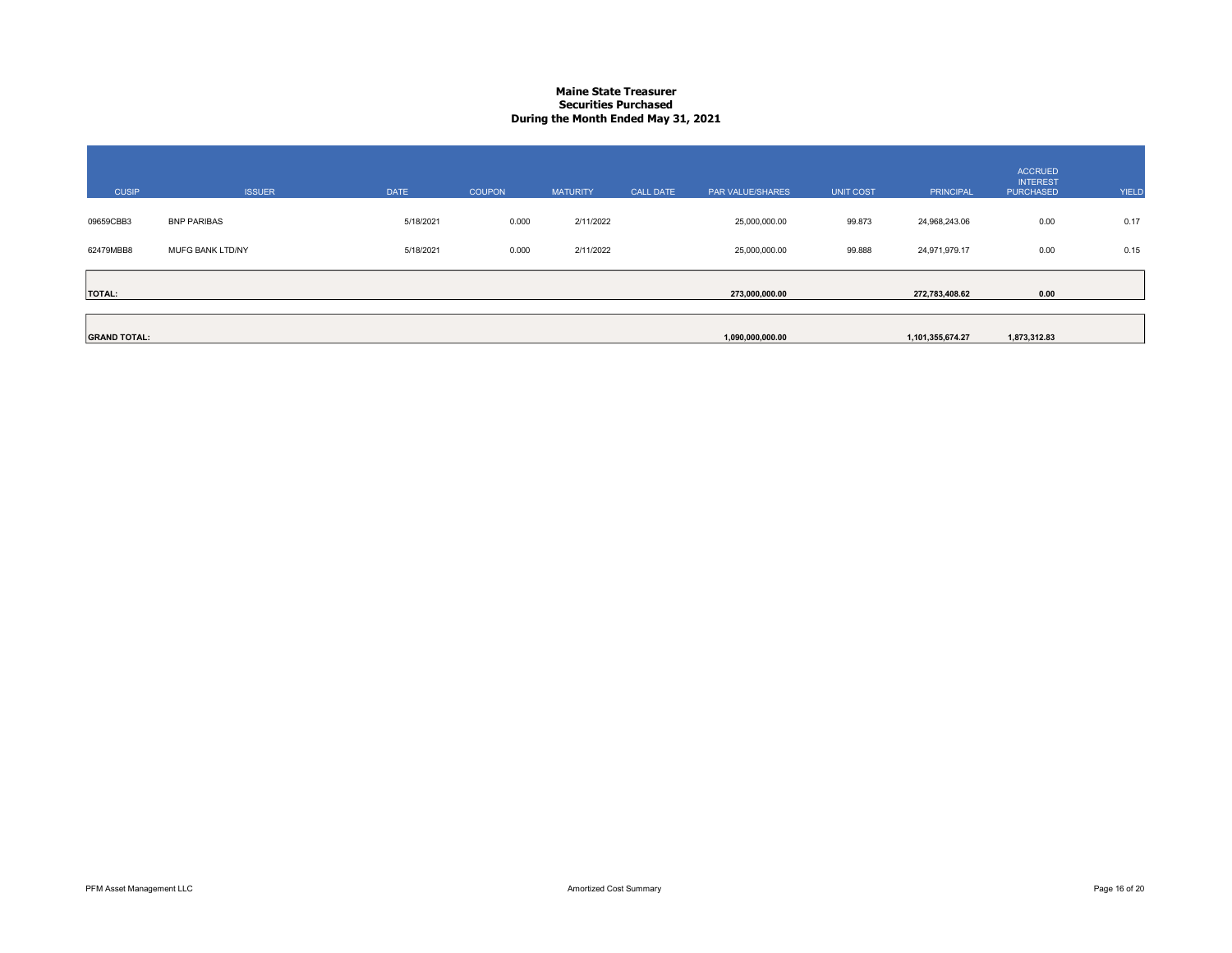#### Maine State Treasurer Securities Sold and Matured During the Month Ended May 31, 2021

| <b>CUSIP</b>        | <b>ISSUER</b>               | <b>DATE</b> | <b>MATURITY/</b><br>COUPON CALL DATE | <b>PAR VALUE/SHARES</b> |                | AMORTIZED COST AT<br>ORIGINAL COST ACCRETION / (AMORT) | <b>PRICE</b> | <b>MARKET VALUE AT</b><br>SALE / SALE OR MATURITY /<br>SALE OR MATURITY MATURITY CHANGE IN MARKET REALIZED GAIN<br>VALUE | (LOSS) | <b>ACCRUED</b><br><b>INTEREST</b><br><b>SOLD</b> | <b>INTEREST</b><br><b>RECEIVED</b> | <b>INTEREST</b><br><b>EARNED</b> | YIELD   |
|---------------------|-----------------------------|-------------|--------------------------------------|-------------------------|----------------|--------------------------------------------------------|--------------|--------------------------------------------------------------------------------------------------------------------------|--------|--------------------------------------------------|------------------------------------|----------------------------------|---------|
|                     | <b>CASH AND EQUIVALENTS</b> |             |                                      |                         |                |                                                        |              |                                                                                                                          |        |                                                  |                                    |                                  |         |
|                     | U.S. BANK DDA               | 5/3/2021    | 0.030V                               | 27,000,000.00           | 27,000,000.00  | 27,000,000.00                                          | 100.00       | 27,000,000.00                                                                                                            | 0.00   | 0.00                                             | 0.00                               | 0.00                             | 0.030 V |
|                     | U.S. BANK DDA               | 5/4/2021    | 0.030 V                              | 7,000,000.00            | 7,000,000.00   | 0.00<br>7,000,000.00                                   | 100.00       | 0.00<br>7,000,000.00                                                                                                     | 0.00   | 0.00                                             | 0.00                               | 0.00                             | 0.030 V |
|                     |                             |             |                                      |                         |                | 0.00                                                   |              | 0.00                                                                                                                     |        |                                                  |                                    |                                  |         |
|                     | U.S. BANK DDA               | 5/5/2021    | 0.030 V                              | 60,000,000.00           | 60,000,000.00  | 60,000,000.00                                          | 100.00       | 60,000,000.00                                                                                                            | 0.00   | 0.00                                             | 0.00                               | 0.00                             | 0.030 V |
|                     |                             |             |                                      |                         |                | 0.00                                                   |              | 0.00                                                                                                                     |        |                                                  |                                    |                                  |         |
|                     | U.S. BANK DDA               | 5/6/2021    | 0.030V                               | 45,000,000.00           | 45,000,000.00  | 45,000,000.00                                          | 100.00       | 45,000,000.00                                                                                                            | 0.00   | 0.00                                             | 0.00                               | 0.00                             | 0.030 V |
|                     |                             |             |                                      |                         |                | 0.00                                                   |              | 0.00                                                                                                                     |        |                                                  |                                    |                                  |         |
|                     | PFM FUNDS                   | 5/7/2021    | 0.020V                               | 37,000,000.00           | 37,000,000.00  | 37,000,000.00                                          | 100.00       | 37,000,000.00                                                                                                            | 0.00   | 0.00                                             | 0.00                               | 0.00                             | 0.020 V |
|                     |                             |             |                                      |                         |                | 0.00                                                   |              | 0.00                                                                                                                     |        |                                                  |                                    |                                  |         |
|                     | U.S. BANK DDA               | 5/7/2021    | 0.030 V                              | 10,000,000.00           | 10,000,000.00  | 10,000,000.00                                          | 100.00       | 10,000,000.00                                                                                                            | 0.00   | 0.00                                             | 0.00                               | 0.00                             | 0.030 V |
|                     |                             |             |                                      |                         |                | 0.00<br>32,000,000.00                                  |              | 0.00                                                                                                                     |        |                                                  |                                    |                                  |         |
|                     | U.S. BANK DDA               | 5/12/2021   | 0.030V                               | 32,000,000.00           | 32,000,000.00  | 0.00                                                   | 100.00       | 32,000,000.00<br>0.00                                                                                                    | 0.00   | 0.00                                             | 0.00                               | 0.00                             | 0.030 V |
|                     | U.S. BANK DDA               | 5/13/2021   | 0.030V                               | 66,000,000.00           | 66,000,000.00  | 66,000,000.00                                          | 100.00       | 66,000,000.00                                                                                                            | 0.00   | 0.00                                             | 0.00                               | 0.00                             | 0.030 V |
|                     |                             |             |                                      |                         |                | 0.00                                                   |              | 0.00                                                                                                                     |        |                                                  |                                    |                                  |         |
|                     | U.S. BANK DDA               | 5/20/2021   | 0.030 V                              | 29,000,000.00           | 29,000,000.00  | 29,000,000.00                                          | 100.00       | 29,000,000.00                                                                                                            | 0.00   | 0.00                                             | 0.00                               | 0.00                             | 0.030 V |
|                     |                             |             |                                      |                         |                | 0.00                                                   |              | 0.00                                                                                                                     |        |                                                  |                                    |                                  |         |
|                     | U.S. BANK DDA               | 5/24/2021   | 0.030V                               | 80,000,000.00           | 80,000,000.00  | 80,000,000.00                                          | 100.00       | 80,000,000.00                                                                                                            | 0.00   | 0.00                                             | 0.00                               | 0.00                             | 0.030 V |
|                     |                             |             |                                      |                         |                | 0.00                                                   |              | 0.00                                                                                                                     |        |                                                  |                                    |                                  |         |
|                     | U.S. BANK DDA               | 5/27/2021   | 0.030V                               | 4,000,000.00            | 4,000,000.00   | 4,000,000.00                                           | 100.00       | 4,000,000.00                                                                                                             | 0.00   | 0.00                                             | 0.00                               | 0.00                             | 0.030 V |
|                     |                             |             |                                      |                         |                | 0.00                                                   |              | 0.00                                                                                                                     |        |                                                  |                                    |                                  |         |
|                     | U.S. BANK DDA               | 5/28/2021   | 0.030 V                              | 47,000,000.00           | 47,000,000.00  | 47,000,000.00                                          | 100.00       | 47,000,000.00                                                                                                            | 0.00   | 0.00                                             | 0.00                               | 0.00                             | 0.030 V |
|                     |                             |             |                                      |                         |                | 0.00                                                   |              | 0.00                                                                                                                     |        |                                                  |                                    |                                  |         |
|                     |                             |             |                                      | 444,000,000.00          | 444,000,000.00 | 444,000,000.00                                         |              | 444,000,000.00                                                                                                           | 0.00   | 0.00                                             | 0.00                               | 0.00                             |         |
| <b>TOTAL:</b>       |                             |             |                                      |                         |                | 0.00                                                   |              | 0.00                                                                                                                     |        |                                                  |                                    |                                  |         |
|                     |                             |             |                                      |                         |                |                                                        |              |                                                                                                                          |        |                                                  |                                    |                                  |         |
|                     |                             |             |                                      | s<br>444,000,000.00     | 444,000,000.00 | 444,000,000.00                                         |              | 444,000,000.00                                                                                                           | 0.00   | 0.00                                             | 0.00                               | 0.00                             |         |
| <b>GRAND TOTAL:</b> |                             |             |                                      |                         |                | 0.00                                                   |              | 0.00                                                                                                                     |        |                                                  |                                    |                                  |         |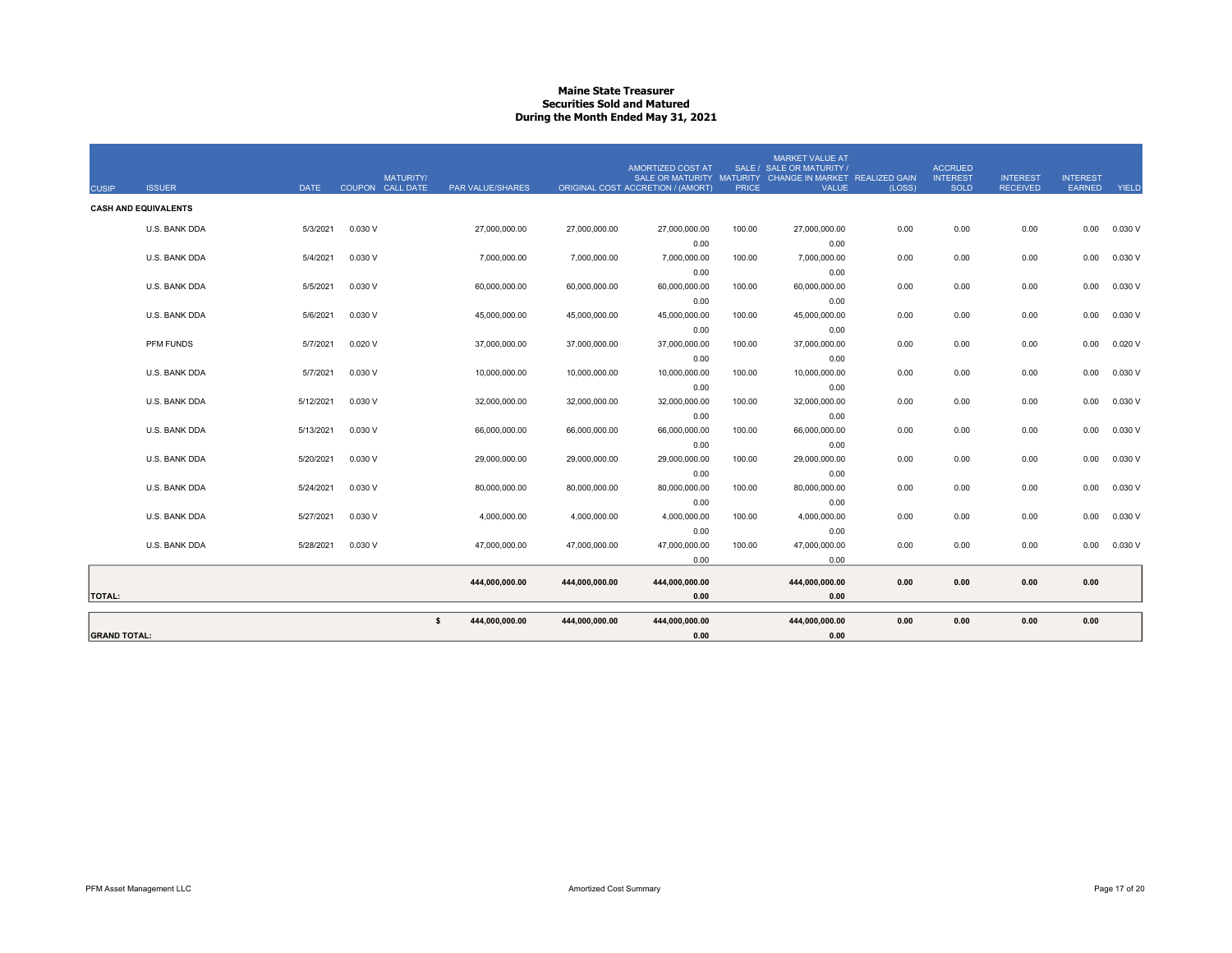#### Maine State Treasurer Transaction Report For the Month Ended May 31, 2021

| <b>DATE</b> | <b>CUSIP</b> | <b>TRANSACTION</b> | <b>SECURITY TYPE</b> | <b>DESCRIPTION</b>                          | <b>MATURITY</b> | <b>PAR VALUE/SHARES</b> | <b>PRINCIPAL</b> | <b>INTEREST</b> | <b>TRANSACTION TOTAL</b> | <b>BALANCE</b>      |
|-------------|--------------|--------------------|----------------------|---------------------------------------------|-----------------|-------------------------|------------------|-----------------|--------------------------|---------------------|
|             |              |                    |                      |                                             |                 |                         |                  |                 |                          |                     |
| 5/3/2021    |              | <b>INTEREST</b>    | <b>CASH EQUIV</b>    | FIDELITY GOVERNMENT MMF                     |                 | 0.00                    | 0.00             | 44.11           | 44.11                    | 44.11               |
|             |              | <b>INTEREST</b>    | <b>CASH EQUIV</b>    | PFM FUNDS                                   |                 | 0.00                    | 0.00             | 1,807.24        | 1,807.24                 | 1,851.35            |
|             |              | <b>INTEREST</b>    | <b>CASH EQUIV</b>    | <b>BATH SAVINGS</b>                         |                 | 0.00                    | 0.00             | 690.41          | 690.41                   | 2,541.76            |
|             |              | <b>INTEREST</b>    | <b>CASH EQUIV</b>    | <b>BAR HARBOR</b>                           |                 | 0.00                    | 0.00             | 4,027.40        | 4,027.40                 | 6,569.16            |
|             |              | <b>INTEREST</b>    | <b>CASH EQUIV</b>    | <b>BIDDEFORD SAVINGS BANK</b>               |                 | 0.00                    | 0.00             | 328.78          | 328.78                   | 6.897.94            |
|             |              | <b>INTEREST</b>    | <b>CASH EQUIV</b>    | <b>CITIZENS BANK</b>                        |                 | 0.00                    | 0.00             | 5,753.40        | 5,753.40                 | 12,651.34           |
|             |              | <b>INTEREST</b>    | <b>CASH EQUIV</b>    | FIRST NATIONAL                              |                 | 0.00                    | 0.00             | 2,054.80        | 2,054.80                 | 14,706.14           |
|             |              | <b>INTEREST</b>    | <b>CASH EQUIV</b>    | <b>NORTHEAST BANK</b>                       |                 | 0.00                    | 0.00             | 4,772.60        | 4,772.60                 | 19,478.74           |
|             |              | <b>INTEREST</b>    | <b>CASH EQUIV</b>    | <b>TD BANK</b>                              |                 | 0.00                    | 0.00             | 12,328.77       | 12,328.77                | 31,807.51           |
|             |              | <b>INTEREST</b>    | <b>CASH EQUIV</b>    | U.S. BANK DDA                               |                 | 0.00                    | 0.00             | 10,931.89       | 10,931.89                | 42,739.40           |
|             |              | SELL               | <b>CASH EQUIV</b>    | U.S. BANK DDA                               |                 | 27,000,000.00           | 27,000,000.00    | 0.00            | 27,000,000.00            | 27,042,739.40       |
| 5/4/2021    |              | SELL               | <b>CASH EQUIV</b>    | U.S. BANK DDA                               |                 | 7,000,000.00            | 7,000,000.00     | 0.00            | 7,000,000.00             | 34.042.739.40       |
| 5/5/2021    | 60689FXT0    | <b>BUY</b>         | <b>CP</b>            | MIZUHO BANK LTD/NY                          | 10/27/2021      | 49,957,465.28           | 49,957,465.28    | 0.00            | (49,957,465.28)          | (15,914,725.88)     |
|             |              | <b>BUY</b>         | <b>CASH EQUIV</b>    | <b>MACHIAS SAVINGS</b>                      |                 | 25,000,000.00           | 25,000,000.00    | 0.00            | (25,000,000.00)          | (40, 914, 725.88)   |
|             |              | SELL               | <b>CASH EQUIV</b>    | U.S. BANK DDA                               |                 | 60,000,000.00           | 60,000,000.00    | 0.00            | 60,000,000.00            | 19,085,274.12       |
| 5/6/2021    |              | SELL               | <b>CASH EQUIV</b>    | U.S. BANK DDA                               |                 | 45,000,000.00           | 45,000,000.00    | 0.00            | 45,000,000.00            | 64,085,274.12       |
| 5/7/2021    | 21687AZ14    | <b>BUY</b>         | CP                   | <b>RABOBANK</b>                             | 12/1/2021       | 49,950,888.89           | 49,950,888.89    | 0.00            | (49,950,888.89)          | 14, 134, 385. 23    |
|             |              | SELL               | <b>CASH EQUIV</b>    | PFM FUNDS                                   |                 | 37,000,000.00           | 37,000,000.00    | 0.00            | 37,000,000.00            | 51,134,385.23       |
|             | 86563GW24    | <b>BUY</b>         | CP                   | SUMITOMO MITSUI TRUST NY                    | 9/2/2021        | 49,975,416.67           | 49,975,416.67    | 0.00            | (49, 975, 416.67)        | 1,158,968.56        |
|             |              | SELL               | <b>CASH EQUIV</b>    | U.S. BANK DDA                               |                 | 10,000,000.00           | 10,000,000.00    | 0.00            | 10,000,000.00            | 11,158,968.56       |
| 5/10/2021   |              | <b>BUY</b>         | <b>CASH EQUIV</b>    | U.S. BANK DDA                               |                 | 20,000,000.00           | 20,000,000.00    | 0.00            | (20,000,000.00)          | (8,841,031.44)      |
| 5/11/2021   |              | <b>BUY</b>         | <b>CASH EQUIV</b>    | U.S. BANK DDA                               |                 | 2,000,000.00            | 2,000,000.00     | 0.00            | (2,000,000.00)           | (10,841,031.44)     |
| 5/12/2021   | 53944QWE6    | <b>BUY</b>         | CP                   | <b>LMA AMERICAS LLC</b>                     | 9/14/2021       | 49,975,694.44           | 49,975,694.44    | 0.00            | (49, 975, 694.44)        | (60, 816, 725.88)   |
|             |              | SELL               | <b>CASH EQUIV</b>    | U.S. BANK DDA                               |                 | 32,000,000.00           | 32,000,000.00    | 0.00            | 32,000,000.00            | (28, 816, 725.88)   |
| 5/13/2021   |              | SELL               | <b>CASH EQUIV</b>    | U.S. BANK DDA                               |                 | 66,000,000.00           | 66,000,000.00    | 0.00            | 66,000,000.00            | 37, 183, 274. 12    |
| 5/14/2021   |              | <b>BUY</b>         | <b>CASH EQUIV</b>    | U.S. BANK DDA                               |                 | 77,000,000.00           | 77,000,000.00    | 0.00            | (77,000,000.00)          | (39.816.725.88)     |
| 5/15/2021   | 9128286U9    | <b>INTEREST</b>    | <b>UST</b>           | <b>US TREASURY</b>                          | 5/15/2022       | 0.00                    | 0.00             | 265,625.00      | 265,625.00               | (39,551,100.88)     |
|             | 9128286U9    | <b>INTEREST</b>    | <b>UST</b>           | <b>US TREASURY</b>                          | 5/15/2022       | 0.00                    | 0.00             | 265,625.00      | 265,625.00               | (39, 285, 475.88)   |
| 5/16/2021   | 3135G06F5    | <b>INTEREST</b>    | <b>INSTR</b>         | <b>FNMA</b>                                 | 11/16/2023      | 0.00                    | 0.00             | 77,500.00       | 77,500.00                | (39, 207, 975.88)   |
| 5/17/2021   | 67983TYF7    | <b>BUY</b>         | <b>CP</b>            | OLD LINE FUNDING LLC                        | 11/15/2021      | 22,983,721.11           | 22,983,721.11    | 0.00            | (22,983,721.11)          | (62, 191, 696.99)   |
|             |              | <b>BUY</b>         | <b>CASH EQUIV</b>    | U.S. BANK DDA                               |                 | 61,000,000.00           | 61,000,000.00    | 0.00            | (61,000,000.00)          | (123, 191, 696.99)  |
| 5/18/2021   | 09659CBB3    | <b>BUY</b>         | <b>CP</b>            | <b>BNP PARIBAS</b>                          | 2/11/2022       | 24,968,243.06           | 24,968,243.06    | 0.00            | (24,968,243.06)          | (148, 159, 940.05)  |
|             | 62479MBB8    | <b>BUY</b>         | CP                   | MUFG BANK LTD/NY                            | 2/11/2022       | 24,971,979.17           | 24,971,979.17    | 0.00            | (24, 971, 979.17)        | (173, 131, 919.22)  |
|             |              | <b>BUY</b>         | <b>CASH EQUIV</b>    | U.S. BANK DDA                               |                 | 39,000,000.00           | 39,000,000.00    | 0.00            | (39,000,000.00)          | (212, 131, 919. 22) |
| 5/19/2021   | 9128284S6    | <b>BUY</b>         | <b>UST</b>           | <b>US TREASURY</b>                          | 5/31/2023       | 52,638,671.88           | 52,638,671.88    | 642,170.33      | (53, 280, 842.21)        | (265, 412, 761.43)  |
|             | 9128284X5    | <b>BUY</b>         | <b>UST</b>           | <b>US TREASURY</b>                          | 8/31/2023       | 52,919,921.88           | 52,919,921.88    | 298,913.04      | (53,218,834.92)          | (318, 631, 596.35)  |
|             | 9128285P1    | <b>BUY</b>         | <b>UST</b>           | <b>US TREASURY</b>                          | 11/30/2023      | 53,347,656.25           | 53,347,656.25    | 671,359.89      | (54,019,016.14)          | (372,650,612.49)    |
|             | 9128286G0    | <b>BUY</b>         | <b>UST</b>           | <b>US TREASURY</b>                          | 2/29/2024       | 52,896,484.38           | 52,896,484.38    | 258, 152.17     | (53, 154, 636.55)        | (425, 805, 249.04)  |
|             | 91282CCC3    | <b>BUY</b>         | <b>UST</b>           | <b>US TREASURY</b>                          | 5/15/2024       | 49,896,484.38           | 49,896,484.38    | 1,358.70        | (49,897,843.08)          | (475, 703, 092.12)  |
|             | 91282CCC3    | <b>BUY</b>         | <b>UST</b>           | <b>US TREASURY</b><br>TD BANK GOLDMAN SACHS | 5/15/2024       | 49,873,046.88           | 49,873,046.88    | 1,358.70        | (49,874,405.58)          | (525, 577, 497.70)  |
|             |              | <b>BUY</b>         | <b>CASH EQUIV</b>    | <b>MONEYMRKT</b>                            |                 | 208,000,000.00          | 208,000,000.00   | 0.00            | (208,000,000.00)         | (733, 577, 497.70)  |
| 5/20/2021   |              | <b>SELL</b>        | <b>CASH EQUIV</b>    | U.S. BANK DDA                               |                 | 29,000,000.00           | 29,000,000.00    | 0.00            | 29,000,000.00            | (704, 577, 497.70)  |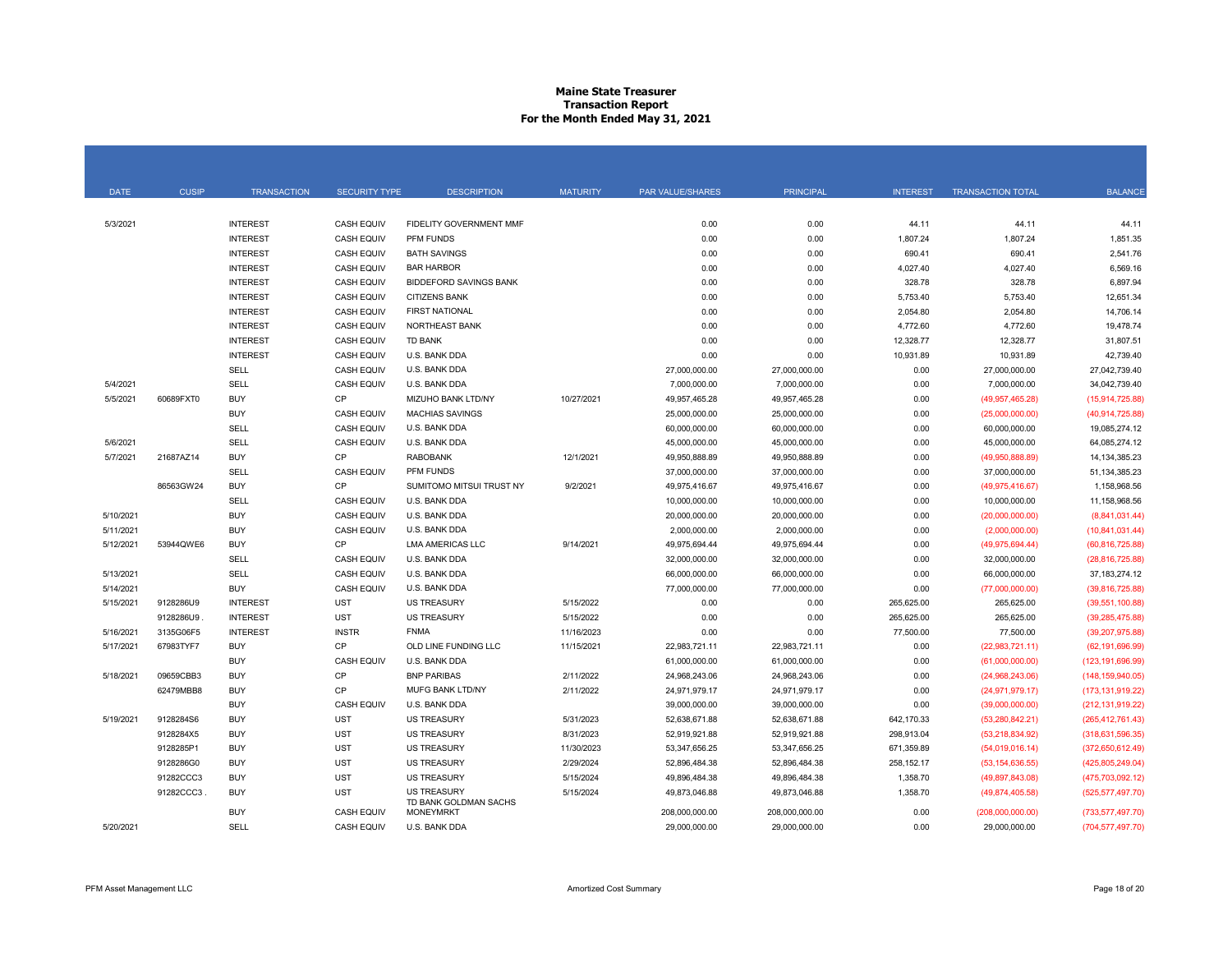#### Maine State Treasurer Transaction Report For the Month Ended May 31, 2021

| <b>DATE</b> | <b>CUSIP</b> | <b>TRANSACTION</b> | <b>SECURITY TYPE</b> | <b>DESCRIPTION</b>                        | <b>MATURITY</b> | <b>PAR VALUE/SHARES</b> | <b>PRINCIPAL</b> | <b>INTEREST</b> | <b>TRANSACTION TOTAL</b> | <b>BALANCE</b>     |
|-------------|--------------|--------------------|----------------------|-------------------------------------------|-----------------|-------------------------|------------------|-----------------|--------------------------|--------------------|
| 5/21/2021   |              | <b>BUY</b>         | <b>CASH EQUIV</b>    | TD BANK GOLDMAN SACHS<br><b>MONEYMRKT</b> |                 | 42,000,000.00           | 42,000,000.00    | 0.00            | (42,000,000.00)          | (746, 577, 497.70) |
|             |              | <b>BUY</b>         | <b>CASH EQUIV</b>    | U.S. BANK DDA                             |                 | 29.000.000.00           | 29,000,000.00    | 0.00            | (29,000,000.00)          | (775, 577, 497.70) |
| 5/24/2021   |              | SELL               | <b>CASH EQUIV</b>    | U.S. BANK DDA                             |                 | 80,000,000.00           | 80,000,000.00    | 0.00            | 80,000,000.00            | (695, 577, 497.70) |
| 5/26/2021   |              | <b>BUY</b>         | <b>CASH EQUIV</b>    | U.S. BANK DDA                             |                 | 14,000,000.00           | 14,000,000.00    | 0.00            | (14,000,000.00)          | (709, 577, 497.70) |
| 5/27/2021   |              | SELL               | <b>CASH EQUIV</b>    | U.S. BANK DDA                             |                 | 4,000,000.00            | 4,000,000.00     | 0.00            | 4.000.000.00             | (705, 577, 497.70) |
| 5/28/2021   |              | SELL               | <b>CASH EQUIV</b>    | U.S. BANK DDA                             |                 | 47,000,000.00           | 47,000,000.00    | 0.00            | 47,000,000.00            | (658, 577, 497.70) |
| 5/31/2021   | 9128284S6    | <b>INTEREST</b>    | <b>UST</b>           | <b>US TREASURY</b>                        | 5/31/2023       | 0.00                    | 0.00             | 687,500.00      | 687,500.00               | (657, 889, 997.70) |
|             | 9128285P1    | <b>INTEREST</b>    | <b>UST</b>           | <b>US TREASURY</b>                        | 11/30/2023      | 0.00                    | 0.00             | 718,750.00      | 718.750.00               | (657, 171, 247.70) |
|             |              | <b>INTEREST</b>    | <b>CASH EQUIV</b>    | <b>MISC INCOME</b>                        |                 | 0.00                    | 0.00             | 4.12            | 4.12                     | (657, 171, 243.58) |

Net Contributions

657,171,243.58

#### Net Withdrawals

-